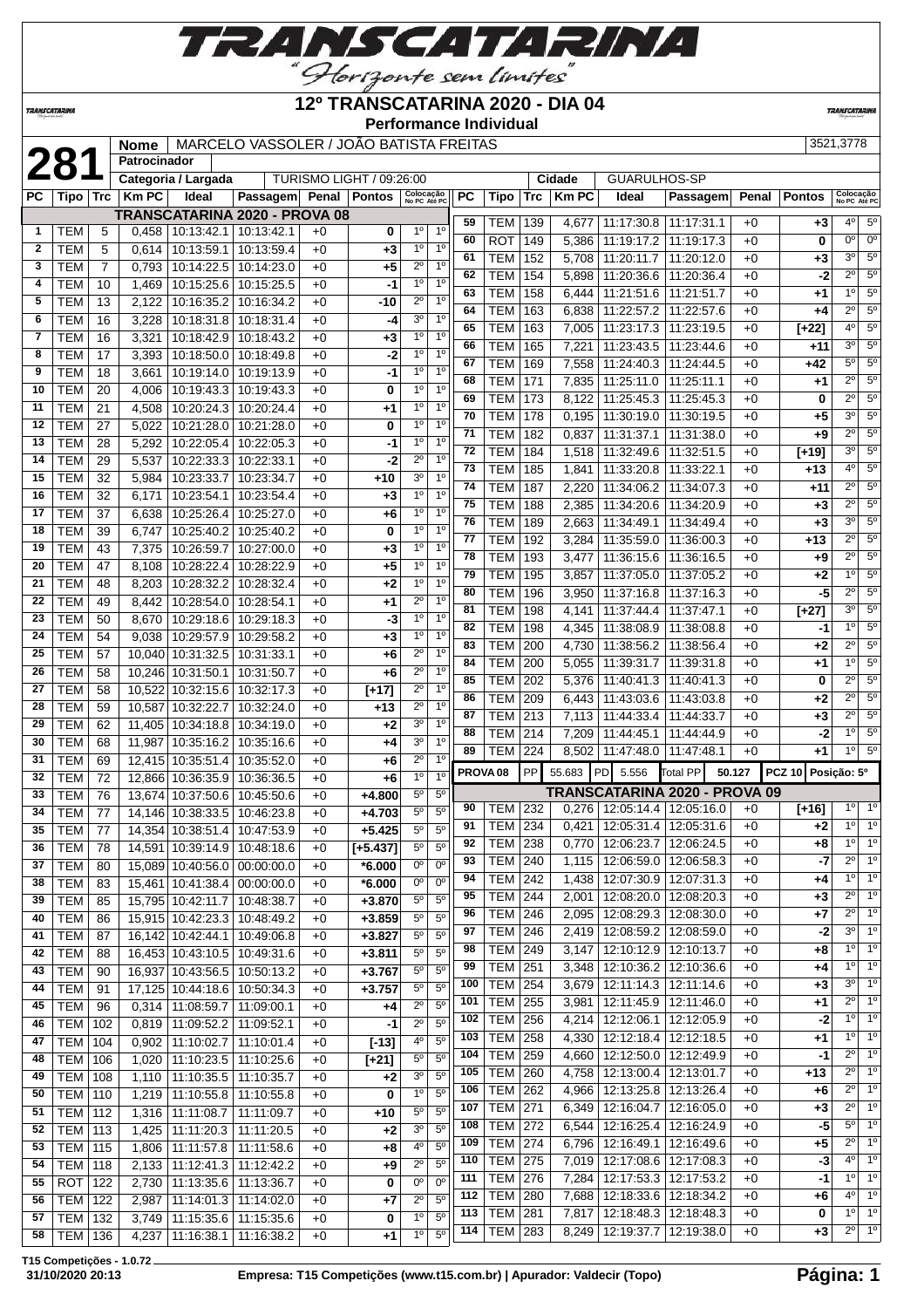

### **12º TRANSCATARINA 2020 - DIA 04**

**Performance Individual**

**TRANSCATARINA** 

**TRANSCATARINA** 

# **Patrocinador**

| O VASSOLER / JOÃO BATISTA FREITAS |  |
|-----------------------------------|--|
|                                   |  |

|     |                |     | <b>Nome</b>         |                              | MARCELO VASSOLER / JOAO BATISTA FREITAS |       |                          |                           |                |                     |            |     |              |                                       |                                      |        |                   | 3521,3778                 |                  |
|-----|----------------|-----|---------------------|------------------------------|-----------------------------------------|-------|--------------------------|---------------------------|----------------|---------------------|------------|-----|--------------|---------------------------------------|--------------------------------------|--------|-------------------|---------------------------|------------------|
|     | 281            |     | Patrocinador        |                              |                                         |       |                          |                           |                |                     |            |     |              |                                       |                                      |        |                   |                           |                  |
|     |                |     |                     | Categoria / Largada          |                                         |       | TURISMO LIGHT / 09:26:00 |                           |                |                     |            |     | Cidade       | <b>GUARULHOS-SP</b>                   |                                      |        |                   |                           |                  |
| РC  | Tipo           | Trc | <b>Km PC</b>        | Ideal                        | Passagem                                | Penal | <b>Pontos</b>            | Colocação<br>No PC Até PC |                | PC                  | Tipo       | Trc | <b>Km PC</b> | Ideal                                 | Passagem                             | Penal  | <b>Pontos</b>     | Colocação<br>No PC Até PC |                  |
| 115 | <b>TEM</b>     | 283 | 8,565               |                              | 12:20:06.9   12:20:07.2                 | $+0$  | $+3$                     | $2^{\circ}$               | $1^{\circ}$    |                     |            |     |              |                                       |                                      |        |                   |                           | $\overline{2^0}$ |
| 116 | <b>TEM</b>     | 285 | 8,906               | 12:20:40.6                   | 12:20:40.9                              | $+0$  | $+3$                     | $5^{\circ}$               | 1 <sup>0</sup> | 174                 | TEM        | 461 | 5,014        |                                       | 13:41:47.0   13:44:03.0              | $+0$   | +1.360            | $1^{\circ}$               |                  |
| 117 | <b>TEM</b>     | 287 | 9,397               | 12:22:06.1                   | 12:22:06.1                              | $+0$  | 0                        | 1 <sup>0</sup>            | 1 <sup>0</sup> | 175                 | <b>TEM</b> | 465 | 5,417        | 13:42:48.3                            | 13:45:23.3                           | $+0$   | $+1.550$          | $1^{\circ}$               | $\overline{2^0}$ |
| 118 | TEM            | 290 | 9,528               | 12:22:38.8                   | 12:22:38.8                              | $+0$  | 0                        | 1 <sup>0</sup>            | 1 <sup>0</sup> | 176                 | <b>TEM</b> | 473 | 6,037        | 13:44:21.2                            | 13:47:18.5                           | $+0$   | $+1.773$          | 10                        | $2^{\circ}$      |
| 119 | <b>TEM</b>     | 294 | 9,643               | 12:22:54.1                   | 12:22:54.6                              | $+0$  | $+5$                     | $1^{\circ}$               | 1 <sup>0</sup> | 177                 | <b>TEM</b> | 474 | 6,246        | 13:44:41.1                            | 13:47:44.9                           | +0     | $+1.838$          | $1^{\circ}$               | $2^{\circ}$      |
| 120 | TEM            | 296 | 9,885               | 12:23:22.4                   | 12:23:23.3                              | $+0$  | $+9$                     | $2^{\circ}$               | 1 <sup>0</sup> | 178                 | <b>TEM</b> | 479 | 6,533        | 13:45:17.4                            | 13:48:51.9                           | $+0$   | $+2.145$          | 1 <sup>°</sup>            | $\overline{2^0}$ |
| 121 | TEM            | 304 | 10,559              | 12:25:28.3                   | 12:25:30.2                              | $+0$  | $[t+19]$                 | 3 <sup>o</sup>            | 1 <sup>0</sup> | 179                 | <b>TEM</b> | 481 | 6,828        | 13:45:58.8                            | 13:49:48.0                           | $+0$   | $+2.292$          | 1 <sup>0</sup>            | $2^{\circ}$      |
| 122 | <b>TEM</b>     | 306 | 10,775              | 12:25:52.6                   | 12:25:54.7                              | $+0$  | $[+21]$                  | $2^{\circ}$               | 1 <sup>0</sup> | 180                 | <b>TEM</b> | 488 | 7,399        | 13:47:29.3                            | 13:51:29.2                           | $+0$   | $+2.399$          | 1 <sup>0</sup>            | $\overline{2^0}$ |
| 123 | TEM            | 310 | 11,207              | 12:26:38.7                   | 12:26:38.7                              | $+0$  | 0                        | 1 <sup>0</sup>            | 1 <sup>0</sup> | 181                 | <b>TEM</b> | 489 | 7,456        | 13:47:37.9                            | 13:51:41.5                           | +0     | +2.436            | 1 <sup>0</sup>            | $2^{\circ}$      |
| 124 | <b>TEM</b>     | 315 | 12,352              | 12:28:24.0   12:28:24.0      |                                         | $+0$  |                          | 1 <sup>0</sup>            | 1 <sup>0</sup> | 182                 | <b>TEM</b> | 492 | 7,828        | 13:48:25.4                            | 13:52:42.2                           | $+0$   | $+2.568$          | 1 <sup>0</sup>            | $2^{\circ}$      |
|     |                |     |                     |                              |                                         |       | 0                        | 1 <sup>0</sup>            | 1 <sup>0</sup> | 183                 | <b>TEM</b> | 494 | 8,032        | 13:48:49.8                            | 13:53:09.2                           | $+0$   | $+2.594$          | 1 <sup>0</sup>            | $2^{\circ}$      |
| 125 | <b>TEM</b>     | 318 | 12,959              | 12:29:24.7                   | 12:29:24.6                              | $+0$  | -1                       |                           |                | 184                 | <b>TEM</b> | 495 | 8,173        | 13:49:05.7                            | 13:53:26.2                           | $+0$   | $+2.605$          | $1^{\circ}$               | $2^{\circ}$      |
| 126 | <b>TEM</b>     | 342 |                     | 16,039 12:35:58.2            | 12:35:58.7                              | $+0$  | $+5$                     | 30                        | 1 <sup>0</sup> | 185                 | <b>TEM</b> | 496 | 8,491        | 13:50:04.3                            | 13:55:15.2                           | $+0$   | $[-3.109]$        | 1 <sup>0</sup>            | $2^{\circ}$      |
| 127 | <b>TEM</b>     | 344 | $\overline{16,217}$ | 12:36:19.1                   | 12:36:19.5                              | $+0$  | +4                       | $2^{\circ}$               | 1 <sup>0</sup> | PROVA <sub>09</sub> |            | PP  | 42.548       | PD<br>3.228                           | Total PP                             | 39.320 | PCZ 6 Posicão: 2º |                           |                  |
| 128 | <b>TEM</b>     | 345 | 16,412              | 12:36:40.2                   | 12:36:40.8                              | $+0$  | $+6$                     | $2^{\circ}$               | 1 <sup>0</sup> |                     |            |     |              |                                       |                                      |        |                   |                           |                  |
| 129 | <b>TEM</b>     | 345 | 16,588              | 12:36:56.4                   | 12:36:56.4                              | $+0$  | 0                        | 1 <sup>0</sup>            | 1 <sup>0</sup> |                     |            |     |              |                                       | <b>TRANSCATARINA 2020 - PROVA 10</b> |        |                   | $1^{\circ}$               | $1^{\circ}$      |
| 130 | TEM            | 346 | 16,868              | 12:37:19.2                   | 12:37:18.9                              | $+0$  | -3                       | $2^{\circ}$               | 1 <sup>0</sup> | 186                 | TEM        | 3   | 0,348        | 14:42:52.8                            | 14:42:53.6                           | $+0$   | $+8$              | 1 <sup>0</sup>            | $\overline{1^0}$ |
| 131 | <b>TEM</b>     | 350 | 17,210              | 12:37:57.8                   | 12:37:58.7                              | $+0$  | +9                       | $2^{\circ}$               | 1 <sup>0</sup> | 187                 | TEM        | 3   | 0,443        | 14:43:02.3                            | 14:43:02.9                           | $+0$   | +6                |                           |                  |
| 132 | TEM            | 356 | 18,005              | 12:39:22.2                   | 12:39:22.9                              | $+0$  | +7                       | 1 <sup>0</sup>            | 1 <sup>0</sup> | 188                 | <b>TEM</b> | 6   | 0,849        | 14:43:43.0                            | 14:43:44.2                           | $+0$   | $+12$             | $1^{\circ}$               | 10               |
| 133 | <b>TEM</b>     | 357 | 18,323              | 12:39:54.2                   | 12:39:54.4                              | $+0$  | $+2$                     | 1 <sup>0</sup>            | 10             | 189                 | <b>TEM</b> | 7   | 1,236        | 14:44:19.1                            | 14:44:20.4                           | $+0$   | $+13$             | 1 <sup>0</sup>            | 1 <sup>0</sup>   |
| 134 | <b>TEM</b>     | 359 | 18,832              | 12:40:50.1                   | 12:40:51.6                              | $+0$  | $[+15]$                  | 3 <sup>o</sup>            | 1 <sup>0</sup> | 190                 | <b>TEM</b> | 8   | 1,438        | 14:44:38.5                            | 14:44:40.3                           | $+0$   | $+18$             | 1 <sup>0</sup>            | 1 <sup>0</sup>   |
| 135 | <b>TEM</b>     | 361 |                     | 19,036 12:41:09.0            | 12:41:09.8                              | $+0$  | $+8$                     | $2^{\circ}$               | 1 <sup>0</sup> | 191                 | <b>TEM</b> | 11  | 1,752        | 14:45:11.6                            | 14:45:13.0                           | $+0$   | $+14$             | 1 <sup>0</sup>            | 10               |
| 136 | <b>TEM</b>     | 362 |                     | 19,285 12:41:33.3            | 12:41:32.9                              | $+0$  | -4                       | 4 <sup>0</sup>            | 1 <sup>0</sup> | 192                 | <b>TEM</b> | 11  | 2,037        | 14:45:36.0                            | 14:45:36.1                           | $+0$   | $+1$              | 10                        | 10               |
| 137 | <b>TEM</b>     | 366 | 19,680              | 12:42:23.9                   | 12:42:25.2                              | $+0$  | $+13$                    | $2^{\circ}$               | 1 <sup>0</sup> | 193                 | <b>TEM</b> | 12  | 2,376        | 14:46:09.0                            | 14:46:09.8                           | $+0$   | $+8$              | 1 <sup>0</sup>            | 1 <sup>0</sup>   |
| 138 | <b>TEM</b>     | 368 | 20,001              | 12:43:01.8                   | 12:43:02.6                              | $+0$  | $+8$                     | $2^{\circ}$               | 1 <sup>0</sup> | 194                 | <b>TEM</b> | 14  | 2,679        | 14:46:44.1                            | 14:46:45.3                           | $+0$   | $+12$             | 1 <sup>0</sup>            | $\overline{1^0}$ |
| 139 | <b>TEM</b>     | 370 | 20,193              | 12:43:28.2                   | 12:43:29.3                              | $+0$  | $+11$                    | $2^{\circ}$               | 1 <sup>0</sup> | 195                 | TEM        | 16  | 2,776        | 14:46:56.2                            | 14:46:55.9                           | $+0$   | -3                | $\overline{2^0}$          | 1 <sup>0</sup>   |
| 140 | <b>TEM</b>     | 374 | 20,442              | 12:44:07.0                   | 12:44:06.2                              | $+0$  | -8                       | 1 <sup>0</sup>            | 1 <sup>0</sup> | 196                 | <b>TEM</b> | 17  | 2,864        | 14:47:08.1                            | 14:47:11.7                           | $+0$   | $+36$             | $1^{\circ}$               | 1 <sup>0</sup>   |
| 141 | <b>TEM</b>     | 385 |                     | 22,186 12:47:25.0            | 12:47:25.9                              | $+0$  | $+9$                     | 30                        | 1 <sup>0</sup> | $19\overline{7}$    | <b>TEM</b> | 18  | 3,202        | 14:47:38.1                            | 14:47:38.2                           | $+0$   | +1                | $2^{\circ}$               | 1 <sup>0</sup>   |
| 142 | <b>TEM</b>     | 386 | 22,778              | 12:48:16.2                   | 12:48:16.9                              | $+0$  | $+7$                     | $2^{\circ}$               | 1 <sup>0</sup> | 198                 | <b>TEM</b> | 20  | 3,557        | 14:48:18.8                            | 14:48:18.4                           | $+0$   | -4                | 3 <sup>0</sup>            | 1 <sup>0</sup>   |
| 143 | <b>TEM</b>     | 389 |                     | 23,313 12:49:20.9            | 12:49:22.2                              | $+0$  | +13                      | $2^{\circ}$               | 1 <sup>0</sup> | 199                 | <b>TEM</b> | 22  | 3,802        | 14:48:44.6                            | 14:48:45.4                           | $+0$   | $+8$              | $\overline{2^{\circ}}$    | 10               |
| 144 | <b>TEM</b>     | 391 |                     | 23,734 12:50:01.7            | 12:50:02.6                              | $+0$  | $+9$                     | 1 <sup>0</sup>            | 1 <sup>0</sup> | 200                 | <b>TEM</b> | 24  | 4,501        | 14:49:47.2                            | 14:49:51.8                           | $+0$   | $[+46]$           | 30                        | 10               |
|     |                |     |                     |                              |                                         |       |                          | 1 <sup>0</sup>            | 1 <sup>0</sup> | 201                 | <b>TEM</b> | 27  | 4,911        | 14:51:13.5                            | 14:51:16.4                           | $+0$   | $[+29]$           | 30                        | 1 <sup>0</sup>   |
| 145 | <b>TEM</b>     | 392 |                     | 23,972 12:50:29.5            | 12:50:29.8                              | $+0$  | $+3$                     | $2^{\circ}$               | 1 <sup>0</sup> | 202                 | <b>TEM</b> | 28  | 5,054        | 14:51:35.5                            | 14:51:39.6                           | $+0$   | $+41$             | $2^{\circ}$               | 1 <sup>0</sup>   |
| 146 | <b>TEM</b>     | 394 | 24,246              | 12:50:58.9                   | 12:50:59.2                              | $+0$  | $+3$                     |                           |                | 203                 | <b>TEM</b> | 35  | 5,680        | 14:52:59.0                            | 14:53:01.2                           | $+0$   | $+22$             | $\overline{2^{\circ}}$    | $\overline{1^0}$ |
| 147 | <b>TEM</b>     | 396 | 24,687              | 12:51:48.5                   | 12:51:48.7                              | $+0$  | $+2$                     | 1 <sup>0</sup>            | 1 <sup>0</sup> | 204                 | TEM        | 42  | 6.979        | 14:55:13.1                            | 14:55:14.1                           | $+0$   | $+10$             | 3 <sup>0</sup>            | 10               |
| 148 | TEM            | 397 | 24,811              | 12:52:16.9                   | 00:00:00.0                              | $+0$  | $*6.000$                 | $0^{\circ}$               | $0^{\circ}$    | 205                 | <b>TEM</b> | 44  | 7,571        | 14:56:06.1                            | 14:56:06.6                           | $+0$   | $+5$              | $2^{\circ}$               | 1 <sup>0</sup>   |
| 149 | <b>TEM</b>     | 399 | 24,947              | 12:52:39.1                   | 12:53:02.1                              | $+0$  | $+230$                   | 4 <sup>0</sup>            | $4^{\circ}$    | 206                 | <b>TEM</b> | 44  | 7,718        | 14:56:22.1                            | 14:56:22.7                           | $+0$   | $+6$              | $2^{\circ}$               | 1 <sup>0</sup>   |
| 150 | <b>TEM 400</b> |     |                     | 25,136 12:53:01.5 12:53:21.8 |                                         | $+0$  | $+203$                   | 3 <sup>0</sup>            | 4 <sup>0</sup> |                     |            |     |              |                                       |                                      |        |                   | 30                        | 1 <sup>o</sup>   |
| 151 | TEM   403      |     |                     | 25,361 12:53:44.0 12:53:52.3 |                                         | $+0$  | +83                      | $2^{\circ}$               | 3 <sup>0</sup> | 207                 | TEM        | 45  | 7,977        |                                       | 14:56:51.6   14:56:52.8              | $+0$   | +12               | 3 <sup>0</sup>            | 1 <sup>0</sup>   |
| 152 | <b>TEM 404</b> |     | 25,580              |                              | 12:54:01.8 12:54:05.8                   | $+0$  | +40                      | $2^{\circ}$               | 3 <sup>o</sup> | 208                 | <b>TEM</b> | 46  | 8,252        | 14:57:22.5                            | 14:57:22.8                           | $+0$   | $+3$              |                           |                  |
| 153 | <b>TEM 407</b> |     | 0,187               | 13:29:37.2 13:29:41.2        |                                         | $+0$  | +40                      | 3 <sup>o</sup>            | 3 <sup>o</sup> | 209                 | <b>TEM</b> | 48  | 8,610        | 14:57:55.8                            | 14:57:56.4                           | $+0$   | +6                | $2^{\circ}$               | 1 <sup>0</sup>   |
| 154 | <b>TEM 408</b> |     | 0,297               | 13:29:53.7                   | 13:29:59.1                              | $+0$  | +54                      | $2^{\circ}$               | 3 <sup>o</sup> | 210                 | CAN        | 53  |              | 0,159   00:00:00.0   00:00:00.0       |                                      | $+0$   | 0                 |                           |                  |
| 155 | <b>TEM 410</b> |     | 0,480               | 13:30:22.8   13:30:25.9      |                                         | $+0$  | +31                      | $2^{\circ}$               | 3 <sup>o</sup> | 211                 | CAN        | 58  | 0,438        |                                       | $00:00:00.0$   $00:00:00.0$          | $+0$   | 0                 |                           |                  |
| 156 | <b>TEM 412</b> |     | 0,658               |                              | 13:30:42.2 13:30:46.8                   | $+0$  | $+46$                    | $2^{\circ}$               | 3 <sup>o</sup> | 212                 | CAN        | 61  | 0,635        | $\vert$ 00:00:00.0 $\vert$ 00:00:00.0 |                                      | $+0$   | 0                 |                           |                  |
| 157 | <b>TEM 416</b> |     | 1,091               |                              | 13:31:59.4   13:32:01.3                 | $+0$  | $[+19]$                  | 3 <sup>o</sup>            | 3 <sup>o</sup> | 213                 | CAN        | 62  | 0,725        |                                       | $00:00:00.0$ 00:00:00.0              | $+0$   | 0                 |                           |                  |
| 158 | <b>TEM 421</b> |     | 1,583               | 13:32:58.2 13:33:01.1        |                                         | $+0$  | $[+29]$                  | $2^{\circ}$               | 3 <sup>o</sup> | 214                 | CAN        | 66  | 1,059        |                                       | $00:00:00.0$   $00:00:00.0$          | $+0$   | 0                 |                           |                  |
| 159 | <b>TEM 422</b> |     | 1,650               | 13:33:07.6   13:33:11.1      |                                         | $+0$  | +35                      | $2^{\circ}$               | 3 <sup>o</sup> | 215                 | CAN        | 75  | 1,798        |                                       | $00:00:00.0$   00:00:00.0            | $+0$   | 0                 |                           |                  |
| 160 | $TEM$ 425      |     | 1,838               |                              | 13:33:32.8 13:33:39.9                   | $+0$  | +71                      | $2^{\circ}$               | 3 <sup>0</sup> | 216                 | CAN        | 76  | 1,931        |                                       | $00:00:00.0$ 00:00:00.0              | $+0$   | 0                 |                           |                  |
| 161 | <b>TEM 426</b> |     | 1,948               |                              | 13:33:46.3   13:33:54.2                 | $+0$  | $+79$                    | $2^{\circ}$               | 3 <sup>0</sup> | $\overline{217}$    | CAN        | 77  | 2,054        |                                       | $00:00:00.0$   $00:00:00.0$          | $+0$   | 0                 |                           |                  |
| 162 | <b>TEM 428</b> |     | 2,047               | 13:34:00.0   13:34:11.6      |                                         | $+0$  | $+116$                   | 1 <sup>0</sup>            | 3 <sup>o</sup> | 218                 | CAN        | 79  | 2,182        |                                       | 00:00:00.0 00:00:00.0                | $+0$   | 0                 |                           |                  |
| 163 | <b>TEM 430</b> |     | 2,259               | 13:34:23.4                   | 13:34:34.6                              | $+0$  | $+112$                   | 1 <sup>0</sup>            | 3 <sup>o</sup> | 219                 | CAN        | 82  | 2,330        | $00:00:00.0$ 00:00:00.0               |                                      | $+0$   | 0                 |                           |                  |
| 164 | <b>TEM 436</b> |     | 2,877               |                              | 13:35:55.3   13:36:23.4                 | $+0$  | $+281$                   | $1^{\circ}$               | 3 <sup>o</sup> | 220                 | CAN        | 84  | 2,408        |                                       | $00:00:00.0$   $00:00:00.0$          | $+0$   | 0                 |                           |                  |
| 165 | <b>TEM 440</b> |     | 3,069               |                              | 13:36:32.6   13:37:07.9                 | $+0$  | $+353$                   | 1 <sup>o</sup>            | 3 <sup>o</sup> | $\overline{221}$    | CAN        | 86  | 2,611        |                                       | $00:00:00.0$   $00:00:00.0$          | $+0$   | 0                 |                           |                  |
| 166 | <b>TEM 442</b> |     | 3,300               | 13:37:03.9 13:37:56.8        |                                         | $+0$  | $+529$                   | 1 <sup>0</sup>            | 3 <sup>o</sup> | 222                 | CAN        | 89  | 2,858        |                                       | $00:00:00.0$ 00:00:00.0              | $+0$   | 0                 |                           |                  |
| 167 | <b>TEM 443</b> |     | 3,588               | 13:37:53.3 13:39:01.3        |                                         | $+0$  | +680                     | $1^{\circ}$               | 3 <sup>o</sup> | 223                 | CAN        | 92  | 3,091        |                                       | $00:00:00.0$   $00:00:00.0$          | $+0$   | 0                 |                           |                  |
| 168 | <b>TEM 444</b> |     |                     |                              | 13:38:10.6   13:39:20.0                 |       | +694                     | 1 <sup>0</sup>            | 3 <sup>o</sup> | 224                 | CAN        | 98  | 3,375        | $\vert$ 00:00:00.0 $\vert$ 00:00:00.0 |                                      | $+0$   | 0                 |                           |                  |
|     |                |     | 3,689               |                              |                                         | $+0$  |                          | 1 <sup>0</sup>            | 3 <sup>o</sup> | 225                 | CAN        | 106 | 4,007        |                                       | $00:00:00.0$ 00:00:00.0              | $+0$   | 0                 |                           |                  |
| 169 | <b>TEM 446</b> |     | 3,813               |                              | 13:38:29.5   13:39:40.9                 | $+0$  | $+714$                   | 1 <sup>0</sup>            | 3 <sup>o</sup> | 226                 | CAN        | 107 | 4,162        |                                       | $00:00:00.0$   00:00:00.0            | $+0$   | 0                 |                           |                  |
| 170 | TEM   451      |     | 4,228               |                              | 13:39:46.8   13:41:37.3                 | $+0$  | $+1.105$                 |                           |                | 227                 | CAN        | 109 | 4,261        |                                       | $00:00:00.0$   $00:00:00.0$          | $+0$   | 0                 |                           |                  |
| 171 | TEM 456        |     | 4,561               |                              | 13:40:36.9 13:42:48.4                   | $+0$  | $+1.315$                 | 1 <sup>o</sup>            | $2^{\circ}$    | 228                 | CAN        | 110 |              | 4,373   00:00:00.0   00:00:00.0       |                                      | $+0$   | 0                 |                           |                  |
| 172 | <b>TEM 457</b> |     | 4,812               |                              | 13:41:16.2   13:43:32.9                 | $+0$  | $+1.367$                 | $1^{\circ}$               | $2^{\circ}$    | 229                 | CAN        | 115 | 4,675        |                                       | $00:00:00.0$   $00:00:00.0$          | $+0$   | 0                 |                           |                  |
| 173 | TEM   459      |     | 4,938               | 13:41:36.7                   | 13:43:49.6                              | $+0$  | $+1.329$                 | 1 <sup>0</sup>            | $2^{\circ}$    |                     |            |     |              |                                       |                                      |        |                   |                           |                  |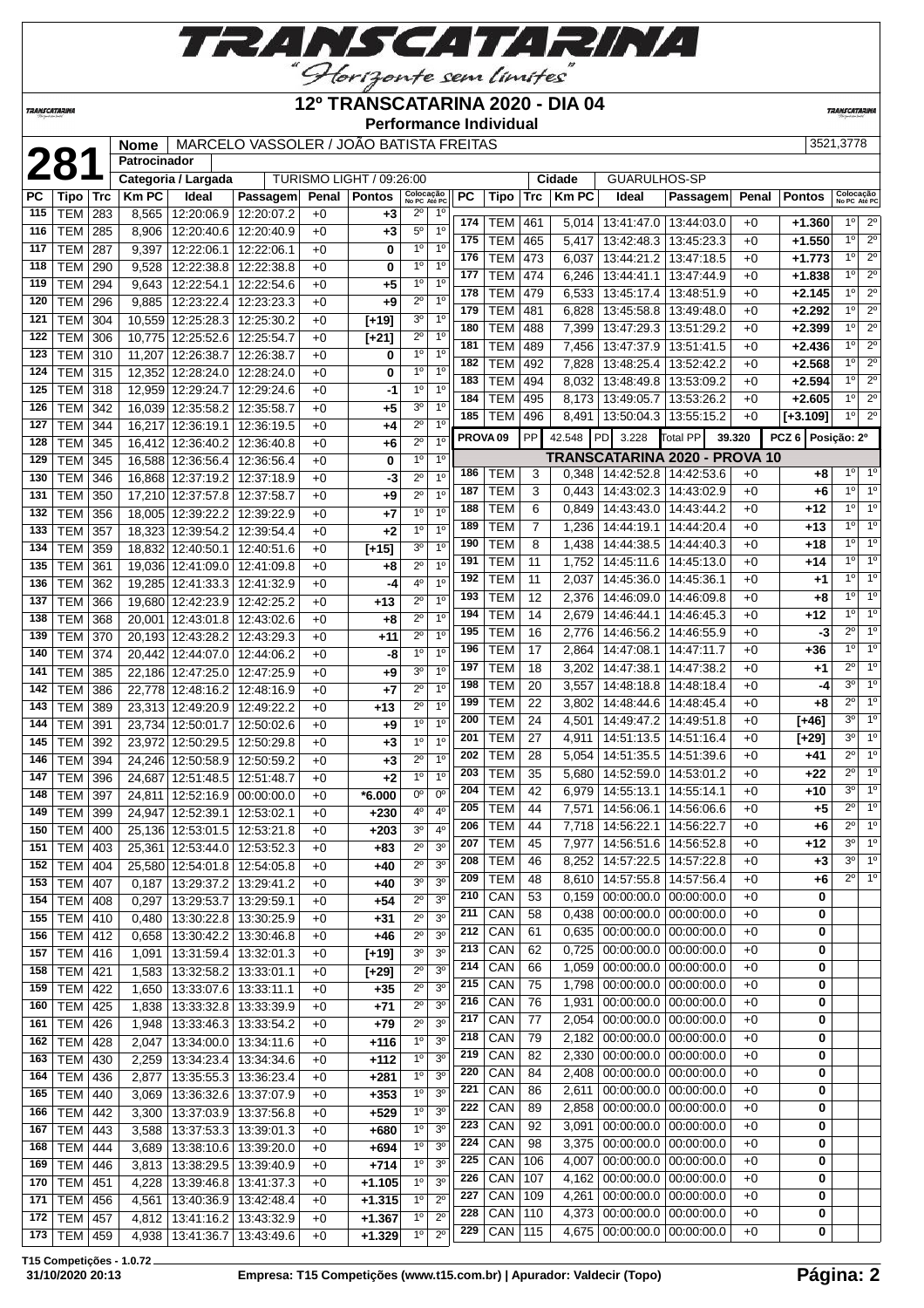

### **12º TRANSCATARINA 2020 - DIA 04**

**Performance Individual**

**TRANSCATARI** 

|              |                     |     | Nome                |    | MARCELO VASSOLER / JOÃO BATISTA FREITAS |                 |        |                          |                     |   |                           |    |      |     |           |       |                     |       |               | 3521,3778                 |
|--------------|---------------------|-----|---------------------|----|-----------------------------------------|-----------------|--------|--------------------------|---------------------|---|---------------------------|----|------|-----|-----------|-------|---------------------|-------|---------------|---------------------------|
|              | 281                 |     | Patrocinador        |    |                                         |                 |        |                          |                     |   |                           |    |      |     |           |       |                     |       |               |                           |
|              |                     |     | Categoria / Largada |    |                                         |                 |        | TURISMO LIGHT / 09:26:00 |                     |   |                           |    |      |     | Cidade    |       | <b>GUARULHOS-SP</b> |       |               |                           |
| PC           | Tipo   Trc          |     | <b>Km PC</b>        |    | Ideal                                   | Passagem        |        | Penal   Pontos           |                     |   | Colocação<br>No PC Até PC | PC | Tipo | Trc | $ $ Km PC | Ideal | Passagem            | Penal | <b>Pontos</b> | Colocação<br>No PC Até PC |
| 230          | $CAN$   119         |     | 5,052               |    | 00:00:00.0                              | 00:00:00.0      |        | $+0$                     |                     | 0 |                           |    |      |     |           |       |                     |       |               |                           |
| 231          | CAN 123             |     | 0,454               |    | $00:00:00.0$ 00:00:00.0                 |                 |        | $+0$                     |                     | 0 |                           |    |      |     |           |       |                     |       |               |                           |
| 232          | CAN                 | 125 | 0,751               |    | $00:00:00.0$ 00:00:00.0                 |                 |        | $+0$                     |                     | 0 |                           |    |      |     |           |       |                     |       |               |                           |
| 233          | CAN                 | 127 | 1,010               |    | $00:00:00.0$ 00:00:00.0                 |                 |        | $+0$                     |                     | 0 |                           |    |      |     |           |       |                     |       |               |                           |
| 234          | CAN                 | 130 | 1,239               |    | $00:00:00.0$ 00:00:00.0                 |                 |        | $+0$                     |                     | 0 |                           |    |      |     |           |       |                     |       |               |                           |
| 235          | CAN                 | 133 | 1,513               |    | $00:00:00.0$ 00:00:00.0                 |                 |        | $+0$                     |                     | 0 |                           |    |      |     |           |       |                     |       |               |                           |
| 236          | CAN                 | 136 | 1,807               |    | $00:00:00.0$ 00:00:00.0                 |                 |        | $+0$                     |                     | 0 |                           |    |      |     |           |       |                     |       |               |                           |
| 237          | CAN                 | 140 | 2,228               |    | $00:00:00.0$   $00:00:00.0$             |                 |        | $+0$                     |                     | 0 |                           |    |      |     |           |       |                     |       |               |                           |
| 238          | CAN                 | 142 | 2,497               |    | $00:00:00.0$ 00:00:00.0                 |                 |        | $+0$                     |                     | 0 |                           |    |      |     |           |       |                     |       |               |                           |
| 239          | CAN                 | 142 | 2,581               |    | 00:00:00.0                              | 00:00:00.0      |        | $+0$                     |                     | 0 |                           |    |      |     |           |       |                     |       |               |                           |
| 240          | CAN                 | 143 | 2,694               |    | 00:00:00.0                              | 00:00:00.0      |        | $+0$                     |                     | 0 |                           |    |      |     |           |       |                     |       |               |                           |
| 241          | CAN                 | 145 | 2,961               |    | $00:00:00.0$   $00:00:00.0$             |                 |        | $+0$                     |                     | 0 |                           |    |      |     |           |       |                     |       |               |                           |
| 242          | CAN                 | 147 | 3,456               |    | $00:00:00.0$ 00:00:00.0                 |                 |        | $+0$                     |                     | 0 |                           |    |      |     |           |       |                     |       |               |                           |
| 243          | CAN                 | 149 | 3,630               |    | $00:00:00.0$   $00:00:00.0$             |                 |        | +0                       |                     | 0 |                           |    |      |     |           |       |                     |       |               |                           |
| 244          | CAN                 | 151 | 3,802               |    | 00:00:00.0                              | 00:00:00.0      |        | $+0$                     |                     | 0 |                           |    |      |     |           |       |                     |       |               |                           |
| 245          | CAN                 | 151 | 3,898               |    | $00:00:00.0$ 00:00:00.0                 |                 |        | +0                       |                     | 0 |                           |    |      |     |           |       |                     |       |               |                           |
| 246          | CAN                 | 153 | 4,050               |    | $00:00:00.0$ 00:00:00.0                 |                 |        | $+0$                     |                     | 0 |                           |    |      |     |           |       |                     |       |               |                           |
| 247          | CAN                 | 154 | 4,110               |    | $00:00:00.0$ 00:00:00.0                 |                 |        | $+0$                     |                     | 0 |                           |    |      |     |           |       |                     |       |               |                           |
| 248          | CAN                 | 159 | 4,809               |    | $00:00:00.0$ 00:00:00.0                 |                 |        | $+0$                     |                     | 0 |                           |    |      |     |           |       |                     |       |               |                           |
| 249          | CAN                 | 162 | 5,019               |    | 00:00:00.0                              | 00:00:00.0      |        | $+0$                     |                     | 0 |                           |    |      |     |           |       |                     |       |               |                           |
| 250          | CAN                 | 165 | 5,260               |    | $00:00:00.0$   $00:00:00.0$             |                 |        | $+0$                     |                     | 0 |                           |    |      |     |           |       |                     |       |               |                           |
| 251          | CAN                 | 166 | 5,428               |    | $00:00:00.0$   $00:00:00.0$             |                 |        | $+0$                     |                     | 0 |                           |    |      |     |           |       |                     |       |               |                           |
| 252          | CAN                 | 168 | 5,504               |    | $00:00:00.0$   $00:00:00.0$             |                 |        | $+0$                     |                     | 0 |                           |    |      |     |           |       |                     |       |               |                           |
| 253          | CAN                 | 172 | 5,854               |    | 00:00:00.0                              | 00:00:00.0      |        | $+0$                     |                     | 0 |                           |    |      |     |           |       |                     |       |               |                           |
| 254          | CAN                 | 174 | 6,160               |    | $00:00:00.0$ 00:00:00.0                 |                 |        | +0                       |                     | 0 |                           |    |      |     |           |       |                     |       |               |                           |
| 255          | CAN                 | 175 | 6,392               |    | $00:00:00.0$ 00:00:00.0                 |                 |        | $+0$                     |                     | 0 |                           |    |      |     |           |       |                     |       |               |                           |
| 256          | CAN                 | 179 | 6,745               |    | $00:00:00.0$ 00:00:00.0                 |                 |        | $+0$                     |                     | 0 |                           |    |      |     |           |       |                     |       |               |                           |
| 257          | CAN                 | 180 | 6,952               |    | $00:00:00.0$ 00:00:00.0                 |                 |        | $+0$                     |                     | 0 |                           |    |      |     |           |       |                     |       |               |                           |
| 258          | CAN                 | 186 | 7,740               |    | $00:00:00.0$ 00:00:00.0                 |                 |        | $+0$                     |                     | 0 |                           |    |      |     |           |       |                     |       |               |                           |
| 259          | CAN                 | 188 | 7,889               |    | $00:00:00.0$   $00:00:00.0$             |                 |        | $+0$                     |                     | 0 |                           |    |      |     |           |       |                     |       |               |                           |
| 260          | CAN                 | 194 | 8,294               |    | $00:00:00.0$ 00:00:00.0                 |                 |        | $+0$                     |                     | 0 |                           |    |      |     |           |       |                     |       |               |                           |
| 261          | CAN                 | 197 | 8,460               |    | $00:00:00.0$   $00:00:00.0$             |                 |        | $+0$                     |                     | 0 |                           |    |      |     |           |       |                     |       |               |                           |
| 262          | CAN                 | 201 | 8,779               |    | 00:00:00.0                              | 00:00:00.0      |        | $+0$                     |                     | 0 |                           |    |      |     |           |       |                     |       |               |                           |
| 263          | CAN 203             |     | 8,938               |    | $00:00:00.0$   $00:00:00.0$             |                 |        | +0                       |                     | 0 |                           |    |      |     |           |       |                     |       |               |                           |
|              | 264 CAN 207         |     |                     |    | $9,426$   00:00:00.0   00:00:00.0       |                 |        | $+0$                     |                     | 0 |                           |    |      |     |           |       |                     |       |               |                           |
|              | 265 CAN 209         |     |                     |    | $9,671$ 00:00:00.0 00:00:00.0           |                 |        | $+0$                     |                     | 0 |                           |    |      |     |           |       |                     |       |               |                           |
| 266          | CAN   209           |     |                     |    | $9,706$   00:00:00.0   00:00:00.0       |                 |        | $+0$                     |                     | 0 |                           |    |      |     |           |       |                     |       |               |                           |
| 267          | $CAN$ 210           |     | 9,750               |    | $00:00:00.0$ 00:00:00.0                 |                 |        | $+0$                     |                     | 0 |                           |    |      |     |           |       |                     |       |               |                           |
| 268          | $CAN$ 215           |     |                     |    | 10,162 00:00:00.0 00:00:00.0            |                 |        | $+0$                     |                     | 0 |                           |    |      |     |           |       |                     |       |               |                           |
| 269          | $CAN$ 219           |     |                     |    | 10,304 00:00:00.0 00:00:00.0            |                 |        | $+0$                     |                     | 0 |                           |    |      |     |           |       |                     |       |               |                           |
| 270          | CAN 220             |     |                     |    | 10,450 00:00:00.0 00:00:00.0            |                 |        |                          |                     |   |                           |    |      |     |           |       |                     |       |               |                           |
| 271          | $CAN$ 222           |     |                     |    | 10,633 00:00:00.0 00:00:00.0            |                 |        | $+0$                     |                     | 0 |                           |    |      |     |           |       |                     |       |               |                           |
|              |                     |     |                     |    |                                         |                 |        | $+0$                     |                     | 0 |                           |    |      |     |           |       |                     |       |               |                           |
| 272          | $CAN$ 232           |     |                     |    | 11,512 00:00:00.0 00:00:00.0            |                 |        | +0                       |                     | 0 |                           |    |      |     |           |       |                     |       |               |                           |
| 273          | $CAN$ 234           |     |                     |    | 11,798 00:00:00.0 00:00:00.0            |                 |        | $+0$                     |                     | 0 |                           |    |      |     |           |       |                     |       |               |                           |
| 274          | $CAN$ 236           |     |                     |    | 11,929 00:00:00.0 00:00:00.0            |                 |        | $+0$                     |                     | 0 |                           |    |      |     |           |       |                     |       |               |                           |
| 275          | $CAN$ 237           |     |                     |    | 12,046 00:00:00.0 00:00:00.0            |                 |        | $+0$                     |                     | 0 |                           |    |      |     |           |       |                     |       |               |                           |
|              | 276 CAN 240         |     |                     |    | 12,455 00:00:00.0 00:00:00.0            |                 |        | $+0$                     |                     | 0 |                           |    |      |     |           |       |                     |       |               |                           |
|              | PROVA <sub>10</sub> | PP  | 324                 | PD | 75                                      | <b>Total PP</b> | 249    |                          | PCZ 0   Posição: 1º |   |                           |    |      |     |           |       |                     |       |               |                           |
| <b>TOTAL</b> |                     | PP  | 98.555 PD 8.859     |    |                                         | <b>Total PP</b> | 89.696 |                          | <b>PCZ 16</b>       |   |                           |    |      |     |           |       |                     |       |               |                           |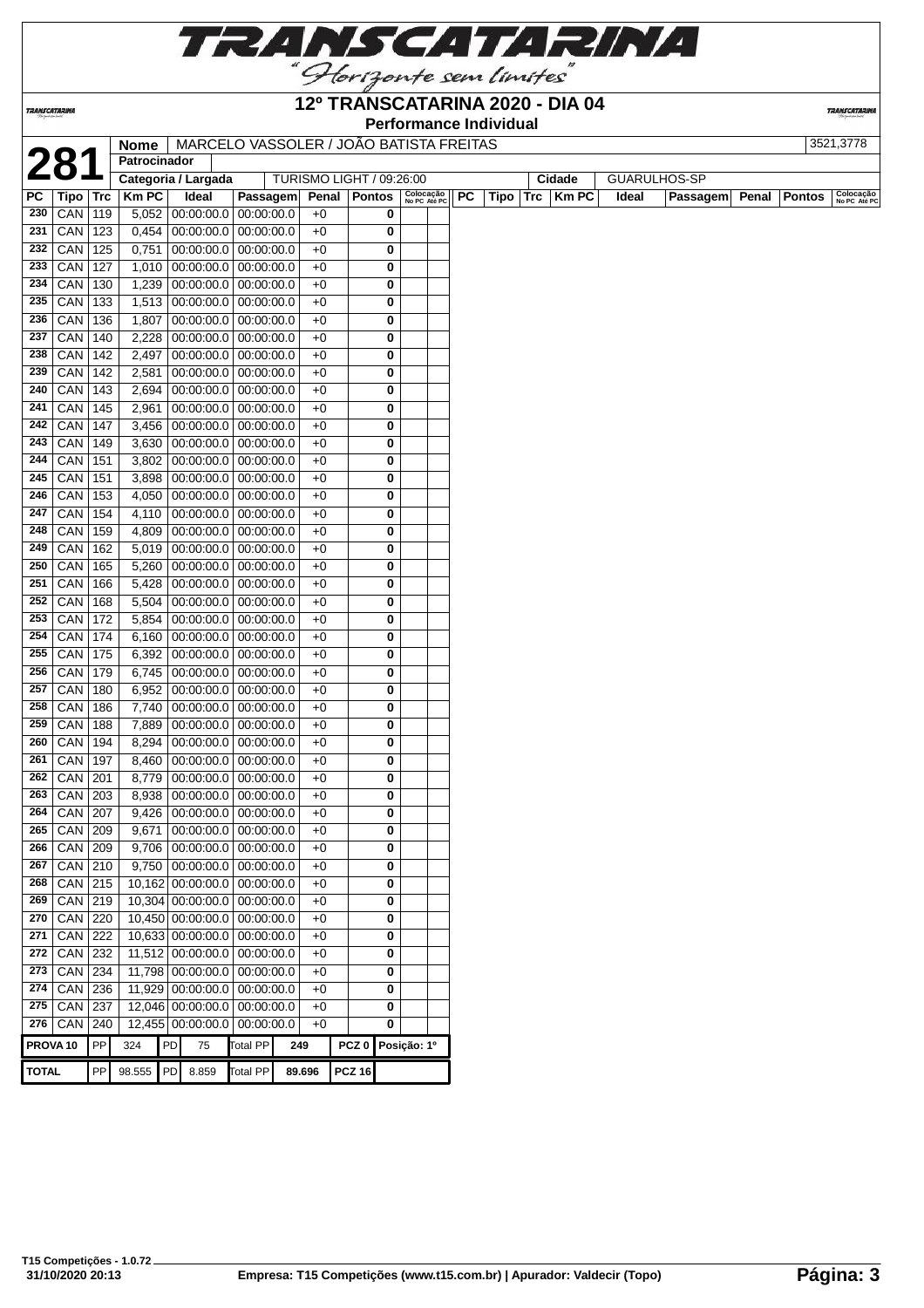

'Horizonte sem limites<sup>'</sup>

**12º TRANSCATARINA 2020 - DIA 04**

**Performance Individual**

**TRANSCATARIN** 

|              |                          |                 |              |                                   |                                                              |              |                          | Performance Individual                                         |     |                     |            |              |                                 |                                 |       |                  |                           |                        |
|--------------|--------------------------|-----------------|--------------|-----------------------------------|--------------------------------------------------------------|--------------|--------------------------|----------------------------------------------------------------|-----|---------------------|------------|--------------|---------------------------------|---------------------------------|-------|------------------|---------------------------|------------------------|
|              |                          |                 | <b>Nome</b>  |                                   | FERNANDO MEES / ALINE LUIZA BERGMANN                         |              |                          |                                                                |     |                     |            |              |                                 |                                 |       |                  | 3565,3865                 |                        |
|              | 282                      |                 | Patrocinador |                                   |                                                              |              |                          |                                                                |     |                     |            |              |                                 |                                 |       |                  |                           |                        |
|              |                          |                 |              | Categoria / Largada               |                                                              |              | TURISMO LIGHT / 09:29:00 |                                                                |     |                     |            | Cidade       |                                 | <b>VENANCIO AIRES-RS</b>        |       |                  |                           |                        |
| <b>PC</b>    | Tipo l                   | <b>Trc</b>      | <b>KmPC</b>  | Ideal                             | Passagem Penal                                               |              | <b>Pontos</b>            | Colocação<br>No PC Até PC                                      | PC  | Tipo                | <b>Trc</b> | <b>Km PC</b> | Ideal                           | Passagem                        | Penal | <b>Pontos</b>    | Colocação<br>No PC Até PC |                        |
|              |                          |                 |              |                                   | TRANSCATARINA 2020 - PROVA 08                                |              |                          |                                                                | 59  | TEM                 | 139        | 4,677        | 11:20:30.8                      | 11:20:31.0                      | $+0$  | $+2$             | $2^{\circ}$               | 3 <sup>o</sup>         |
| 1            | TEM                      | 5               | 0,458        |                                   | 10:16:42.1 10:16:42.2                                        | $+0$         | $+1$                     | $2^{\circ}$<br>$2^{\circ}$                                     | 60  | <b>ROT</b>          | 149        | 5,386        | 11:22:17.2                      | 11:22:18.6                      | $+0$  | $\bf{0}$         | $0^{\circ}$               | $\overline{0^{\circ}}$ |
| $\mathbf{2}$ | <b>TEM</b>               | 5               | 0,614        | 10:16:59.1                        | 10:16:59.6                                                   | $+0$         | +5                       | $2^{\circ}$<br>$2^{\circ}$                                     | 61  | <b>TEM</b>          | 152        | 5,708        | 11:23:11.7                      | 11:23:18.6                      | $+0$  | $[+69]$          | $5^{\circ}$               | 3 <sup>o</sup>         |
| 3            | <b>TEM</b>               | $\overline{7}$  | 0.793        | 10:17:22.5                        | 10:17:22.8                                                   | $+0$         | $+3$                     | 1 <sup>0</sup><br>$2^{\circ}$                                  | 62  | <b>TEM</b>          | 154        | 5,898        | 11:23:36.6                      | 11:23:37.6                      | $+0$  | $+10$            | $4^{\circ}$               | 3 <sup>o</sup>         |
| 4            | TEM                      | 10              | 1,469        | 10:18:25.6                        | 10:18:25.9                                                   | $+0$         | $+3$                     | 2 <sup>0</sup><br>$2^{\circ}$                                  | 63  | <b>TEM</b>          | 158        | 6,444        | 11:24:51.6                      | 11:24:53.4                      | $+0$  | $+18$            | $5^{\circ}$               | 3 <sup>0</sup>         |
| 5            | <b>TEM</b>               | 13              | 2,122        | 10:19:35.2                        | 10:19:36.9                                                   | $+0$         | $+17$                    | $2^{\circ}$<br>$5^{\circ}$                                     | 64  | <b>TEM</b>          | 163        | 6,838        | 11:25:57.2                      | 11:25:59.0                      | $+0$  | $+18$            | 4 <sup>o</sup>            | $\overline{3^0}$       |
| 6            | <b>TEM</b>               | 16              | 3,228        | 10:21:31.8                        | 10:21:31.9                                                   | $+0$         | $+1$                     | 1 <sup>0</sup><br>$2^{\circ}$                                  | 65  | <b>TEM</b>          | 163        | 7,005        | 11:26:17.3                      | 11:26:18.5                      | $+0$  | +12              | 1 <sup>0</sup>            | 3 <sup>o</sup>         |
| 7            | <b>TEM</b>               | 16              | 3,321        |                                   | 10:21:42.9 10:21:44.3                                        | +0           | +14                      | $5^{\circ}$<br>3 <sup>o</sup>                                  | 66  | <b>TEM</b>          | 165        | 7,221        | 11:26:43.5                      | 11:26:46.1                      | $+0$  | $[+26]$          | $5^{\circ}$               | $\overline{3^0}$       |
| 8            | <b>TEM</b>               | $\overline{17}$ | 3,393        |                                   | 10:21:50.0 10:21:54.5                                        | $+0$         | $+45$                    | $5^{\circ}$<br>5 <sup>0</sup>                                  | 67  | <b>TEM</b>          | 169        | 7,558        | 11:27:40.3                      | 11:27:43.2                      | $+0$  | $[+29]$          | 3 <sup>0</sup>            | $\overline{3^0}$       |
| 9            | <b>TEM</b>               | 18              | 3,661        |                                   | 10:22:14.0 10:22:16.0                                        | $+0$         | $+20$                    | $5^{\circ}$<br>5 <sup>0</sup>                                  | 68  | <b>TEM</b>          | 171        | 7,835        | 11:28:11.0                      | 11:28:13.2                      | $+0$  | $+22$            | $5^{\circ}$               | 4 <sup>0</sup>         |
| 10           | <b>TEM</b>               | 20              | 4,006        |                                   | 10:22:43.3   10:22:44.5                                      | $+0$         | $+12$                    | $4^{\circ}$<br>$5^{\circ}$                                     | 69  | <b>TEM</b>          | 173        | 8,122        | 11:28:45.3                      | 11:28:46.7                      | $+0$  | $+14$            | $5^{\circ}$               | 4 <sup>0</sup>         |
| 11           | <b>TEM</b>               | 21              | 4,508        |                                   | 10:23:24.3 10:23:25.8                                        | $+0$         | $+15$                    | 4°<br>$5^{\circ}$                                              | 70  | <b>TEM</b>          | 178        | 0,195        | 11:33:19.0                      | 11:33:20.2                      | $+0$  | $+12$            | $4^{\circ}$               | 4 <sup>0</sup>         |
| 12           | <b>TEM</b>               | 27              | 5,022        | 10:24:28.0                        | 10:24:28.8                                                   | $+0$         | $+8$                     | $5^{\circ}$<br>$5^{\circ}$                                     | 71  | <b>TEM</b>          | 182        | 0,837        | 11:34:37.1                      | 11:34:38.3                      | $+0$  | $+12$            | 3 <sup>0</sup>            | $\overline{3^0}$       |
| 13           | <b>TEM</b>               | 28              | 5,292        | 10:25:05.4                        | 10:25:08.6                                                   | $+0$         | $+32$                    | 5 <sup>0</sup><br>5 <sup>0</sup>                               | 72  | <b>TEM</b>          | 184        | 1,518        | 11:35:49.6                      | 11:35:54.7                      | $+0$  | $+51$            | $5^\circ$                 | 4 <sup>0</sup>         |
| 14           | <b>TEM</b>               | 29              | 5,537        | 10:25:33.3                        | 10:25:35.3                                                   | $+0$         | $+20$                    | 4 <sup>0</sup><br>4 <sup>0</sup>                               | 73  | <b>TEM</b>          | 185        | 1,841        | 11:36:20.8                      | 11:36:23.4                      | $+0$  | $[+26]$          | 5 <sup>o</sup>            | $\overline{4^0}$       |
| 15           | <b>TEM</b>               | 32              | 5,984        | 10:26:33.7                        | 10:26:34.7                                                   | $+0$         | $+10$                    | 4°<br>4 <sup>0</sup>                                           | 74  | <b>TEM</b>          | 187        | 2,220        | 11:37:06.2                      | 11:37:10.5                      | $+0$  | $+43$            | $5^{\circ}$               | 4 <sup>0</sup>         |
| 16           | <b>TEM</b>               | 32              | 6,171        | 10:26:54.1                        | 10:26:56.2                                                   | $+0$         | $+21$                    | $5^{\circ}$<br>4 <sup>0</sup>                                  | 75  | <b>TEM</b>          | 188        | 2,385        | 11:37:20.6                      | 11:37:22.2                      | $+0$  | +16              | $5^{\circ}$               | 4 <sup>0</sup>         |
| 17           | <b>TEM</b>               | $\overline{37}$ | 6,638        | 10:28:26.4                        | 10:28:31.0                                                   | $+0$         | $+46$                    | 5 <sup>0</sup><br>5 <sup>0</sup>                               | 76  | <b>TEM</b>          | 189        | 2,663        | 11:37:49.1                      | 11:37:49.8                      | $+0$  | $+7$             | $5^{\circ}$               | $\overline{4^0}$       |
| 18           | TEM                      | 39              | 6,747        | 10:28:40.2                        | 10:28:42.9                                                   | $+0$         | [+27]                    | 5 <sup>o</sup><br>5 <sup>0</sup>                               | 77  | <b>TEM</b>          | 192        | 3,284        | 11:38:59.0                      | 11:39:02.7                      | $+0$  | $+37$            | $5^{\circ}$               | 4 <sup>0</sup>         |
| 19           | <b>TEM</b>               | 43              | 7,375        | 10:29:59.7                        | 10:30:00.8                                                   | $+0$         | +11                      | 3 <sup>0</sup><br>$5^{\circ}$                                  | 78  | <b>TEM</b>          | 193        | 3,477        | 11:39:15.6                      | 11:39:17.2                      | $+0$  | +16              | $5^{\circ}$               | 4 <sup>0</sup>         |
| 20           | <b>TEM</b>               | 47              | 8,108        | 10:31:22.4                        | 10:31:23.7                                                   | $+0$         | $+13$                    | $2^{\circ}$<br>4 <sup>0</sup>                                  | 79  | <b>TEM</b>          | 195        | 3,857        | 11:40:05.0                      | 11:40:05.3                      | $+0$  | $+3$             | $2^{\circ}$               | 4 <sup>0</sup>         |
| 21           | <b>TEM</b>               | 48              | 8,203        | 10:31:32.2                        | 10:31:33.6                                                   | $+0$         | $+14$                    | 3 <sup>o</sup><br>4 <sup>0</sup>                               | 80  | <b>TEM</b>          | 196        | 3,950        | 11:40:16.8                      | 11:40:18.2                      | $+0$  | $+14$            | $5^\circ$                 | $\overline{4^0}$       |
| 22           | <b>TEM</b>               | 49              | 8,442        | 10:31:54.0                        | 10:31:54.0                                                   | $+0$         | 0                        | 1 <sup>0</sup><br>4 <sup>0</sup>                               | 81  | <b>TEM</b>          | 198        | 4,141        | 11:40:44.4                      | 11:40:48.2                      | $+0$  | +38              | $5^{\circ}$               | 4 <sup>0</sup>         |
| 23           | <b>TEM</b>               | 50              | 8,670        |                                   | 10:32:18.6 10:32:20.6                                        | $+0$         | $+20$                    | 40<br>4 <sup>0</sup>                                           | 82  | <b>TEM</b>          | 198        | 4,345        | 11:41:08.9                      | 11:41:09.9                      | $+0$  | +10              | $2^{\circ}$               | 4 <sup>0</sup>         |
| 24           | <b>TEM</b>               | 54              | 9,038        |                                   | 10:32:57.9 10:32:59.3                                        | $+0$         | $+14$                    | 4°<br>4 <sup>0</sup>                                           | 83  | <b>TEM</b>          | 200        | 4,730        | 11:41:56.2                      | 11:41:56.7                      | $+0$  | +5               | $4^{\circ}$               | $\overline{4^0}$       |
| 25           | <b>TEM</b>               | 57              | 10,040       |                                   | 10:34:32.5 10:34:33.2                                        | +0           | +7                       | 4 <sup>0</sup><br>4°                                           | 84  | <b>TEM</b>          | 200        | 5,055        | 11:42:31.7                      | 11:42:32.7                      | $+0$  | +10              | $2^{\circ}$               | 4 <sup>0</sup>         |
| 26           | <b>TEM</b>               | 58              |              | 10,246 10:34:50.1 10:34:51.2      |                                                              | $+0$         | +11                      | $4^{\circ}$<br>4 <sup>0</sup>                                  | 85  | <b>TEM</b>          | 202        | 5,376        | 11:43:41.3                      | 11:43:41.5                      | $+0$  | $+2$             | 4 <sup>0</sup>            | $\overline{4^0}$       |
| 27           | <b>TEM</b>               | 58              | 10,522       | 10:35:15.6 10:35:19.1             |                                                              | $+0$         | $+35$                    | 40<br>4 <sup>0</sup>                                           | 86  | <b>TEM</b>          | 209        | 6,443        | 11:46:03.6                      | 11:46:06.0                      | $+0$  | $[+24]$          | $4^{\circ}$               | 4 <sup>0</sup>         |
| 28           | <b>TEM</b>               | 59              | 10,587       | 10:35:22.7                        | 10:35:24.6                                                   | $+0$         | +19                      | $4^{\circ}$<br>$4^{\circ}$                                     | 87  | <b>TEM</b>          | 213        | 7,113        | 11:47:33.4                      | 11:47:35.6                      | $+0$  | $+22$            | 5 <sup>o</sup>            | 4 <sup>0</sup>         |
| 29           | <b>TEM</b>               | 62              | 11,405       |                                   | 10:37:18.8 10:37:19.5                                        | $+0$         | +7                       | 4°<br>4 <sup>0</sup>                                           | 88  | <b>TEM</b>          | 214        | 7,209        | 11:47:45.1                      | 11:47:50.9                      | $+0$  | $+58$            | 5 <sup>o</sup>            | 4 <sup>0</sup>         |
| 30           | <b>TEM</b>               | 68              | 11,987       | 10:38:16.2                        | 10:38:17.3                                                   | $+0$         | $+11$                    | 4°<br>$4^{\circ}$                                              | 89  | <b>TEM</b>          | 224        | 8,502        | 11:50:48.0                      | 11:50:51.4                      | $+0$  | $+34$            | $5^{\circ}$               | $\overline{4^0}$       |
| 31           | <b>TEM</b>               | 69              | 12,415       | 10:38:51.4                        | 10:38:52.7                                                   | $+0$         | $+13$                    | 4 <sup>0</sup><br>4 <sup>0</sup>                               |     | PROVA <sub>08</sub> | <b>PP</b>  | 1.379        | 223<br><b>PD</b>                | 1.156<br>Total PP               |       | PCZ <sub>5</sub> | Posição: 4º               |                        |
| 32           | <b>TEM</b>               | 72              | 12,866       | 10:39:35.9                        | 10:39:37.3                                                   | $+0$         | $+14$                    | 4°<br>4 <sup>0</sup>                                           |     |                     |            |              |                                 | TRANSCATARINA 2020 - PROVA 09   |       |                  |                           |                        |
| 33           | <b>TEM</b>               | 76              |              | 13,674 10:40:50.6                 | 10:40:51.3                                                   | $+0$         | $+7$                     | $2^{\circ}$<br>3 <sup>o</sup><br>$2^{\circ}$<br>3 <sup>0</sup> | 90  | TEM 232             |            |              |                                 | 0,276   12:08:14.4   12:08:17.4 | $+0$  | $[+30]$          |                           | $5^{\circ}$ 5°         |
| 34           | <b>TEM</b>               | 77              |              |                                   | 14,146 10:41:33.5 10:41:34.6                                 | $+0$         | +11                      | 3 <sup>0</sup><br>30                                           | 91  | TEM 234             |            | 0,421        | 12:08:31.4   12:08:31.9         |                                 | $+0$  | +5               | 3 <sup>o</sup>            | $5^{\circ}$            |
| 35           | <b>TEM</b><br><b>TEM</b> | 77              |              |                                   | 14,354 10:41:51.4 10:41:52.7                                 | $+0$         | $+13$                    | $2^{\circ}$<br>3 <sup>0</sup>                                  | 92  | TEM 238             |            | 0,770        | 12:09:23.7                      | 12:09:26.0                      | $+0$  | $+23$            | $5^{\circ}$               | $5^{\circ}$            |
| 36<br>37     |                          | 78<br>80        |              |                                   | 14,591 10:42:14.9 10:42:15.8<br>15,089 10:43:56.0 10:43:56.2 | $+0$         | +9                       | $2^{\circ}$<br>3 <sup>0</sup>                                  | 93  | TEM 240             |            | 1,115        | 12:09:59.0                      | 12:10:00.4                      | $+0$  | $+14$            | $4^{\circ}$               | $4^{\circ}$            |
|              | <b>TEM</b>               |                 |              |                                   |                                                              | $+0$         | $+2$                     | 1 <sup>o</sup><br>3 <sup>o</sup>                               | 94  | <b>TEM 242</b>      |            |              | 1,438   12:10:30.9   12:10:33.3 |                                 | $+0$  | +24              | $5^{\circ}$               | 5 <sup>0</sup>         |
| 38<br>39     | <b>TEM</b>               | 83              |              |                                   | 15,461 10:44:38.4 10:44:38.6                                 | $+0$         | $+2$                     | $4^{\rm o}$<br>3 <sup>0</sup>                                  | 95  | TEM                 | 244        | 2,001        | 12:11:20.0                      | 12:11:20.7                      | $+0$  | +7               | $5^\circ$                 | 5 <sup>o</sup>         |
| 40           | <b>TEM</b><br><b>TEM</b> | 85<br>86        |              | 15,915 10:45:23.3 10:45:23.1      | 15,795 10:45:11.7 10:45:10.3                                 | $+0$<br>$+0$ | $-14$<br>$-2$            | 4 <sup>0</sup><br>3 <sup>o</sup>                               | 96  | <b>TEM 246</b>      |            | 2,095        | 12:11:29.3                      | 12:11:32.3                      | $+0$  | $[+30]$          | $5^{\circ}$               | $\overline{5^0}$       |
| 41           | <b>TEM</b>               | 87              |              |                                   | 16,142 10:45:44.1 10:45:44.6                                 | $+0$         | $+5$                     | $2^{\circ}$<br>3 <sup>o</sup>                                  | 97  | <b>TEM 246</b>      |            |              | 2,419 12:11:59.2                | 12:11:59.0                      | $+0$  | -2               | $4^{\circ}$               | $5^{\circ}$            |
| 42           | <b>TEM</b>               | 88              |              |                                   | 16,453 10:46:10.5 10:46:10.6                                 | $+0$         | +1                       | 3 <sup>o</sup><br>3 <sup>o</sup>                               | 98  | TEM 249             |            | 3,147        |                                 | 12:13:12.9 12:13:14.3           | $+0$  | $+14$            | $3^{\circ}$               | $5^{\circ}$            |
| 43           | <b>TEM</b>               | 90              |              |                                   | 16,937 10:46:56.5 10:46:56.5                                 | $+0$         | 0                        | 1 <sup>0</sup><br>3 <sup>0</sup>                               | 99  | TEM                 | 251        | 3,348        | 12:13:36.2                      | 12:13:37.8                      | $+0$  | $+16$            | $4^{\circ}$               | 5 <sup>o</sup>         |
| 44           | <b>TEM</b>               | 91              |              |                                   | 17,125 10:47:18.6 10:47:17.0                                 | $+0$         | -16                      | 3 <sup>0</sup><br>3 <sup>0</sup>                               | 100 | $TEM$ 254           |            | 3,679        |                                 | 12:14:14.3   12:14:15.6         | $+0$  | $+13$            | $4^{\circ}$               | $5^{\circ}$            |
| 45           | <b>TEM</b>               | 96              |              |                                   | $0,314$   11:11:59.7   11:12:00.9                            | $+0$         | +12                      | 4 <sup>0</sup><br>3 <sup>0</sup>                               | 101 | <b>TEM 255</b>      |            | 3,981        |                                 | 12:14:45.9 12:14:46.8           | $+0$  | $+9$             | $4^{\circ}$               | $5^{\circ}$            |
| 46           | <b>TEM</b>               | 102             |              | 0,819 11:12:52.2 11:12:53.1       |                                                              | $+0$         | +9                       | $5^{\circ}$<br>3 <sup>0</sup>                                  | 102 | TEM 256             |            |              | 4,214 12:15:06.1                | 12:15:06.6                      | $+0$  | $+5$             | $4^{\circ}$               | $5^{\circ}$            |
| 47           | TEM                      | 104             |              | $0,902$   11:13:02.7   11:13:04.0 |                                                              | $+0$         | $+13$                    | $5^\circ$<br>3 <sup>0</sup>                                    | 103 | <b>TEM</b>          | 258        |              | 4,330   12:15:18.4              | 12:15:19.4                      | $+0$  | +10              | $4^{\circ}$               | $5^{\circ}$            |
| 48           | <b>TEM</b>               | 106             | 1,020        | 11:13:23.5   11:13:24.1           |                                                              | $+0$         | +6                       | 3 <sup>0</sup><br>40                                           | 104 | <b>TEM</b>          | 259        | 4,660        | 12:15:50.0                      | 12:15:52.1                      | $+0$  | +21              | $5^{\circ}$               | 5 <sup>0</sup>         |
| 49           | <b>TEM</b>               | 108             | 1,110        |                                   | 11:13:35.5   11:13:35.5                                      | $+0$         | 0                        | 1 <sup>0</sup><br>3 <sup>0</sup>                               | 105 | <b>TEM</b>          | 260        | 4,758        |                                 | 12:16:00.4   12:16:04.5         | $+0$  | +41              | $5^{\circ}$               | $\overline{5^0}$       |
| 50           | TEM                      | 110             | 1,219        |                                   | 11:13:55.8   11:13:58.0                                      | $+0$         | $[+22]$                  | $5^{\circ}$<br>3 <sup>o</sup>                                  | 106 | <b>TEM 262</b>      |            | 4,966        |                                 | 12:16:25.8   12:16:27.4         | $+0$  | +16              | $3^{\circ}$               | $5^{\circ}$            |
| 51           | <b>TEM 112</b>           |                 | 1,316        |                                   | 11:14:08.7   11:14:09.5                                      | $+0$         | +8                       | $4^{\circ}$<br>3 <sup>0</sup>                                  | 107 | <b>TEM 271</b>      |            |              | 6,349   12:19:04.7   12:19:05.0 |                                 | $+0$  | $+3$             | 10                        | $5^{\circ}$            |
| 52           | TEM                      | 113             | 1,425        |                                   | 11:14:20.3   11:14:21.4                                      | $+0$         | +11                      | $5^{\circ}$<br>3 <sup>o</sup>                                  | 108 | <b>TEM 272</b>      |            | 6,544        |                                 | 12:19:25.4   12:19:25.8         | $+0$  | $+4$             | $4^{\circ}$               | 5 <sup>o</sup>         |
| 53           | <b>TEM 115</b>           |                 | 1,806        |                                   | 11:14:57.8   11:14:58.6                                      | $+0$         | +8                       | 3 <sup>0</sup><br>3 <sup>0</sup>                               | 109 | $TEM$ 274           |            | 6,796        | 12:19:49.1                      | 12:19:50.6                      | $+0$  | $+15$            | $5^{\circ}$               | $5^{\circ}$            |
| 54           | <b>TEM 118</b>           |                 |              |                                   | 2,133   11:15:41.3   11:15:43.2                              | $+0$         | +19                      | 5 <sup>o</sup><br>3 <sup>0</sup>                               | 110 | <b>TEM 275</b>      |            |              | 7,019 12:20:08.6                | 12:20:08.1                      | $+0$  | $-5$             | $5^{\circ}$               | 5 <sup>0</sup>         |
| 55           | <b>ROT</b> 122           |                 |              |                                   | 2,730   11:16:35.6   11:16:39.0                              | $+0$         | 0                        | $\overline{0}$<br>$0^{\circ}$                                  | 111 | <b>TEM 276</b>      |            | 7,284        | 12:20:53.3                      | 12:20:54.6                      | $+0$  | $+13$            | $5^{\circ}$               | 5 <sup>0</sup>         |
| 56           | <b>TEM 122</b>           |                 |              |                                   | 2,987   11:17:01.3   11:17:04.6                              | $+0$         | $+33$                    | $5^{\circ}$<br>3 <sup>0</sup>                                  | 112 | <b>TEM 280</b>      |            | 7,688        | 12:21:33.6                      | 12:21:34.0                      | $+0$  | $+4$             | $1^{\circ}$               | $\overline{5^0}$       |
|              | 57   TEM   132           |                 |              |                                   | 3.749 11:18:35.6 11:18:36.0                                  | $+0$         | $+4$                     | $2^{\circ}$<br>3 <sup>o</sup>                                  | 113 | <b>TEM 281</b>      |            | 7,817        | 12:21:48.3                      | 12:21:50.5                      | $+0$  | $+22$            |                           | $5^\circ$ 5°           |

**T15 Competições - 1.0.72**

**TRANSCATARINA** 

 TEM 132 3,749 11:18:35.6 11:18:36.0 +0 **+4** 2º 3º **4,237 11:19:38.1 11:19:37.8 +0 -3** 

TEM 283 8,249 12:22:37.7 12:22:37.9 +0 **+2** 1º 5º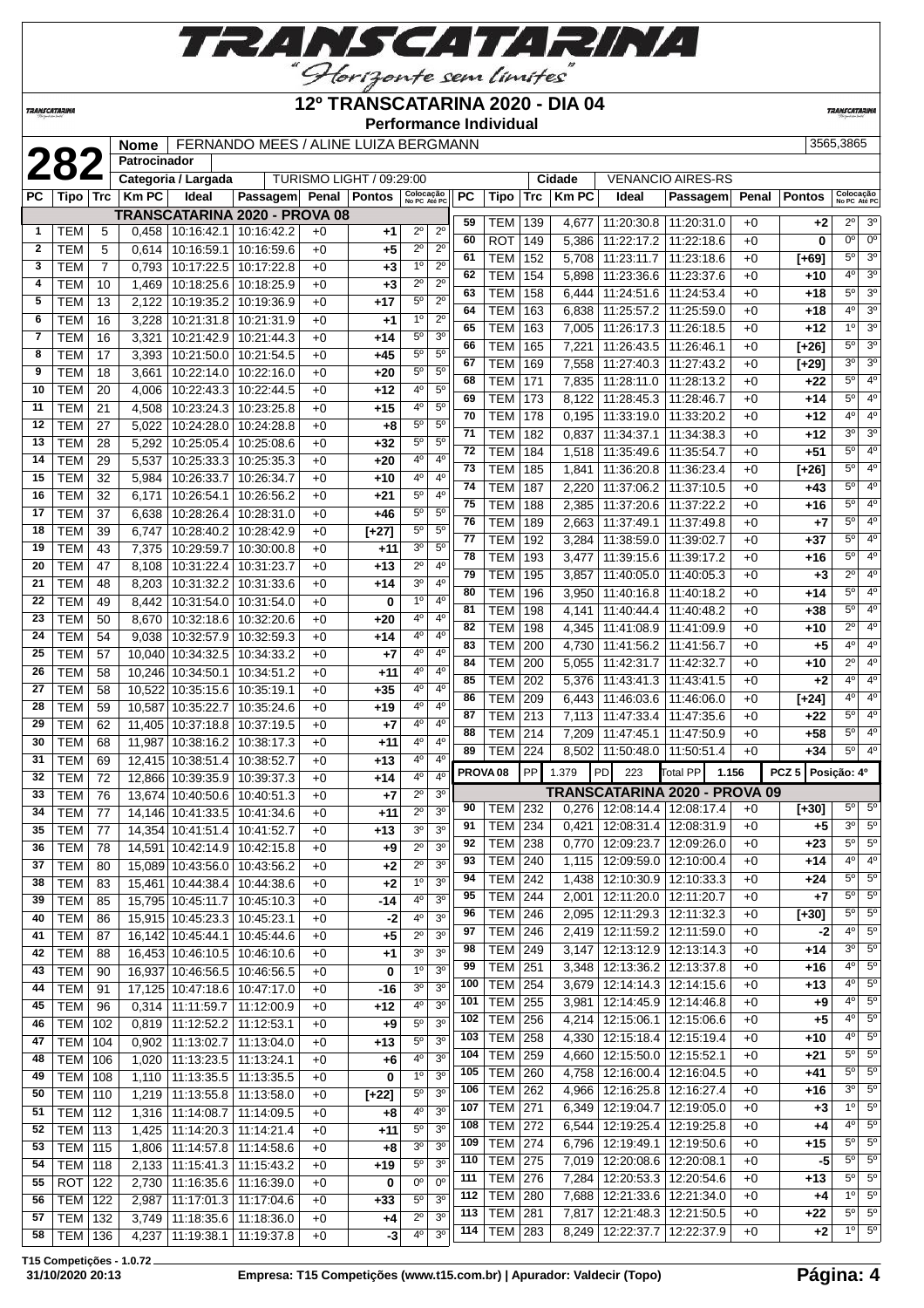

### **12º TRANSCATARINA 2020 - DIA 04**

**Performance Individual**

**TRANSCATARIN** 

**Patrocinador** 

**TRANSCATARINA** 

**282 282 282 282 282 282 282 282 282 282 282 282 282 282 282 3565,3865** 

|  |  | _ |
|--|--|---|
|  |  |   |
|  |  |   |
|  |  |   |

|           | LUL             |     |             | Categoria / Largada          |                              |      | TURISMO LIGHT / 09:29:00 |                           |                  |                     |            |                 | Cidade       |                                 | <b>VENANCIO AIRES-RS</b>      |        |                   |                           |                  |
|-----------|-----------------|-----|-------------|------------------------------|------------------------------|------|--------------------------|---------------------------|------------------|---------------------|------------|-----------------|--------------|---------------------------------|-------------------------------|--------|-------------------|---------------------------|------------------|
| <b>PC</b> | <b>Tipo</b>     | Trc | <b>KmPC</b> | Ideal                        | Passagem                     |      | Penal   Pontos           | Colocação<br>No PC Até PC |                  | <b>PC</b>           | Tipo       | Trc             | <b>Km PC</b> | Ideal                           | Passagem                      | Penal  | <b>Pontos</b>     | Colocação<br>No PC Até PC |                  |
| 115       | <b>TEM</b>      | 283 | 8,565       | 12:23:06.9                   | 12:23:06.4                   | $+0$ | -5                       | 30                        | $5^{\circ}$      |                     |            |                 |              |                                 |                               |        |                   |                           |                  |
| 116       | <b>TEM</b>      | 285 | 8,906       | 12:23:40.6                   | 12:23:40.5                   | $+0$ | -1                       | $2^{\circ}$               | 5 <sup>0</sup>   | 174                 | TEM        | 461             | 5,014        | 13:44:47.0   13:48:03.8         |                               | $+0$   | $+1.968$          | 3 <sup>o</sup>            | 3 <sup>o</sup>   |
| 117       | <b>TEM</b>      | 287 | 9,397       | 12:25:06.1                   | 12:25:06.2                   | $+0$ | $+1$                     | $2^{\circ}$               | $5^{\circ}$      | 175                 | <b>TEM</b> | 465             | 5,417        | 13:45:48.3                      | 13:49:26.9                    | $+0$   | +2.186            | 30                        | 3 <sup>o</sup>   |
| 118       | <b>TEM</b>      | 290 | 9,528       | 12:25:38.8                   | 12:25:40.1                   | $+0$ | $+13$                    | 3 <sup>o</sup>            | 4 <sup>0</sup>   | 176                 | <b>TEM</b> | 473             | 6,037        | 13:47:21.2                      | 13:51:39.1                    | $+0$   | $+2.579$          | 3 <sup>o</sup>            | 3 <sup>o</sup>   |
| 119       | <b>TEM</b>      | 294 | 9,643       | 12:25:54.1                   | 12:25:58.8                   |      | $+47$                    | 4°                        | 4 <sup>0</sup>   | 177                 | TEM        | 474             | 6,246        | 13:47:41.1                      | 13:52:07.8                    | $+0$   | $+2.667$          | 3 <sup>o</sup>            | 3 <sup>0</sup>   |
|           |                 |     |             |                              |                              | $+0$ |                          | 4°                        | 4 <sup>0</sup>   | 178                 | <b>TEM</b> | 479             | 6,533        | 13:48:17.4                      | 13:53:20.8                    | $+0$   | $+3.034$          | 3 <sup>o</sup>            | 3 <sup>o</sup>   |
| 120       | <b>TEM</b>      | 296 | 9,885       | 12:26:22.4                   | 12:26:25.3                   | $+0$ | $[+29]$                  |                           |                  | 179                 | <b>TEM</b> | 481             | 6,828        | 13:48:58.8                      | 13:57:39.2                    | +0     | $+5.204$          | 3 <sup>o</sup>            | 3 <sup>0</sup>   |
| 121       | TEM             | 304 | 10,559      | 12:28:28.3                   | 12:28:31.1                   | +0   | $[+28]$                  | 4°                        | 4 <sup>0</sup>   | 180                 | <b>TEM</b> | 488             | 7,399        | 13:50:29.3                      | 13:59:21.5                    | +0     | $+5.322$          | 3 <sup>o</sup>            | 3 <sup>o</sup>   |
| 122       | <b>TEM</b>      | 306 | 10,775      | 12:28:52.6                   | 12:28:55.2                   | $+0$ | $+26$                    | 3 <sup>0</sup>            | 4 <sup>0</sup>   | 181                 | TEM        | 489             | 7,456        | 13:50:37.9                      | 13:59:33.9                    | $+0$   | $+5.360$          | 3 <sup>o</sup>            | 3 <sup>0</sup>   |
| 123       | <b>TEM</b>      | 310 | 11,207      | 12:29:38.7                   | 12:29:38.9                   | $+0$ | $+2$                     | $2^{\circ}$               | 4 <sup>0</sup>   | 182                 | TEM        | 492             | 7,828        | 13:51:25.4                      | 14:00:37.6                    | $+0$   | $+5.522$          | 3 <sup>o</sup>            | 3 <sup>0</sup>   |
| 124       | <b>TEM</b>      | 315 |             | 12,352 12:31:24.0            | 12:31:23.7                   | $+0$ | -3                       | $2^{\circ}$               | $4^{\circ}$      | 183                 | <b>TEM</b> | 494             | 8,032        | 13:51:49.8                      | 14:01:06.9                    | $+0$   | $+5.571$          | 3 <sup>o</sup>            | 3 <sup>0</sup>   |
| 125       | <b>TEM</b>      | 318 | 12.959      | 12:32:24.7                   | 12:32:25.7                   | $+0$ | $+10$                    | 4°                        | 4 <sup>0</sup>   | 184                 | <b>TEM</b> | 495             | 8,173        | 13:52:05.7                      | 14:01:26.9                    | $+0$   | $[-5.612]$        | 30                        | 3 <sup>o</sup>   |
| 126       | <b>TEM</b>      | 342 |             | 16,039 12:38:58.2            | 12:38:58.5                   | $+0$ | $+3$                     | $2^{\circ}$               | 3 <sup>o</sup>   | 185                 |            |                 |              |                                 |                               |        |                   | 3 <sup>0</sup>            | 3 <sup>o</sup>   |
| 127       | <b>TEM</b>      | 344 |             | 16,217 12:39:19.1            | 12:39:19.9                   | $+0$ | $+8$                     | 3 <sup>o</sup>            | 3 <sup>o</sup>   |                     | <b>TEM</b> | 496             | 8,491        |                                 | 13:53:04.3   14:03:06.6       | $+0$   | $+6.000$          |                           |                  |
| 128       | <b>TEM</b>      | 345 |             | 16,412 12:39:40.2            | 12:39:40.3                   | $+0$ | $+1$                     | $1^{\circ}$               | 3 <sup>0</sup>   | PROVA <sub>09</sub> |            | <b>PP</b>       | 68.305       | PD 5.786                        | <b>Total PP</b>               | 62.519 | PCZ 0 Posicão: 3º |                           |                  |
| 129       | <b>TEM</b>      | 345 |             | 16,588 12:39:56.4            | 12:39:56.5                   | $+0$ | $+1$                     | 30                        | 3 <sup>o</sup>   |                     |            |                 |              |                                 | TRANSCATARINA 2020 - PROVA 10 |        |                   |                           |                  |
| 130       | <b>TEM</b>      | 346 |             | 16,868 12:40:19.2            | 12:40:20.1                   | +0   | $+9$                     | 3 <sup>o</sup>            | 3 <sup>0</sup>   | 186                 | <b>TEM</b> | 3               | 0,348        | 14:45:52.8                      | 14:45:53.7                    | $+0$   | +9                | $2^{\circ}$               | $2^{\circ}$      |
| 131       | <b>TEM</b>      | 350 |             | 17,210 12:40:57.8            | 12:40:59.8                   | $+0$ | $+20$                    | 3 <sup>o</sup>            | 3 <sup>0</sup>   | 187                 | <b>TEM</b> | 3               | 0.443        | 14:46:02.3                      | 14:46:24.6                    | $+0$   | $[+223]$          | 3 <sup>o</sup>            | 3 <sup>o</sup>   |
| 132       | TEM             | 356 |             | 18,005 12:42:22.2            | 12:42:24.9                   | +0   | $[+27]$                  | 3 <sup>o</sup>            | 3 <sup>0</sup>   | 188                 | TEM        | 6               | 0,849        | 14:46:43.0                      | 14:46:58.9                    | $+0$   | +159              | 3 <sup>o</sup>            | 3 <sup>o</sup>   |
| 133       |                 |     |             |                              |                              |      |                          | 4°                        | 3 <sup>0</sup>   | 189                 | TEM        | 7               | 1,236        | 14:47:19.1                      | 14:47:31.0                    | $+0$   | $+119$            | 3 <sup>o</sup>            | 3 <sup>o</sup>   |
|           | <b>TEM</b>      | 357 |             | 18,323 12:42:54.2            | 12:42:57.7                   | $+0$ | $+35$                    |                           |                  | 190                 | <b>TEM</b> | 8               | 1,438        | 14:47:38.5                      | 14:47:48.0                    | +0     | $+95$             | 3 <sup>0</sup>            | 3 <sup>0</sup>   |
| 134       | <b>TEM</b>      | 359 |             | 18,832 12:43:50.1            | 12:43:52.8                   | $+0$ | $+27$                    | 40                        | 3 <sup>0</sup>   | 191                 | <b>TEM</b> | 11              | 1,752        | 14:48:11.6                      | 14:48:14.6                    | $+0$   | $[+30]$           | 30                        | 3 <sup>0</sup>   |
| 135       | <b>TEM</b>      | 361 | 19,036      | 12:44:09.0                   | 12:44:14.0                   | $+0$ | $+50$                    | 4°                        | 3 <sup>0</sup>   | 192                 | <b>TEM</b> | 11              | 2,037        | 14:48:36.0                      | 14:48:36.4                    | $+0$   | $+4$              | $\overline{2^0}$          | 3 <sup>o</sup>   |
| 136       | <b>TEM</b>      | 362 |             | 19,285 12:44:33.3            | 12:44:33.0                   | $+0$ | -3                       | 3 <sup>o</sup>            | 3 <sup>o</sup>   | 193                 |            | 12              |              |                                 |                               |        |                   | $2^{\circ}$               | 3 <sup>o</sup>   |
| 137       | <b>TEM</b>      | 366 |             | 19,680 12:45:23.9            | 12:45:27.3                   | $+0$ | $+34$                    | 4°                        | 3 <sup>0</sup>   |                     | TEM        |                 | 2,376        |                                 | 14:49:09.0   14:49:10.8       | $+0$   | $+18$             |                           |                  |
| 138       | TEM             | 368 | 20,001      | 12:46:01.8                   | 12:46:04.8                   | $+0$ | $[+30]$                  | 4°                        | 3 <sup>0</sup>   | 194                 | <b>TEM</b> | 14              | 2,679        | 14:49:44.1   14:49:45.7         |                               | +0     | $+16$             | 30                        | 3 <sup>0</sup>   |
| 139       | <b>TEM</b>      | 370 | 20,193      | 12:46:28.2                   | 12:46:32.0                   | +0   | $+38$                    | 4°                        | 3 <sup>0</sup>   | 195                 | TEM        | 16              | 2,776        | 14:49:56.2                      | 14:49:55.8                    | $+0$   | -4                | 3 <sup>o</sup>            | 3 <sup>0</sup>   |
| 140       | <b>TEM</b>      | 374 |             | 20,442 12:47:07.0            | 12:47:13.5                   | +0   | $+65$                    | 4 <sup>0</sup>            | 3 <sup>o</sup>   | 196                 | <b>TEM</b> | 17              | 2,864        | 14:50:08.1                      | 14:50:12.1                    | +0     | $+40$             | $2^{\circ}$               | 3 <sup>o</sup>   |
| 141       | <b>TEM</b>      | 385 |             | 22,186 12:50:25.0            | 12:50:26.5                   | $+0$ | $+15$                    | 4°                        | 3 <sup>o</sup>   | 197                 | <b>TEM</b> | 18              | 3,202        | 14:50:38.1                      | 14:50:42.8                    | $+0$   | $+47$             | 3 <sup>0</sup>            | 3 <sup>o</sup>   |
| 142       | <b>TEM</b>      | 386 |             | 22,778 12:51:16.2            | 12:51:17.2                   | $+0$ | $+10$                    | $3^{\circ}$               | 3 <sup>0</sup>   | 198                 | <b>TEM</b> | 20              | 3,557        | 14:51:18.8                      | 14:51:18.8                    | $+0$   | 0                 | 1 <sup>0</sup>            | 3 <sup>0</sup>   |
| 143       | <b>TEM</b>      | 389 |             | 23,313 12:52:20.9 12:52:22.6 |                              | $+0$ | $+17$                    | 40                        | 3 <sup>0</sup>   | 199                 | <b>TEM</b> | 22              | 3,802        | 14:51:44.6                      | 14:51:47.3                    | +0     | $+27$             | 3 <sup>0</sup>            | 3 <sup>0</sup>   |
| 144       | <b>TEM</b>      | 391 | 23,734      | 12:53:01.7                   | 12:53:03.2                   | $+0$ | $+15$                    | 3 <sup>o</sup>            | 3 <sup>o</sup>   | 200                 | <b>TEM</b> | 24              | 4,501        | 14:52:47.2                      | 14:52:49.2                    | +0     | +20               | $2^{\circ}$               | 3 <sup>0</sup>   |
| 145       | <b>TEM</b>      | 392 | 23,972      | 12:53:29.5                   | 12:53:29.9                   | $+0$ | +4                       | $2^{\circ}$               | 3 <sup>o</sup>   | 201                 | <b>TEM</b> | $\overline{27}$ | 4,911        | 14:54:13.5                      | 14:54:14.2                    | $+0$   | $+7$              | $2^{\circ}$               | 3 <sup>o</sup>   |
| 146       | <b>TEM</b>      | 394 |             | 24,246 12:53:58.9            | 12:53:59.7                   | $+0$ | $+8$                     | 3 <sup>o</sup>            | 3 <sup>0</sup>   | 202                 | TEM        | 28              | 5,054        | 14:54:35.5                      | 14:54:37.6                    | $+0$   | +21               | 1 <sup>0</sup>            | 3 <sup>0</sup>   |
| 147       | <b>TEM</b>      | 396 |             | 24,687 12:54:48.5            | 12:54:49.3                   | $+0$ |                          | $2^{\circ}$               | 3 <sup>o</sup>   | 203                 | <b>TEM</b> | 35              | 5,680        | 14:55:59.0                      | 14:55:59.2                    | $+0$   | +2                | 1 <sup>0</sup>            | $2^{\circ}$      |
| 148       |                 |     |             |                              |                              |      | +8                       | $2^{\circ}$               | $2^{\circ}$      | 204                 | <b>TEM</b> | 42              | 6,979        | 14:58:13.1                      | 14:58:13.5                    | $+0$   | +4                | $2^{\circ}$               | $\overline{2^0}$ |
|           | <b>TEM</b>      | 397 | 24,811      | 12:55:16.9                   | 12:55:09.0                   | +0   | -79                      |                           | $\overline{2^0}$ | 205                 | <b>TEM</b> | 44              | 7,571        | 14:59:06.1                      | 14:59:05.9                    | $+0$   | -2                | 1 <sup>0</sup>            | $2^{\circ}$      |
| 149       | <b>TEM</b>      | 399 | 24.947      | 12:55:39.1                   | 12:55:32.8                   | +0   | -63                      | $2^{\circ}$               |                  | 206                 | <b>TEM</b> | 44              | 7,718        | 14:59:22.1                      | 14:59:21.8                    | $+0$   | -3                | 1 <sup>o</sup>            | $\overline{2^0}$ |
| 150       | <b>TEM</b>      | 400 |             | 25,136 12:56:01.5            | 12:55:59.7                   | $+0$ | $-18$                    | $2^{\circ}$               | $\overline{2^0}$ | 207                 | <b>TEM</b> | 45              | 7,977        | 14:59:51.6   14:59:51.9         |                               | $+0$   | $+3$              | 10                        | $\overline{2^0}$ |
| 151       | TEM             | 403 |             | 25,361 12:56:44.0 12:57:13.0 |                              | $+0$ | $+290$                   | 30                        | $2^{\circ}$      | 208                 |            |                 |              |                                 |                               |        |                   | 10                        | $\overline{2^0}$ |
|           | 152 TEM 404     |     |             |                              | 25,580 12:57:01.8 12:58:01.7 | $+0$ | $+599$                   | 3 <sup>0</sup>            | $2^{\circ}$      |                     | <b>TEM</b> | 46              |              | 8,252   15:00:22.5   15:00:22.5 |                               | $+0$   | 0                 |                           |                  |
| 153       | TEM             | 407 | 0,187       | 13:32:37.2                   | 13:32:44.2                   | $+0$ | $+70$                    | 40                        | $2^{\circ}$      | 209                 | TEM        | 48              | 8,610        | 15:00:55.8   15:00:55.9         |                               | +0     | +1                | $1^{\circ}$               | $2^{\circ}$      |
| 154       | TEM             | 408 | 0,297       | 13:32:53.7                   | 13:33:03.3                   | $+0$ | +96                      | 4 <sup>0</sup>            | $2^{\circ}$      | 210                 | CAN        | 53              | 0,159        |                                 | $00:00:00.0$   $00:00:00.0$   | $+0$   | 0                 |                           |                  |
| 155       | TEM             | 410 | 0,480       | 13:33:22.8                   | 13:33:30.6                   | $+0$ | +78                      | 40                        | $2^{\circ}$      | 211                 | CAN        | 58              | 0,438        | $00:00:00.0$ 00:00:00.0         |                               | $+0$   | 0                 |                           |                  |
| 156       | TEM             | 412 | 0,658       | 13:33:42.2                   | 13:33:51.6                   | $+0$ | +94                      | 40                        | $2^{\circ}$      | 212                 | CAN        | 61              | 0,635        | $00:00:00.0$ 00:00:00.0         |                               | $+0$   | 0                 |                           |                  |
| 157       | <b>TEM</b>      | 416 | 1,091       | 13:34:59.4                   | 13:35:00.2                   | $+0$ | $+8$                     | $2^{\circ}$               | $2^{\circ}$      | 213                 | CAN        | 62              | 0,725        |                                 | $00:00:00.0$ 00:00:00.0       | $+0$   | 0                 |                           |                  |
| 158       | <b>TEM</b>      | 421 | 1,583       | 13:35:58.2                   | 13:36:03.3                   | $+0$ | $+51$                    | 3 <sup>o</sup>            | $2^{\circ}$      | 214                 | CAN        | 66              | 1,059        |                                 | $00:00:00.0$   $00:00:00.0$   | $+0$   | 0                 |                           |                  |
| 159       | TEM             | 422 | 1,650       |                              | 13:36:07.6   13:36:16.6      | $+0$ | $+90$                    | 4 <sup>0</sup>            | $2^{\circ}$      | 215                 | CAN        | 75              | 1,798        |                                 | $00:00:00.0$   $00:00:00.0$   | $+0$   | 0                 |                           |                  |
| 160       | <b>TEM 425</b>  |     | 1,838       |                              | 13:36:32.8   13:36:47.4      | $+0$ | $+146$                   | 3 <sup>o</sup>            | $2^{\circ}$      | 216                 | CAN        | 76              | 1,931        |                                 | $00:00:00.0$ 00:00:00.0       | $+0$   | 0                 |                           |                  |
| 161       | <b>TEM 426</b>  |     | 1,948       | 13:36:46.3                   | 13:37:04.3                   | $+0$ | $+180$                   | 3 <sup>o</sup>            | $2^{\circ}$      | 217                 | CAN        | 77              | 2,054        |                                 | $00:00:00.0$   $00:00:00.0$   | $+0$   | 0                 |                           |                  |
| 162       | TEM             | 428 | 2,047       | 13:37:00.0                   | 13:37:22.0                   | $+0$ | $+220$                   | 3 <sup>o</sup>            | $2^{\circ}$      | 218                 | CAN        | 79              | 2,182        |                                 | $00:00:00.0$   $00:00:00.0$   | $+0$   | 0                 |                           |                  |
| 163       | TEM   430       |     | 2,259       | 13:37:23.4                   | 13:37:54.5                   | $+0$ | $+311$                   | 3 <sup>o</sup>            | $2^{\circ}$      | 219                 | CAN        | 82              | 2,330        |                                 | $00:00:00.0$   $00:00:00.0$   | $+0$   | 0                 |                           |                  |
|           |                 |     |             |                              |                              |      |                          | 3 <sup>o</sup>            | $2^{\circ}$      | 220                 | CAN        | 84              | 2,408        |                                 | $00:00:00.0$   $00:00:00.0$   | $+0$   | 0                 |                           |                  |
| 164       | TEM             | 436 | 2,877       | 13:38:55.3                   | 13:40:05.7                   | $+0$ | $+704$                   |                           |                  | 221                 | CAN        | 86              | 2,611        |                                 | $00:00:00.0$   $00:00:00.0$   | $+0$   | 0                 |                           |                  |
| 165       | <b>TEM</b>      | 440 | 3,069       | 13:39:32.6                   | 13:41:12.1                   | $+0$ | $+995$                   | 3 <sup>o</sup>            | $2^{\circ}$      | 222                 | CAN        | 89              | 2,858        |                                 | $00:00:00.0$   $00:00:00.0$   | $+0$   | 0                 |                           |                  |
| 166       | <b>TEM</b>      | 442 | 3,300       | 13:40:03.9                   | 13:41:54.9                   | $+0$ | $+1.110$                 | 3 <sup>0</sup>            | $2^{\circ}$      | 223                 | CAN        | 92              |              |                                 | $00:00:00.0$   $00:00:00.0$   | $+0$   | 0                 |                           |                  |
| 167       | <b>TEM</b>      | 443 | 3,588       | 13:40:53.3                   | 13:42:59.4                   | $+0$ | $+1.261$                 | 3 <sup>o</sup>            | $2^{\circ}$      |                     |            |                 | 3,091        |                                 |                               |        |                   |                           |                  |
| 168       | TEM             | 444 | 3,689       |                              | 13:41:10.6   13:43:17.1      | $+0$ | $+1.265$                 | 3 <sup>o</sup>            | $2^{\circ}$      | 224                 | CAN        | 98              | 3,375        |                                 | $00:00:00.0$   $00:00:00.0$   | $+0$   | 0                 |                           |                  |
| 169       | <b>TEM 446</b>  |     | 3,813       | 13:41:29.5                   | 13:43:38.0                   | $+0$ | $+1.285$                 | 3 <sup>o</sup>            | $2^{\circ}$      | 225                 | CAN        | 106             | 4,007        |                                 | $00:00:00.0$   $00:00:00.0$   | $+0$   | 0                 |                           |                  |
| 170       | <b>TEM 451</b>  |     | 4,228       | 13:42:46.8   13:45:30.9      |                              | $+0$ | $+1.641$                 | 3 <sup>o</sup>            | $2^{\circ}$      | 226                 | CAN        | 107             | 4,162        | $00:00:00.0$ 00:00:00.0         |                               | $+0$   | 0                 |                           |                  |
| 171       | <b>TEM 456</b>  |     | 4,561       | 13:43:36.9                   | 13:46:44.7                   | $+0$ | $+1.878$                 | 3 <sup>o</sup>            | 3 <sup>o</sup>   | 227                 | CAN        | 109             | 4,261        |                                 | $00:00:00.0$   $00:00:00.0$   | $+0$   | 0                 |                           |                  |
| 172       | <b>TEM 457</b>  |     | 4,812       | 13:44:16.2                   | 13:47:26.9                   | $+0$ | $+1.907$                 | 3 <sup>o</sup>            | 3 <sup>o</sup>   | 228                 | CAN        | 110             | 4,373        |                                 | $00:00:00.0$   $00:00:00.0$   | $+0$   | 0                 |                           |                  |
|           | 173   TEM   459 |     |             | 4,938   13:44:36.7           | 13:47:46.7                   | $+0$ | $+1.900$                 | 3 <sup>o</sup>            | 3 <sup>o</sup>   | 229                 | CAN        | 115             | 4,675        |                                 | $00:00:00.0$   00:00:00.0     | $+0$   | 0                 |                           |                  |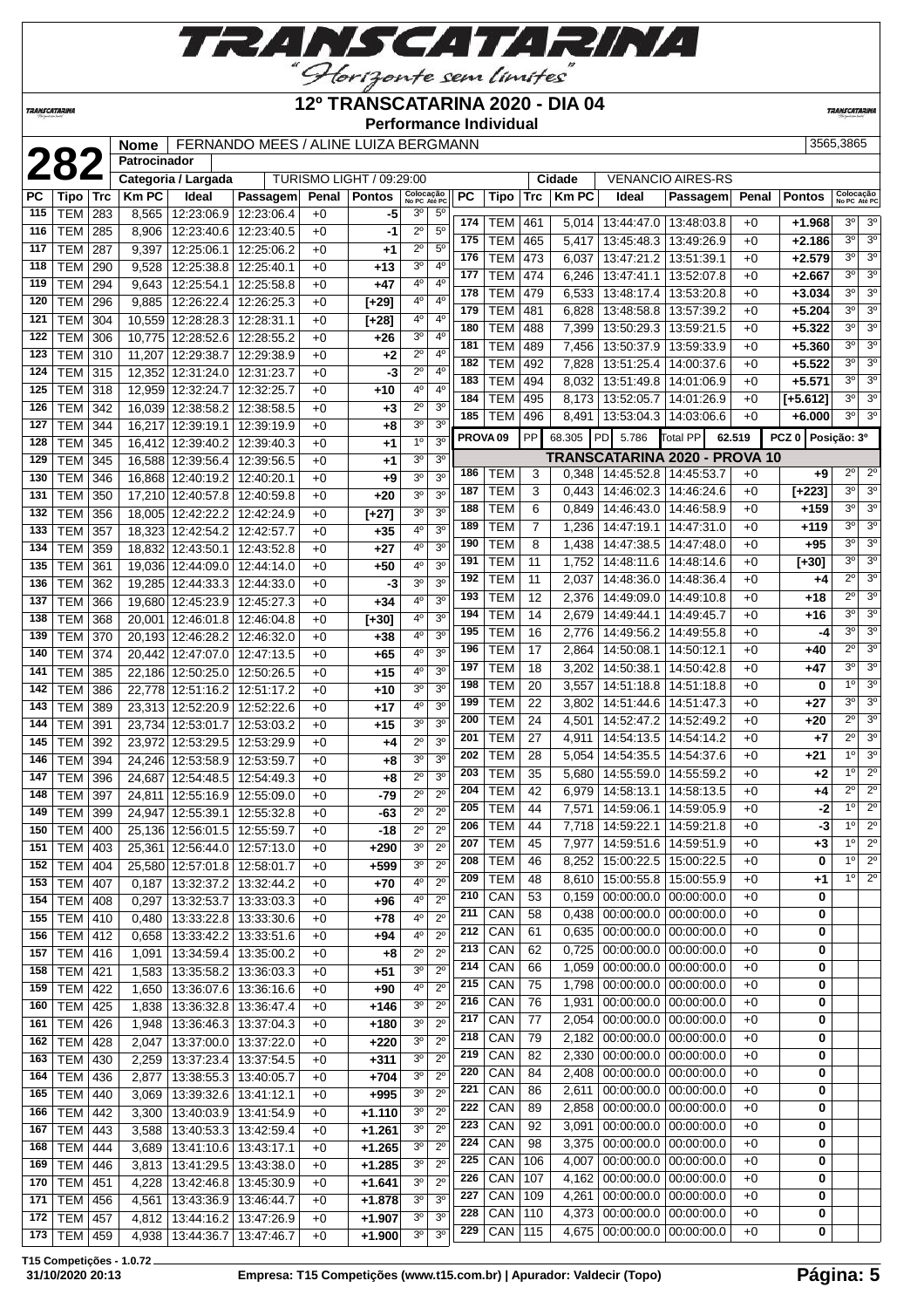

### **12º TRANSCATARINA 2020 - DIA 04**

**Performance Individual**

**TRANSCATARIN** 

|              |                     |            | Nome   FERNANDO MEES / ALINE LUIZA BERGMANN |    |            |                                                   |        |                          |                   |        |                           |           |        |            |              |       |                          |       |               | 3565,3865                 |
|--------------|---------------------|------------|---------------------------------------------|----|------------|---------------------------------------------------|--------|--------------------------|-------------------|--------|---------------------------|-----------|--------|------------|--------------|-------|--------------------------|-------|---------------|---------------------------|
|              |                     |            | Patrocinador                                |    |            |                                                   |        |                          |                   |        |                           |           |        |            |              |       |                          |       |               |                           |
|              |                     |            | Categoria / Largada                         |    |            |                                                   |        | TURISMO LIGHT / 09:29:00 |                   |        |                           |           |        |            | Cidade       |       | <b>VENANCIO AIRES-RS</b> |       |               |                           |
| PC.          | Tipo                | <b>Trc</b> | <b>Km PC</b>                                |    | Ideal      | Passagem                                          |        | Penal Pontos             |                   |        | Colocação<br>No PC Até PC | <b>PC</b> | Tipo I | <b>Trc</b> | <b>Km PC</b> | Ideal | Passagem                 | Penal | <b>Pontos</b> | Colocação<br>No PC Até PC |
| 230          | CAN                 | 119        | 5,052                                       |    | 00:00:00.0 | 00:00:00.0                                        |        | $+0$                     |                   | 0      |                           |           |        |            |              |       |                          |       |               |                           |
| 231          | CAN                 | 123        | $0,454$ 00:00:00.0                          |    |            | 00:00:00.0                                        |        | $+0$                     |                   | 0      |                           |           |        |            |              |       |                          |       |               |                           |
| 232          | CAN                 | 125        | 0,751                                       |    | 00:00:00.0 | 00:00:00.0                                        |        | $+0$                     |                   | 0      |                           |           |        |            |              |       |                          |       |               |                           |
| 233          | $ $ CAN $ $         | 127        |                                             |    |            | 1,010 00:00:00.0 00:00:00.0                       |        | $+0$                     |                   | 0      |                           |           |        |            |              |       |                          |       |               |                           |
|              | 234   CAN           | 130        |                                             |    |            | $1,239$ 00:00:00.0 00:00:00.0                     |        | $+0$                     |                   | 0      |                           |           |        |            |              |       |                          |       |               |                           |
|              | 235 CAN             | 133        |                                             |    |            | 1,513 00:00:00.0 00:00:00.0                       |        | $+0$                     |                   | 0      |                           |           |        |            |              |       |                          |       |               |                           |
| 236          | $ $ CAN $ $         | 136        | 1,807                                       |    |            | $00:00:00.0$ 00:00:00.0                           |        | $+0$                     |                   | 0      |                           |           |        |            |              |       |                          |       |               |                           |
| 237          | $CAN$ 140           |            | 2,228                                       |    |            | $00:00:00.0$ 00:00:00.0                           |        | $+0$                     |                   | 0      |                           |           |        |            |              |       |                          |       |               |                           |
| 238          | $CAN$ 142           |            | 2,497                                       |    |            | $00:00:00.0$ 00:00:00.0                           |        | $+0$                     |                   | 0      |                           |           |        |            |              |       |                          |       |               |                           |
| 239          | CAN                 | 142        | 2,581                                       |    |            | $00:00:00.0$ 00:00:00.0                           |        | $+0$                     |                   | 0      |                           |           |        |            |              |       |                          |       |               |                           |
| 240          | CAN                 | 143        | 2,694                                       |    | 00:00:00.0 | 00:00:00.0                                        |        | $+0$                     |                   | 0      |                           |           |        |            |              |       |                          |       |               |                           |
| 241          | CAN                 | 145        | 2,961                                       |    | 00:00:00.0 | 00:00:00.0                                        |        | $+0$                     |                   | 0      |                           |           |        |            |              |       |                          |       |               |                           |
| 242          | $ $ CAN $ $         | 147        | 3,456                                       |    |            | $00:00:00.0$ 00:00:00.0                           |        | $+0$                     |                   | 0      |                           |           |        |            |              |       |                          |       |               |                           |
|              | 243   CAN   149     |            |                                             |    |            | 3,630 00:00:00.0 00:00:00.0                       |        | $+0$                     |                   | 0      |                           |           |        |            |              |       |                          |       |               |                           |
| 244          | CAN                 | 151        | 3,802                                       |    |            | $00:00:00.0$ 00:00:00.0                           |        | $+0$                     |                   | 0      |                           |           |        |            |              |       |                          |       |               |                           |
| 245          | CAN                 | 151        |                                             |    |            | 3,898 00:00:00.0 00:00:00.0                       |        | $+0$                     |                   | 0      |                           |           |        |            |              |       |                          |       |               |                           |
| 246          | $CAN$ 153           |            | 4,050                                       |    |            | $00:00:00.0$ 00:00:00.0                           |        | $+0$                     |                   | 0      |                           |           |        |            |              |       |                          |       |               |                           |
| 247          | $CAN$ 154           |            |                                             |    |            | 4,110 00:00:00.0 00:00:00.0                       |        | $+0$                     |                   | 0      |                           |           |        |            |              |       |                          |       |               |                           |
| 248          | CAN                 | 159        |                                             |    |            | 4,809 00:00:00.0 00:00:00.0                       |        | $+0$                     |                   | 0      |                           |           |        |            |              |       |                          |       |               |                           |
| 249          | CAN                 | 162        | 5,019                                       |    | 00:00:00.0 | 00:00:00.0                                        |        | $+0$                     |                   | 0      |                           |           |        |            |              |       |                          |       |               |                           |
| 250          | CAN                 | 165        | 5,260                                       |    | 00:00:00.0 | 00:00:00.0                                        |        | $+0$                     |                   | 0      |                           |           |        |            |              |       |                          |       |               |                           |
| 251          | CAN                 | 166        | 5,428                                       |    |            | $00:00:00.0$ 00:00:00.0                           |        | $+0$                     |                   | 0      |                           |           |        |            |              |       |                          |       |               |                           |
|              | 252   CAN           | 168        | 5,504                                       |    |            | 00:00:00.0 00:00:00.0                             |        | $+0$                     |                   | 0      |                           |           |        |            |              |       |                          |       |               |                           |
|              | 253   CAN           | 172        | 5,854                                       |    |            | $00:00:00.0$ 00:00:00.0                           |        | $+0$                     |                   | 0      |                           |           |        |            |              |       |                          |       |               |                           |
| 254<br>255   | CAN                 | 174        | 6,160                                       |    |            | $00:00:00.0$ 00:00:00.0                           |        | $+0$                     |                   | 0      |                           |           |        |            |              |       |                          |       |               |                           |
|              | CAN 175             |            | 6,392                                       |    |            | $00:00:00.0$ 00:00:00.0                           |        | $+0$                     |                   | 0      |                           |           |        |            |              |       |                          |       |               |                           |
| 256<br>257   | $CAN$ 179           |            | 6,745                                       |    |            | $00:00:00.0$ 00:00:00.0                           |        | $+0$                     |                   | 0      |                           |           |        |            |              |       |                          |       |               |                           |
| 258          | $CAN$ 180<br>CAN    | 186        | 6,952<br>7,740                              |    | 00:00:00.0 | $00:00:00.0$ 00:00:00.00<br>00:00:00.0            |        | $+0$<br>$+0$             |                   | 0<br>0 |                           |           |        |            |              |       |                          |       |               |                           |
| 259          | CAN                 | 188        | 7,889                                       |    |            | $00:00:00.0$ 00:00:00.0                           |        | $+0$                     |                   |        |                           |           |        |            |              |       |                          |       |               |                           |
| 260          |                     |            |                                             |    |            |                                                   |        |                          |                   | 0      |                           |           |        |            |              |       |                          |       |               |                           |
| 261          | CAN<br>CAN          | 194<br>197 | 8,294<br>8,460                              |    |            | $00:00:00.0$ 00:00:00.0<br> 00:00:00.0 00:00:00.0 |        | $+0$<br>$+0$             |                   | 0<br>0 |                           |           |        |            |              |       |                          |       |               |                           |
| 262          | $ $ CAN $ $ 201     |            | 8,779                                       |    |            | 00:00:00.0 00:00:00.0                             |        | $+0$                     |                   | 0      |                           |           |        |            |              |       |                          |       |               |                           |
| 263          | CAN 203             |            | 8,938                                       |    |            | $00:00:00.0$ 00:00:00.0                           |        | $+0$                     |                   | 0      |                           |           |        |            |              |       |                          |       |               |                           |
| 264          | $ $ CAN $ $ 207     |            |                                             |    |            | $9,426$ 00:00:00.0 00:00:00.0                     |        | $+0$                     |                   | 0      |                           |           |        |            |              |       |                          |       |               |                           |
|              | 265 CAN 209         |            |                                             |    |            | $9,671$ 00:00:00.0 00:00:00.0                     |        | $+0$                     |                   | 0      |                           |           |        |            |              |       |                          |       |               |                           |
|              | $266$ CAN 209       |            |                                             |    |            | $9,706$   00:00:00.0   00:00:00.0                 |        | $+0$                     |                   | 0      |                           |           |        |            |              |       |                          |       |               |                           |
| 267          | $ $ CAN $ $ 210     |            |                                             |    |            | $9,750$ 00:00:00.0 00:00:00.0                     |        | $+0$                     |                   | 0      |                           |           |        |            |              |       |                          |       |               |                           |
|              | $268$ CAN 215       |            |                                             |    |            | 10,162 00:00:00.0 00:00:00.0                      |        | $+0$                     |                   | 0      |                           |           |        |            |              |       |                          |       |               |                           |
|              | $269$ CAN 219       |            |                                             |    |            | 10,304 00:00:00.0 00:00:00.0                      |        | $+0$                     |                   | 0      |                           |           |        |            |              |       |                          |       |               |                           |
|              | 270   CAN   220     |            |                                             |    |            | 10,450 00:00:00.0 00:00:00.0                      |        | $+0$                     |                   | 0      |                           |           |        |            |              |       |                          |       |               |                           |
|              | 271 CAN 222         |            |                                             |    |            | 10,633 00:00:00.0 00:00:00.0                      |        | $+0$                     |                   | 0      |                           |           |        |            |              |       |                          |       |               |                           |
|              | 272 CAN 232         |            |                                             |    |            | 11,512 00:00:00.0 00:00:00.0                      |        | $+0$                     |                   | 0      |                           |           |        |            |              |       |                          |       |               |                           |
|              | 273 CAN 234         |            | 11,798 00:00:00.0                           |    |            | 00:00:00.0                                        |        | $+0$                     |                   | 0      |                           |           |        |            |              |       |                          |       |               |                           |
|              | 274 CAN 236         |            |                                             |    |            | 11,929 00:00:00.0 00:00:00.0                      |        | $+0$                     |                   | 0      |                           |           |        |            |              |       |                          |       |               |                           |
|              | 275   CAN   237     |            |                                             |    |            | 12,046 00:00:00.0 00:00:00.0                      |        | $+0$                     |                   | 0      |                           |           |        |            |              |       |                          |       |               |                           |
|              | 276   CAN   240     |            |                                             |    |            | 12,455 00:00:00.0 00:00:00.0                      |        | $+0$                     |                   | 0      |                           |           |        |            |              |       |                          |       |               |                           |
|              |                     |            |                                             |    |            |                                                   |        |                          |                   |        |                           |           |        |            |              |       |                          |       |               |                           |
|              | PROVA <sub>10</sub> | PP         | 854                                         | PD | 253        | Total PP                                          | 601    |                          | PCZ 2 Posição: 3º |        |                           |           |        |            |              |       |                          |       |               |                           |
| <b>TOTAL</b> |                     | PP         | 70.538                                      | PD | 6.262      | Total PP                                          | 64.276 |                          | PCZ <sub>7</sub>  |        |                           |           |        |            |              |       |                          |       |               |                           |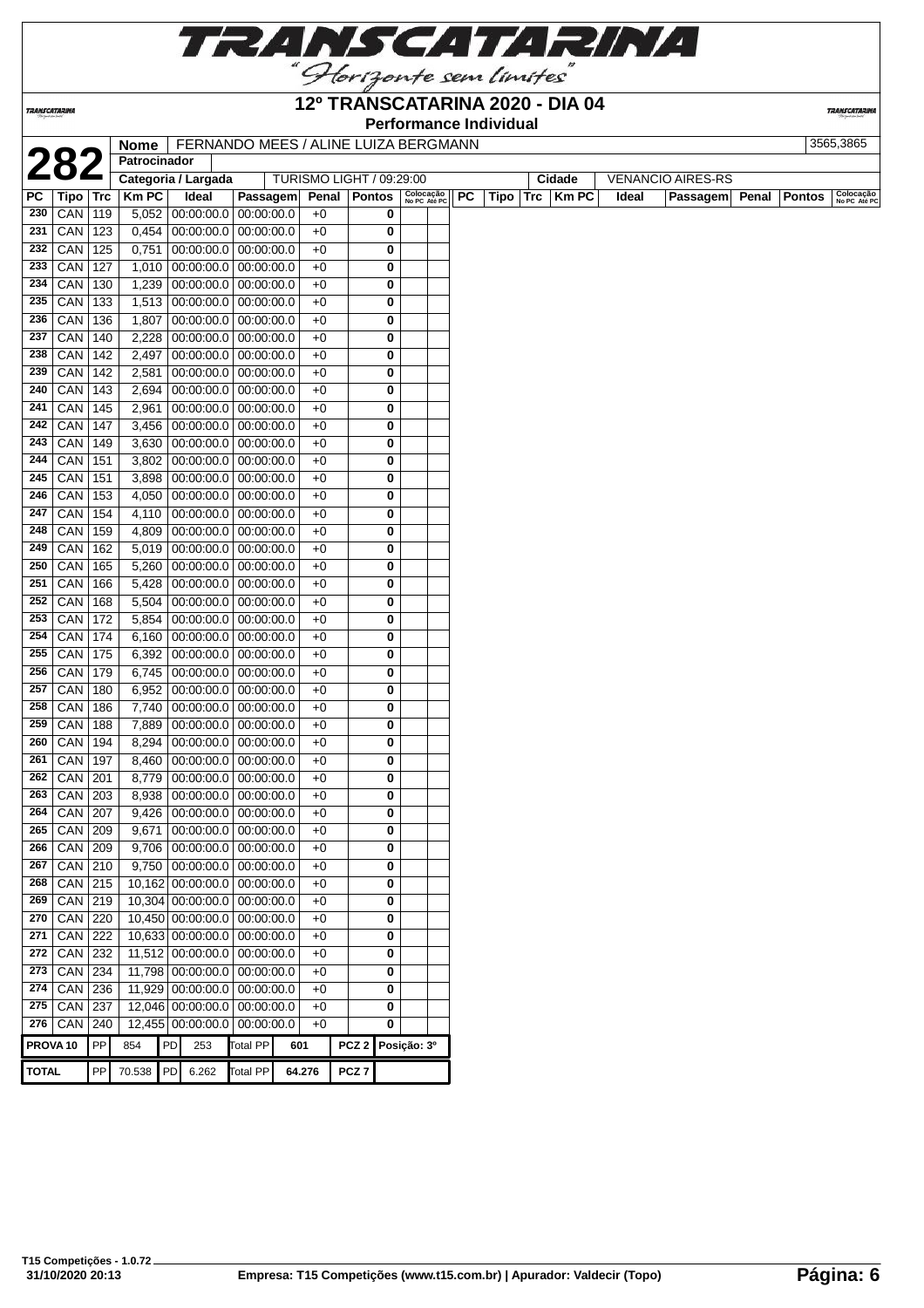

**TRANSCATARINA** 

### **12º TRANSCATARINA 2020 - DIA 04 Performance Individual**

**TRANSCATARIN** 

|              |                   |                 | <b>Nome</b><br>Patrocinador |                             | MARCO AURÉLIO SANTANA DE OLIVEIRA / MARCOS ANTÔNIO COUTO NETO |              |                                 |                               |                               |                     |                          |            |                |                                 |                                                  |              |                   | 3575,3806                                                      |
|--------------|-------------------|-----------------|-----------------------------|-----------------------------|---------------------------------------------------------------|--------------|---------------------------------|-------------------------------|-------------------------------|---------------------|--------------------------|------------|----------------|---------------------------------|--------------------------------------------------|--------------|-------------------|----------------------------------------------------------------|
|              | 283               |                 |                             | Categoria / Largada         |                                                               |              | <b>TURISMO LIGHT / 09:27:00</b> |                               |                               |                     |                          |            | Cidade         |                                 | BALNEARIO CAMBORIU-SC                            |              |                   |                                                                |
| РC           | Tipo   Trc        |                 | Km PC                       | Ideal                       | Passagem Penal Pontos                                         |              |                                 | Colocação<br>No PC Até PC     |                               | РC                  | Tipo                     | Trc        | <b>Km PC</b>   | Ideal                           | Passagem                                         | Penal        | <b>Pontos</b>     | Colocação<br>No PC Até PC                                      |
|              |                   |                 |                             |                             | <b>TRANSCATARINA 2020 - PROVA 08</b>                          |              |                                 |                               |                               |                     |                          |            |                |                                 |                                                  |              |                   |                                                                |
| $\mathbf{1}$ | TEM               | 5               |                             |                             | $0,458$   10:14:42.1   10:14:42.3                             | $+0$         | $+2$                            | 30                            | 3 <sup>o</sup>                | 59<br>60            | TEM                      | 139        | 4,677          | 11:18:30.8                      | 11:18:31.1                                       | $+0$         | $+3$              | $2^{\circ}$<br>3 <sup>o</sup><br>0 <sup>o</sup><br>$0^{\circ}$ |
| 2            | <b>TEM</b>        | 5               | 0,614                       | 10:14:59.1                  | 10:14:59.9                                                    | $+0$         | $+8$                            | 30                            | 3 <sup>o</sup>                | 61                  | ROT<br>TEM               | 149<br>152 | 5,386<br>5,708 | 11:20:17.2<br>11:21:11.7        | 11:20:18.2<br>11:21:11.8                         | $+0$<br>$+0$ | 0                 | $2^{\circ}$<br>$1^{\circ}$                                     |
| 3            | TEM               | $\overline{7}$  | 0,793                       | 10:15:22.5                  | 10:15:24.0                                                    | $+0$         | $+15$                           | 5°                            | 4°                            | 62                  | TEM                      | 154        | 5,898          | 11:21:36.6                      | 11:21:36.5                                       | $+0$         | +1<br>-1          | $2^{\circ}$<br>1 <sup>0</sup>                                  |
| 4            | TEM               | 10              | 1,469                       | 10:16:25.6                  | 10:16:26.0                                                    | $+0$         | +4                              | 4°                            | $4^{\circ}$                   | 63                  | TEM                      | 158        | 6,444          | 11:22:51.6                      | 11:22:51.8                                       | $+0$         | +2                | $\overline{2^0}$<br>$2^{\circ}$                                |
| 5            | <b>TEM</b>        | 13              | 2,122                       | 10:17:35.2                  | 10:17:35.8                                                    | $+0$         | $+6$                            | 1 <sup>0</sup>                | 3 <sup>0</sup>                | 64                  | TEM                      | 163        | 6,838          | 11:23:57.2                      | 11:23:59.6                                       | $+0$         | $[+24]$           | $2^{\circ}$<br>$5^{\circ}$                                     |
| 6            | TEM               | 16              | 3,228                       | 10:19:31.8                  | 10:19:32.0                                                    | $+0$         | $+2$                            | 2º                            | 3 <sup>o</sup>                | 65                  | TEM                      | 163        | 7,005          | 11:24:17.3                      | 11:24:19.0                                       | $+0$         | +17               | $\overline{2^{\circ}}$<br>$2^{\circ}$                          |
| 7            | TEM               | 16              | 3,321                       | 10:19:42.9                  | 10:19:43.5                                                    | $+0$         | $+6$                            | $2^{\circ}$                   | $2^{\circ}$                   | 66                  | <b>TEM</b>               | 165        | 7,221          | 11:24:43.5                      | 11:24:44.4                                       | $+0$         | +9                | 1 <sup>0</sup><br>$2^{\circ}$                                  |
| 8            | <b>TEM</b>        | 17              | 3,393                       | 10:19:50.0                  | 10:19:52.8                                                    | $+0$         | $[+28]$                         | 4°                            | 2 <sup>0</sup>                | 67                  | TEM                      | 169        | 7,558          | 11:25:40.3                      | 11:25:42.5                                       | $+0$         | $[+22]$           | $2^{\circ}$<br>1 <sup>0</sup>                                  |
| 9            | <b>TEM</b>        | 18              | 3,661                       | 10:20:14.0                  | 10:20:14.8                                                    | $+0$         | +8                              | 3 <sup>o</sup>                | $2^{\circ}$                   | 68                  | TEM                      | 171        | 7,835          | 11:26:11.0                      | 11:26:11.1                                       | $+0$         | +1                | 1 <sup>0</sup><br>$2^{\circ}$                                  |
| 10           | <b>TEM</b>        | 20              | 4,006                       | 10:20:43.3   10:20:43.8     |                                                               | $+0$         | $+5$                            | 30                            | $2^{\circ}$                   | 69                  | TEM                      | 173        | 8,122          | 11:26:45.3                      | 11:26:45.3                                       | $+0$         | 0                 | $2^{\circ}$<br>1 <sup>0</sup>                                  |
| 11           | <b>TEM</b>        | 21              | 4,508                       | 10:21:24.3                  | 10:21:25.1                                                    | $+0$         | $+8$                            | 30                            | 3 <sup>o</sup>                | 70                  | TEM                      | 178        | 0.195          | 11:31:19.0                      | 11:31:19.3                                       | $+0$         | +3                | $2^{\circ}$<br>$2^{\circ}$                                     |
| 12<br>13     | <b>TEM</b>        | 27              | 5,022                       | 10:22:28.0                  | 10:22:28.1                                                    | $+0$         | $+1$                            | $2^{\circ}$<br>3 <sup>o</sup> | $2^{\circ}$<br>3 <sup>o</sup> | 71                  | TEM                      | 182        | 0,837          | 11:32:37.1                      | 11:32:38.3                                       | $+0$         | +12               | $\overline{2^0}$<br>$4^{\circ}$                                |
| 14           | TEM<br><b>TEM</b> | 28              | 5,292                       | 10:23:05.4                  | 10:23:06.3                                                    | $+0$         | $+9$                            | 30                            | 3 <sup>o</sup>                | 72                  | TEM                      | 184        | 1,518          | 11:33:49.6                      | 11:33:51.0                                       | $+0$         | +14               | $2^{\circ}$<br>$2^{\circ}$                                     |
| 15           | <b>TEM</b>        | 29<br>32        | 5,537<br>5,984              | 10:23:33.3<br>10:24:33.7    | 10:23:34.0<br>10:24:33.8                                      | $+0$<br>$+0$ | $+7$<br>$+1$                    | $1^{\circ}$                   | 3 <sup>o</sup>                | 73                  | TEM                      | 185        | 1,841          | 11:34:20.8                      | 11:34:21.1                                       | $+0$         | +3                | $2^{\circ}$<br>1 <sup>0</sup>                                  |
| 16           | <b>TEM</b>        | 32              | 6,171                       | 10:24:54.1                  | 10:24:55.6                                                    | +0           | $+15$                           | 3 <sup>o</sup>                | 3 <sup>o</sup>                | 74                  | <b>TEM</b>               | 187        | 2,220          | 11:35:06.2                      | 11:35:08.3                                       | $+0$         | $[+21]$           | $2^{\circ}$<br>40                                              |
| 17           | <b>TEM</b>        | 37              | 6,638                       | 10:26:26.4                  | 10:26:27.2                                                    | $+0$         | $+8$                            | $2^{\circ}$                   | 2 <sup>0</sup>                | 75                  | TEM                      | 188        | 2,385          | 11:35:20.6                      | 11:35:21.1                                       | $+0$         | +5                | 30<br>$2^{\circ}$                                              |
| 18           | <b>TEM</b>        | 39              | 6,747                       | 10:26:40.2                  | 10:26:42.2                                                    | $+0$         | $+20$                           | 4°                            | 3 <sup>o</sup>                | 76                  | TEM                      | 189        | 2,663          | 11:35:49.1                      | 11:35:49.1                                       | $+0$         | 0                 | 10<br>$2^{\circ}$                                              |
| 19           | <b>TEM</b>        | 43              | 7,375                       | 10:27:59.7                  | 10:28:12.6                                                    | $+0$         | $[+129]$                        | 5°                            | 3 <sup>o</sup>                | 77                  | TEM                      | 192        | 3,284          | 11:36:59.0                      | 11:37:00.8                                       | $+0$         | +18               | 3 <sup>o</sup><br>$2^{\circ}$                                  |
| 20           | <b>TEM</b>        | 47              | 8,108                       | 10:29:22.4                  | 10:29:23.7                                                    | $+0$         | $+13$                           | 3 <sup>o</sup>                | 3 <sup>o</sup>                | 78                  | <b>TEM</b>               | 193        | 3,477          | 11:37:15.6                      | 11:37:16.4                                       | $+0$         | +8                | $2^{\circ}$<br>1 <sup>0</sup>                                  |
| 21           | <b>TEM</b>        | 48              | 8,203                       | 10:29:32.2                  | 10:29:33.5                                                    | $+0$         | $+13$                           | $2^{\circ}$                   | 3 <sup>o</sup>                | 79                  | TEM                      | 195        | 3,857          | 11:38:05.0                      | 11:38:08.2                                       | $+0$         | +32               | $2^{\circ}$<br>$5^{\circ}$                                     |
| 22           | <b>TEM</b>        | 49              | 8,442                       | 10:29:54.0                  | 10:29:53.7                                                    | $+0$         | -3                              | 3 <sup>o</sup>                | 3 <sup>o</sup>                | 80                  | TEM                      | 196        | 3,950          | 11:38:16.8                      | 11:38:16.2                                       | $+0$         | -6                | $\overline{2^0}$<br>3 <sup>0</sup>                             |
| 23           | <b>TEM</b>        | 50              | 8,670                       | 10:30:18.6                  | 10:30:19.8                                                    | $+0$         | $+12$                           | 30                            | 3 <sup>o</sup>                | 81                  | TEM                      | 198        | 4,141          | 11:38:44.4                      | 11:38:46.5                                       | $+0$         | $[+21]$           | $\overline{2^0}$<br>1 <sup>0</sup>                             |
| 24           | TEM               | 54              | 9,038                       | 10:30:57.9                  | 10:30:58.2                                                    | $+0$         | $+3$                            | 2º                            | 3 <sup>o</sup>                | 82                  | TEM                      | 198        | 4,345          | 11:39:08.9                      | 11:39:13.9                                       | $+0$         | +50               | $2^{\circ}$<br>$5^{\circ}$                                     |
| 25           | TEM               | 57              |                             | 10,040 10:32:32.5           | 10:32:33.1                                                    | $+0$         | $+6$                            | 30                            | 3 <sup>o</sup>                | 83                  | <b>TEM</b>               | 200        | 4,730          | 11:39:56.2   11:39:55.9         |                                                  | $+0$         | -3                | $2^{\circ}$<br>3 <sup>o</sup>                                  |
| 26           | <b>TEM</b>        | 58              |                             | 10,246 10:32:50.1           | 10:32:50.7                                                    | $+0$         | $+6$                            | 3 <sup>o</sup>                | 3 <sup>o</sup>                | 84                  | <b>TEM</b>               | 200        | 5,055          | 11:40:31.7                      | 11:40:33.1                                       | $+0$         | +14               | $2^{\circ}$<br>4°                                              |
| 27           | <b>TEM</b>        | 58              |                             | 10,522 10:33:15.6           | 10:33:17.9                                                    | $+0$         | $[+23]$                         | 30                            | 3 <sup>o</sup>                | 85                  | TEM                      | 202        | 5,376          | 11:41:41.3                      | 11:41:41.5                                       | $+0$         | +2                | 3 <sup>o</sup><br>$2^{\circ}$                                  |
| 28           | <b>TEM</b>        | 59              |                             | 10,587 10:33:22.7           | 10:33:24.0                                                    | $+0$         | +13                             | 3 <sup>o</sup>                | 3 <sup>o</sup>                | 86                  | TEM                      | 209        | 6,443          | 11:44:03.6                      | 11:44:03.8                                       | $+0$         | +2                | 1 <sup>0</sup><br>$2^{\circ}$                                  |
| 29           | <b>TEM</b>        | 62              |                             | 11,405 10:35:18.8           | 10:35:18.9                                                    | $+0$         | $+1$                            | $2^{\circ}$                   | 3 <sup>o</sup>                | 87                  | TEM                      | 213        | 7,113          | 11:45:33.4                      | 11:45:34.5                                       | $+0$         | $+11$             | $2^{\circ}$<br>$4^{\circ}$                                     |
| 30           | <b>TEM</b>        | 68              | 11,987                      | 10:36:16.2                  | 10:36:16.6                                                    | $+0$         | +4                              | $2^{\circ}$                   | 3 <sup>o</sup>                | 88                  | TEM                      | 214        | 7,209          | 11:45:45.1                      | 11:45:45.4                                       | $+0$         | +3                | $2^{\circ}$<br>3 <sup>o</sup>                                  |
| 31           | TEM               | 69              |                             | 12,415 10:36:51.4           | 10:36:52.0                                                    | $+0$         | $+6$                            | 30                            | 3 <sup>o</sup>                | 89                  | TEM                      | 224        | 8,502          | 11:48:48.0   11:48:50.0         |                                                  | $+0$         | +20               | $2^{\circ}$<br>$4^{\circ}$                                     |
| 32           | <b>TEM</b>        | 72              |                             | 12,866 10:37:35.9           | 10:37:36.7                                                    | $+0$         | $+8$                            | 3 <sup>o</sup>                | 3 <sup>0</sup>                | PROVA <sub>08</sub> |                          | <b>PP</b>  | 883            | PD<br>268                       | Total PP                                         | 615          | PCZ 8 Posicão: 2º |                                                                |
| 33           | <b>TEM</b>        | 76              |                             | 13,674 10:38:50.6           | 10:38:51.5                                                    | $+0$         | +9                              | 30                            | $2^{\circ}$                   |                     |                          |            |                |                                 | TRANSCATARINA 2020 - PROVA 09                    |              |                   |                                                                |
| 34           | <b>TEM</b>        | 77              |                             | 14,146 10:39:33.5           | 10:39:34.5                                                    | $+0$         | $+10$                           | $1^{\circ}$                   | $2^{\circ}$                   | 90                  | TEM 232                  |            |                |                                 | 0,276 12:06:14.4 12:06:16.9                      | $+0$         | $[+25]$           | $4^{\circ}$<br>$4^{\circ}$                                     |
| 35           | TEM               | $\overline{77}$ |                             |                             | 14,354 10:39:51.4 10:39:51.9                                  | $+0$         | $+5$                            | $1^{\circ}$                   | $2^{\circ}$                   |                     |                          |            |                |                                 | 91   TEM   234   0,421   12:06:31.4   12:06:30.8 | $+0$         | -6                | 4 <sup>0</sup><br>$5^{\circ}$                                  |
| 36           | TEM               | 78              |                             |                             | 14,591   10:40:14.9   10:40:15.9                              | $+0$         | $+10$                           | 3 <sup>o</sup>                | $2^{\circ}$                   | 92                  | TEM 238                  |            |                | 0,770   12:07:23.7   12:07:25.4 |                                                  | $+0$         | $[+17]$           | 4 <sup>0</sup><br>40                                           |
| 37           | TEM               | 80              |                             |                             | 15,089 10:41:56.0 10:41:56.2                                  | $+0$         | $+2$                            | 1 <sup>0</sup>                | $2^{\circ}$                   | 93                  | TEM                      | 240        | 1,115          | 12:07:59.0                      | 12:08:01.4                                       | $+0$         | $[+24]$           | $5^{\circ}$<br>$5^{\circ}$                                     |
| 38           | TEM               | 83              |                             | 15,461 10:42:38.4           | 10:42:38.1                                                    | $+0$         | -3                              | 3 <sup>o</sup>                | $2^{\circ}$                   | 94                  | <b>TEM</b>               | 242        | 1,438          |                                 | 12:08:30.9   12:08:32.2                          | $+0$         | +13               | $4^{\circ}$<br>$4^{\circ}$                                     |
| 39           | TEM               | 85              |                             | 15,795 10:43:11.7           | 10:43:10.7                                                    | $+0$         | -10                             | 30                            | $2^{\circ}$                   | 95                  | <b>TEM</b>               | 244        | 2,001          | 12:09:20.0                      | 12:09:20.2                                       | $+0$         | +2                | 1 <sup>0</sup><br>$4^{\circ}$                                  |
| 40           | <b>TEM</b>        | 86              |                             | 15,915 10:43:23.3           | 10:43:23.4                                                    | +0           | $+1$                            | 3 <sup>o</sup>                | $2^{\circ}$                   | 96                  | <b>TEM 246</b>           |            | 2,095          | 12:09:29.3   12:09:30.5         |                                                  | $+0$         | +12               | 3 <sup>o</sup><br>4 <sup>o</sup>                               |
| 41           | TEM               | 87              |                             | 16,142 10:43:44.1           | 10:43:45.0                                                    | $+0$         | $+9$                            | 3 <sup>o</sup>                | $2^{\circ}$                   | 97                  | <b>TEM 246</b>           |            | 2,419          | 12:09:59.2   12:09:59.3         |                                                  | $+0$         | +1                | $1^{\circ}$<br>$4^{\circ}$                                     |
| 42           | <b>TEM</b>        | 88              |                             | 16,453 10:44:10.5           | 10:44:10.5                                                    | $+0$         | 0                               | $2^{\circ}$                   | $2^{\circ}$                   | 98                  | <b>TEM 249</b>           |            | 3,147          | 12:11:12.9   12:11:14.5         |                                                  | $+0$         | $[+16]$           | $4^{\circ}$<br>$4^{\circ}$                                     |
| 43           | TEM               | 90              |                             | 16,937 10:44:56.5           | 10:44:56.3                                                    | +0           | -2                              | 30                            | $2^{\circ}$                   | 99                  | TEM                      | 251        | 3,348          | 12:11:36.2   12:11:37.5         |                                                  | $+0$         | +13               | 3 <sup>0</sup><br>$4^{\circ}$                                  |
| 44           | TEM               | 91              |                             | 17,125 10:45:18.6           | 10:45:16.9                                                    | $+0$         | -17                             | $4^{\circ}$                   | $2^{\circ}$                   | 100                 | <b>TEM</b>               | 254        | 3,679          | 12:12:14.3 12:12:14.4           |                                                  | $+0$         | +1                | $2^{\circ}$<br>3 <sup>o</sup>                                  |
| 45           | <b>TEM</b>        | 96              |                             | 0,314 11:09:59.7            | 11:09:59.7                                                    | +0           | 0                               | 1 <sup>0</sup>                | $2^{\circ}$                   | 101                 | TEM                      | 255        | 3,981          | 12:12:45.9   12:12:46.2         |                                                  | $+0$         | $+3$              | 3 <sup>o</sup><br>3 <sup>o</sup>                               |
| 46           | <b>TEM 102</b>    |                 |                             | 0,819 11:10:52.2 11:10:52.2 |                                                               | $+0$         | 0                               | $1^{\circ}$                   | $2^{\circ}$                   | 102                 | <b>TEM</b>               | 256        | 4,214          | 12:13:06.1                      | 12:13:06.3                                       | $+0$         | +2                | 3 <sup>0</sup><br>3 <sup>o</sup>                               |
| 47           | <b>TEM   104</b>  |                 |                             | $0,902$   11:11:02.7        | 11:11:02.4                                                    | $+0$         | -3                              | $1^{\circ}$                   | $2^{\circ}$                   | 103                 | TEM                      | 258        | 4,330          | 12:13:18.4                      | 12:13:19.2                                       | $+0$         | +8                | 3 <sup>o</sup><br>$2^{\circ}$                                  |
| 48           | <b>TEM   106</b>  |                 |                             | 1,020 11:11:23.5            | 11:11:23.4                                                    | +0           | $-1$                            | $1^{\circ}$                   | $2^{\circ}$                   | 104                 | TEM                      | 259        | 4,660          |                                 | 12:13:50.0   12:13:49.7                          | $+0$         | $-3$              | 3 <sup>o</sup><br>3 <sup>o</sup>                               |
| 49           | <b>TEM   108</b>  |                 |                             | 1,110 11:11:35.5            | 11:11:35.9                                                    | $+0$         | $+4$                            | $5^{\circ}$                   | $2^{\circ}$                   | 105                 | <b>TEM</b>               | 260        | 4,758          |                                 | 12:14:00.4   12:14:02.0                          | $+0$         | $[+16]$           | $3^\circ$<br>$4^{\circ}$                                       |
| 50           | <b>TEM   110</b>  |                 |                             | 1,219 11:11:55.8            | 11:11:56.9                                                    | $+0$         | $+11$                           | 3 <sup>o</sup>                | $2^{\circ}$                   | 106                 | <b>TEM</b>               | 262        | 4,966          | 12:14:25.8   12:14:26.0         |                                                  | $+0$         | +2                | 3 <sup>o</sup><br>1 <sup>0</sup>                               |
| 51           | <b>TEM 112</b>    |                 |                             | 1,316 11:12:08.7            | 11:12:08.8                                                    | $+0$         | $+1$                            | $2^{\circ}$                   | $2^{\circ}$                   | 107                 | <b>TEM 271</b>           |            | 6,349          | 12:17:04.7                      | 12:17:05.4                                       | $+0$         | +7                | $5^{\circ}$<br>3 <sup>o</sup>                                  |
| 52           | <b>TEM 113</b>    |                 | 1,425                       | 11:12:20.3                  | 11:12:20.3                                                    | +0           | 0                               | $2^{\circ}$                   | $2^{\circ}$                   | 108                 | TEM                      | 272        | 6,544          | 12:17:25.4   12:17:25.3         |                                                  | $+0$         | -1                | $2^{\circ}$<br>3 <sup>o</sup><br>3 <sup>o</sup>                |
| 53           | <b>TEM 115</b>    |                 |                             | 1,806 11:12:57.8            | 11:12:58.9                                                    | +0           | $+11$                           | $5^{\circ}$                   | $2^{\circ}$                   | 109                 | <b>TEM 274</b>           |            | 6,796          | 12:17:49.1                      | 12:17:49.8                                       | $+0$         | +7                | 3 <sup>o</sup><br>$2^{\circ}$<br>3 <sup>o</sup>                |
| 54           | <b>TEM   118</b>  |                 |                             | 2,133 11:13:41.3            | 11:13:42.9                                                    | +0           | +16                             | 4 <sup>0</sup>                | $2^{\circ}$                   | 110                 | TEM                      | 275        | 7,019          | 12:18:08.6                      | 12:18:08.6                                       | $+0$         | 0                 | 3 <sup>o</sup><br>40                                           |
| 55           | $ROT$ 122         |                 | 2,730                       | 11:14:35.6                  | 11:14:37.2                                                    | $+0$         | 0                               | $0^{\rm o}$                   | $0^{\circ}$                   | 111                 | TEM                      | 276        | 7,284          | 12:18:53.3                      | 12:18:54.5                                       | $+0$         | +12               | 3 <sup>o</sup><br>$5^{\circ}$                                  |
| 56           | <b>TEM 122</b>    |                 | 2,987                       | 11:15:01.3                  | 11:15:02.9                                                    | +0           | $+16$                           | 40                            | $2^{\circ}$                   | 112<br>113          | <b>TEM</b><br><b>TEM</b> | 280        | 7,688          | 12:19:33.6                      | 12:19:34.3                                       | $+0$         | +7                | 3 <sup>o</sup><br>30                                           |
| 57           | <b>TEM 132</b>    |                 |                             | 3,749 11:16:35.6            | 11:16:37.5                                                    | $+0$         | $+19$                           | $5^{\circ}$                   | $2^{\circ}$                   | 114                 | <b>TEM 283</b>           | 281        | 7,817<br>8,249 | 12:19:48.3<br>12:20:37.7        | 12:19:48.5<br>12:20:38.7                         | $+0$<br>$+0$ | +2<br>+10         | 3 <sup>o</sup><br>$4^{\circ}$                                  |
| 58           | TEM   136         |                 |                             | 4,237 11:17:38.1            | 11:17:38.3                                                    | $+0$         | $+2$                            | $2^{\circ}$                   | $2^{\circ}$                   |                     |                          |            |                |                                 |                                                  |              |                   |                                                                |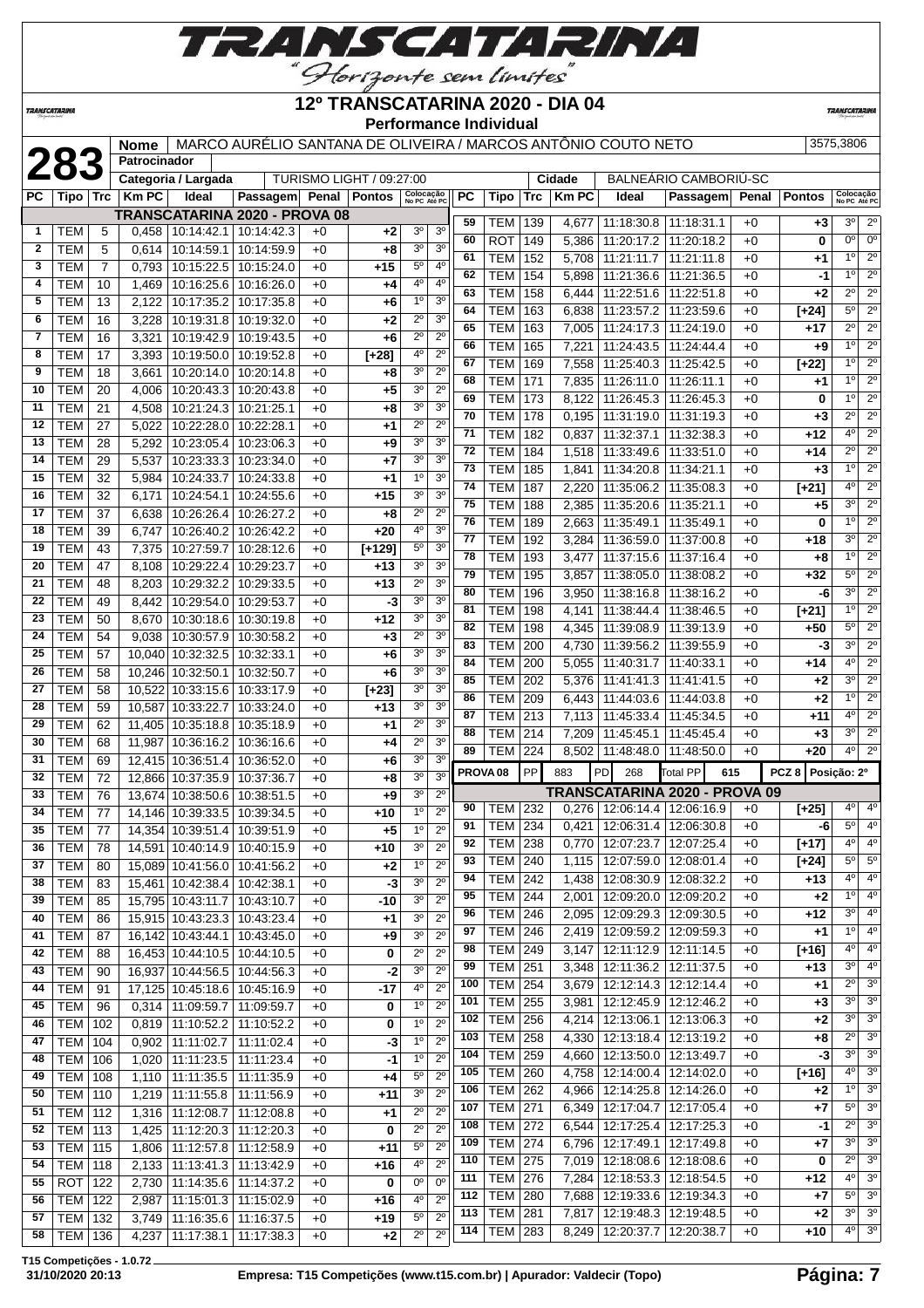

**12º TRANSCATARINA 2020 - DIA 04**

**Performance Individual**

**TRANSCATARIN** 

|           |                 |            | <b>Nome</b>  |                       | MARCO AURÉLIO SANTANA DE OLIVEIRA / MARCOS ANTÔNIO COUTO NETO |       |                          |                           |                |                     |            |                |              |                                 |                               |         |                   | 3575,3806                     |
|-----------|-----------------|------------|--------------|-----------------------|---------------------------------------------------------------|-------|--------------------------|---------------------------|----------------|---------------------|------------|----------------|--------------|---------------------------------|-------------------------------|---------|-------------------|-------------------------------|
|           | 283             |            | Patrocinador |                       |                                                               |       |                          |                           |                |                     |            |                |              |                                 |                               |         |                   |                               |
|           |                 |            |              | Categoria / Largada   |                                                               |       | TURISMO LIGHT / 09:27:00 |                           |                |                     |            |                | Cidade       |                                 | BALNEÁRIO CAMBORIÚ-SC         |         |                   |                               |
| <b>PC</b> | Tipo            | <b>Trc</b> | <b>KmPC</b>  | Ideal                 | Passagem                                                      | Penal | <b>Pontos</b>            | Colocação<br>No PC Até PC |                | PC                  | Tipo       | Trc            | <b>Km PC</b> | Ideal                           | Passagem                      | Penal   | <b>Pontos</b>     | Colocação<br>No PC Até PC     |
| 115       | TEM             | 283        | 8,565        | 12:21:06.9            | 12:21:07.5                                                    | $+0$  | +6                       | 4°                        | 3 <sup>o</sup> |                     |            |                |              |                                 |                               |         |                   |                               |
| 116       | TEM             | 285        | 8,906        | 12:21:40.6            | 12:21:40.6                                                    | $+0$  | 0                        | 1 <sup>0</sup>            | 3 <sup>0</sup> | 174                 | TEM        | 461            | 5,014        | 13:42:47.0                      | 00:00:00.0                    | +0      | $*6.000$          | $0^{\circ}$<br>0°             |
| 117       | TEM             | 287        | 9,397        | 12:23:06.1            | 12:23:06.7                                                    | $+0$  | +6                       | 4°                        | 3 <sup>0</sup> | 175                 | TEM        | 465            | 5,417        | 13:43:48.3                      | 00:00:00.0                    | +0      | $*6.000$          | $0^{\circ}$<br>$0^{\circ}$    |
|           |                 |            |              |                       |                                                               |       |                          | 4 <sup>0</sup>            | 3 <sup>0</sup> | 176                 | <b>TEM</b> | 473            | 6,037        | 13:45:21.2                      | 00:00:00.0                    | $+0$    | $*6.000$          | $0^{\circ}$<br>$0^{\circ}$    |
| 118       | TEM             | 290        | 9,528        | 12:23:38.8            | 12:23:40.2                                                    | $+0$  | $+14$                    |                           |                | 177                 | <b>TEM</b> | 474            | 6,246        | 13:45:41.1                      | 00:00:00.0                    | +0      | $*6.000$          | 0°<br>$0^{\circ}$             |
| 119       | TEM             | 294        | 9,643        | 12:23:54.1            | 12:23:57.2                                                    | $+0$  | $+31$                    | 3 <sup>o</sup>            | 3 <sup>0</sup> | 178                 | <b>TEM</b> | 479            | 6,533        | 13:46:17.4                      | 00:00:00.0                    | $+0$    | *6.000            | 0°<br>$0^{\circ}$             |
| 120       | TEM             | 296        | 9,885        | 12:24:22.4            | 12:24:23.2                                                    | $+0$  | $+8$                     | 1 <sup>0</sup>            | 3 <sup>o</sup> | 179                 | <b>TEM</b> | 481            | 6,828        | 13:46:58.8                      | 00:00:00.0                    | $+0$    | $*6.000$          | $0^{\circ}$<br>0°             |
| 121       | <b>TEM</b>      | 304        |              | 10,559 12:26:28.3     | 12:26:29.1                                                    | $+0$  | $+8$                     | $2^{\circ}$               | 3 <sup>o</sup> | 180                 | <b>TEM</b> | 488            | 7,399        | 13:48:29.3                      | 00:00:00.0                    | +0      | $*6.000$          | $0^{\circ}$<br>$0^{\circ}$    |
| 122       | <b>TEM</b>      | 306        |              | 10,775 12:26:52.6     | 12:26:54.2                                                    | $+0$  | $[+16]$                  | $1^{\circ}$               | 3 <sup>o</sup> | 181                 | <b>TEM</b> |                |              |                                 |                               |         |                   | $0^{\circ}$<br>$0^{\circ}$    |
| 123       | TEM             | 310        |              | 11,207 12:27:38.7     | 12:27:38.5                                                    | $+0$  | -2                       | 3 <sup>0</sup>            | 3 <sup>0</sup> |                     |            | 489            | 7,456        | 13:48:37.9                      | 00:00:00.0                    | +0      | $*6.000$          |                               |
| 124       | TEM             | 315        |              | 12,352 12:29:24.0     | 12:29:24.4                                                    | $+0$  | $+4$                     | 4°                        | 3 <sup>0</sup> | 182                 | <b>TEM</b> | 492            | 7,828        | 13:49:25.4                      | 00:00:00.0                    | +0      | *6.000            | 0°<br>$0^{\circ}$             |
| 125       | TEM             | 318        |              | 12,959 12:30:24.7     | 12:30:44.8                                                    | $+0$  | +201                     | $5^{\circ}$               | 3 <sup>0</sup> | 183                 | <b>TEM</b> | 494            | 8,032        | 13:49:49.8                      | 00:00:00.0                    | $+0$    | $*6.000$          | 0°<br>$0^{\circ}$             |
| 126       | TEM             | 342        |              | 16,039 12:36:58.2     | 12:38:00.6                                                    | $+0$  | $[+624]$                 | $5^{\circ}$               | 4 <sup>0</sup> | 184                 | <b>TEM</b> | 495            | 8,173        | 13:50:05.7                      | 00:00:00.0                    | +0      | *6.000            | 0°<br>$0^{\circ}$             |
| 127       | TEM             | 344        |              | 16,217 12:37:19.1     | 00:00:00.0                                                    | $+0$  | *6.000                   | $0^{\circ}$               | $0^{\circ}$    | 185                 | <b>TEM</b> | 496            |              | 8,491   13:51:04.3              | 00:00:00.0                    | $+0$    | $*6.000$          | 0 <sup>0</sup><br>$0^{\circ}$ |
| 128       |                 |            |              |                       |                                                               |       |                          | $0^{\circ}$               | $0^{\circ}$    | PROVA <sub>09</sub> |            | PP             | 355.130      | PD<br>738                       | Total PP                      | 354.392 | PCZ 2 Posição: 5° |                               |
|           | <b>TEM</b>      | 345        |              | 16,412 12:37:40.2     | 00:00:00.0                                                    | $+0$  | *6.000                   |                           |                |                     |            |                |              |                                 | TRANSCATARINA 2020 - PROVA 10 |         |                   |                               |
| 129       | <b>TEM</b>      | 345        |              | 16,588 12:37:56.4     | 00:00:00.0                                                    | $+0$  | $*6.000$                 | 0°                        | $0^{\circ}$    | 186                 |            | 3              |              |                                 |                               | $+0$    | $*6.000$          | 0°<br>$0^{\circ}$             |
| 130       | <b>TEM</b>      | 346        |              | 16,868 12:38:19.2     | 00:00:00.0                                                    | $+0$  | *6.000                   | $0^{\circ}$               | $0^{\circ}$    |                     | TEM        |                |              | $0,348$   14:43:52.8            | 00:00:00.0                    |         |                   |                               |
| 131       | <b>TEM</b>      | 350        |              | 17,210 12:38:57.8     | 00:00:00.0                                                    | $+0$  | $*6.000$                 | $0^{\circ}$               | $0^{\circ}$    | 187                 | <b>TEM</b> | 3              | 0,443        | 14:44:02.3                      | 00:00:00.0                    | +0      | *6.000            | 0°<br>$0^{\circ}$             |
| 132       | TEM             | 356        |              | 18,005 12:40:22.2     | 00:00:00.0                                                    | $+0$  | *6.000                   | 0 <sup>o</sup>            | $0^{\circ}$    | 188                 | <b>TEM</b> | 6              | 0,849        | 14:44:43.0                      | 00:00:00.0                    | +0      | $*6.000$          | $0^{\circ}$<br>$0^{\circ}$    |
| 133       | <b>TEM</b>      | 357        |              | 18,323 12:40:54.2     | 00:00:00.0                                                    | $+0$  | *6.000                   | $0^{\circ}$               | $0^{\circ}$    | 189                 | <b>TEM</b> | $\overline{7}$ | 1,236        | 14:45:19.1                      | 00:00:00.0                    | $+0$    | *6.000            | 0°<br>$0^{\circ}$             |
| 134       | TEM             | 359        |              | 18,832 12:41:50.1     | 00:00:00.0                                                    | $+0$  | *6.000                   | 0°                        | $0^{\circ}$    | 190                 | <b>TEM</b> | 8              | 1,438        | 14:45:38.5                      | 00:00:00.0                    | $+0$    | $*6.000$          | 0°<br>$0^{\circ}$             |
| 135       | TEM             | 361        |              | 19,036 12:42:09.0     | 00:00:00.0                                                    | $+0$  | *6.000                   | 0°                        | $0^{\circ}$    | 191                 | <b>TEM</b> | 11             | 1,752        | 14:46:11.6                      | 00:00:00.0                    | $+0$    | $*6.000$          | $0^{\circ}$<br>$0^{\circ}$    |
| 136       | TEM             | 362        |              | 19,285 12:42:33.3     | 00:00:00.0                                                    | $+0$  | *6.000                   | $0^{\circ}$               | $0^{\circ}$    | 192                 | <b>TEM</b> | 11             | 2,037        | 14:46:36.0                      | 00:00:00.0                    | $+0$    | $*6.000$          | $0^{\circ}$<br>0°             |
| 137       | TEM             | 366        |              | 19,680 12:43:23.9     |                                                               | $+0$  | $*6.000$                 | $0^{\circ}$               | $0^{\circ}$    | 193                 | <b>TEM</b> | 12             | 2,376        | 14:47:09.0                      | 00:00:00.0                    | +0      | *6.000            | $0^{\circ}$<br>0°             |
|           |                 |            |              |                       | 00:00:00.0                                                    |       |                          | $0^{\circ}$               |                | 194                 | <b>TEM</b> | 14             | 2,679        | 14:47:44.1                      | 00:00:00.0                    | +0      | *6.000            | 0°<br>$0^{\circ}$             |
| 138       | <b>TEM</b>      | 368        |              | 20,001 12:44:01.8     | 00:00:00.0                                                    | $+0$  | *6.000                   |                           | $0^{\circ}$    | 195                 | <b>TEM</b> | 16             | 2,776        | 14:47:56.2                      | 00:00:00.0                    | +0      | $*6.000$          | 0°<br>$0^{\circ}$             |
| 139       | <b>TEM</b>      | 370        |              | 20,193 12:44:28.2     | 00:00:00.0                                                    | $+0$  | *6.000                   | $0^{\circ}$               | $0^{\circ}$    | 196                 | <b>TEM</b> |                |              |                                 |                               |         |                   | 0°<br>$0^{\circ}$             |
| 140       | <b>TEM</b>      | 374        |              | 20,442 12:45:07.0     | 00:00:00.0                                                    | $+0$  | *6.000                   | $0^{\circ}$               | $0^{\circ}$    |                     |            | 17             | 2,864        | 14:48:08.1                      | 00:00:00.0                    | +0      | $*6.000$          |                               |
| 141       | <b>TEM</b>      | 385        |              | 22,186 12:48:25.0     | 00:00:00.0                                                    | $+0$  | *6.000                   | $0^{\circ}$               | $0^{\circ}$    | 197                 | <b>TEM</b> | 18             | 3,202        | 14:48:38.1                      | 00:00:00.0                    | +0      | $*6.000$          | $0^{\circ}$<br>$0^{\circ}$    |
| 142       | TEM             | 386        |              | 22,778 12:49:16.2     | 00:00:00.0                                                    | $+0$  | *6.000                   | 0°                        | $0^{\circ}$    | 198                 | <b>TEM</b> | 20             | 3,557        | 14:49:18.8                      | 00:00:00.0                    | +0      | $*6.000$          | 0°<br>$0^{\circ}$             |
| 143       | TEM             | 389        |              | 23,313 12:50:20.9     | 00:00:00.0                                                    | $+0$  | *6.000                   | 0°                        | $0^{\circ}$    | 199                 | <b>TEM</b> | 22             | 3,802        | 14:49:44.6                      | 00:00:00.0                    | $+0$    | $*6.000$          | 0°<br>$0^{\circ}$             |
| 144       | TEM             | 391        |              | 23,734 12:51:01.7     | 00:00:00.0                                                    | $+0$  | *6.000                   | 0 <sup>o</sup>            | $0^{\circ}$    | 200                 | <b>TEM</b> | 24             |              | 4,501   14:50:47.2              | 00:00:00.0                    | +0      | *6.000            | $0^{\circ}$<br>0°             |
| 145       | <b>TEM</b>      | 392        |              | 23,972 12:51:29.5     | 00:00:00.0                                                    | $+0$  | *6.000                   | $0^{\circ}$               | $0^{\circ}$    | 201                 | <b>TEM</b> | 27             | 4,911        | 14:52:13.5                      | 00:00:00.0                    | $+0$    | $*6.000$          | $0^{\circ}$<br>0°             |
| 146       | <b>TEM</b>      | 394        |              | 24,246 12:51:58.9     | 00:00:00.0                                                    | $+0$  | $*6.000$                 | $0^{\circ}$               | $0^{\circ}$    | 202                 | <b>TEM</b> | 28             | 5,054        | 14:52:35.5                      | 00:00:00.0                    | +0      | $*6.000$          | $0^{\circ}$<br>0°             |
| 147       | <b>TEM</b>      | 396        |              | 24,687 12:52:48.5     | 00:00:00.0                                                    | $+0$  | *6.000                   | $0^{\circ}$               | $0^{\circ}$    | 203                 | <b>TEM</b> | 35             | 5,680        | 14:53:59.0                      | 00:00:00.0                    | +0      | *6.000            | 0°<br>$0^{\circ}$             |
| 148       | <b>TEM</b>      | 397        | 24,811       | 12:53:16.9            | 00:00:00.0                                                    | $+0$  | *6.000                   | $0^{\circ}$               | 0 <sup>o</sup> | 204                 | <b>TEM</b> | 42             | 6,979        | 14:56:13.1                      | 00:00:00.0                    | $+0$    | *6.000            | 0°<br>$0^{\circ}$             |
| 149       | <b>TEM</b>      | 399        |              | 24,947 12:53:39.1     | 00:00:00.0                                                    | $+0$  | *6.000                   | $0^{\circ}$               | $0^{\circ}$    | 205                 | <b>TEM</b> | 44             | 7,571        | 14:57:06.1                      | 00:00:00.0                    | +0      | *6.000            | 0°<br>$0^{\circ}$             |
|           | 150   TEM   400 |            |              |                       | 25,136 12:54:01.5 00:00:00.0                                  | $+0$  | $*6.000$                 | $\overline{0}$            | 0 <sup>o</sup> | 206                 | <b>TEM</b> | 44             |              | 7,718   14:57:22.1              | 0.00:00:00.0                  | $+0$    | $*6.000$          | $0^{\circ}$<br>$0^{\circ}$    |
|           |                 |            |              |                       |                                                               |       |                          | 0°                        | $0^{\rm o}$    | 207                 | <b>TEM</b> | 45             |              | 7,977   14:57:51.6   00:00:00.0 |                               | +0      | $*6.000$          | $0^{\circ}$<br>0°             |
| 151       | TEM   403       |            |              |                       | 25,361   12:54:44.0   00:00:00.0                              | $+0$  | $*6.000$                 |                           |                | 208                 | <b>TEM</b> | 46             |              | 8,252 14:58:22.5                | 00:00:00.0                    | $+0$    | $*6.000$          | $0^{\circ}$<br>$0^{\circ}$    |
| 152       | <b>TEM 404</b>  |            |              | 25,580 12:55:01.8     | 00:00:00.0                                                    | $+0$  | *6.000                   | 0°                        | $0^{\circ}$    | 209                 | <b>TEM</b> | 48             |              | 8,610   14:58:55.8   00:00:00.0 |                               | +0      | $*6.000$          | $0^{\circ}$<br>0°             |
| 153       | <b>TEM 407</b>  |            | 0,187        | 13:30:37.2            | 00:00:00.0                                                    | $+0$  | $*6.000$                 | 0 <sup>o</sup>            | $0^{\circ}$    |                     |            |                |              |                                 |                               |         |                   |                               |
| 154       | <b>TEM 408</b>  |            | 0,297        | 13:30:53.7            | 00:00:00.0                                                    | $+0$  | *6.000                   | 0°                        | $0^{\circ}$    | 210                 | CAN        | 53             | 0,159        | 00:00:00.0                      | 00:00:00.0                    | +0      | 0                 |                               |
| 155       | <b>TEM 410</b>  |            | 0,480        |                       | 13:31:22.8 00:00:00.0                                         | $+0$  | $*6.000$                 | 0°                        | $0^{\rm o}$    | 211                 | CAN        | 58             | 0,438        | 00:00:00.0                      | 00:00:00.0                    | $+0$    | 0                 |                               |
| 156       | <b>TEM 412</b>  |            | 0,658        |                       | 13:31:42.2   00:00:00.0                                       | $+0$  | $*6.000$                 | 0 <sup>o</sup>            | $0^{\circ}$    | 212                 | CAN        | 61             | 0,635        | 00:00:00.0                      | 00:00:00.0                    | $+0$    | 0                 |                               |
| 157       | <b>TEM 416</b>  |            | 1,091        | 13:32:59.4            | 00:00:00.0                                                    | $+0$  | $*6.000$                 | 0 <sup>o</sup>            | $0^{\circ}$    | 213                 | CAN        | 62             | 0,725        | 00:00:00.0                      | 00:00:00.0                    | +0      | 0                 |                               |
| 158       | <b>TEM 421</b>  |            | 1,583        | 13:33:58.2            | 00:00:00.0                                                    | $+0$  | $*6.000$                 | 0°                        | $0^{\rm o}$    | 214                 | CAN        | 66             | 1,059        | 00:00:00.0                      | 00:00:00.0                    | +0      | 0                 |                               |
| 159       | <b>TEM 422</b>  |            | 1,650        |                       | 13:34:07.6 00:00:00.0                                         | $+0$  | $*6.000$                 | 0°                        | $0^{\circ}$    | 215                 | CAN        | 75             |              | 1,798 00:00:00.0                | 00:00:00.0                    | +0      | 0                 |                               |
| 160       | <b>TEM 425</b>  |            | 1,838        |                       | 13:34:32.8 00:00:00.0                                         | $+0$  | $*6.000$                 | 0°                        | $0^{\circ}$    | 216                 | CAN        | 76             | 1,931        | 00:00:00.0                      | 00:00:00.0                    | $+0$    | 0                 |                               |
| 161       | <b>TEM 426</b>  |            | 1,948        |                       | 13:34:46.3   00:00:00.0                                       | $+0$  | $*6.000$                 | 0°                        | $0^{\circ}$    | 217                 | CAN        | 77             |              | 2,054 00:00:00.0                | 00:00:00.0                    | $+0$    | 0                 |                               |
| 162       | <b>TEM 428</b>  |            | 2,047        | 13:35:00.0            | 00:00:00.0                                                    | $+0$  | *6.000                   | 0°                        | $0^{\circ}$    | 218                 | CAN        | 79             |              | 2,182 00:00:00.0                | 00:00:00.0                    | +0      | 0                 |                               |
| 163       | TEM 430         |            | 2,259        | 13:35:23.4            | 00:00:00.0                                                    | $+0$  | *6.000                   | 0°                        | $0^{\rm o}$    | 219                 | CAN        | 82             | 2,330        | 00:00:00.0                      | 00:00:00.0                    | $+0$    | 0                 |                               |
| 164       | <b>TEM 436</b>  |            | 2,877        |                       | 13:36:55.3 00:00:00.0                                         | $+0$  | $*6.000$                 | 0 <sup>o</sup>            | $0^{\circ}$    | 220                 | CAN        | 84             | 2,408        | 00:00:00.0                      | 00:00:00.0                    | $+0$    | 0                 |                               |
| 165       | <b>TEM 440</b>  |            | 3,069        |                       | 13:37:32.6 00:00:00.0                                         | $+0$  | $*6.000$                 | 0 <sup>o</sup>            | $0^{\circ}$    | 221                 | CAN        | 86             | 2,611        | 00:00:00.0                      | 00:00:00.0                    | $+0$    | 0                 |                               |
| 166       | <b>TEM 442</b>  |            |              |                       | 13:38:03.9 00:00:00.0                                         | $+0$  | $*6.000$                 | 0°                        | $0^{\rm o}$    | 222                 | CAN        | 89             |              | 2,858 00:00:00.0                | 00:00:00.0                    | +0      | 0                 |                               |
|           |                 |            | 3,300        |                       |                                                               |       |                          |                           | $0^{\rm o}$    | 223                 | CAN        | 92             | 3,091        | 00:00:00.0                      | 00:00:00.0                    | +0      | 0                 |                               |
| 167       | <b>TEM 443</b>  |            | 3,588        | 13:38:53.3            | 00:00:00.0                                                    | $+0$  | $*6.000$                 | 0°                        |                | 224                 | CAN        | 98             |              | 3,375 00:00:00.0                | 00:00:00.0                    | +0      | 0                 |                               |
| 168       | <b>TEM 444</b>  |            | 3,689        |                       | 13:39:10.6 00:00:00.0                                         | $+0$  | $*6.000$                 | 0 <sup>o</sup>            | $0^{\circ}$    | 225                 | <b>CAN</b> | 106            |              | 4,007   00:00:00.0              | 00:00:00.0                    | $+0$    | 0                 |                               |
| 169       | <b>TEM 446</b>  |            | 3,813        | 13:39:29.5            | 00:00:00.0                                                    | $+0$  | $*6.000$                 | 0 <sup>o</sup>            | $0^{\circ}$    | 226                 |            |                |              |                                 |                               |         |                   |                               |
| 170       | <b>TEM 451</b>  |            | 4,228        | 13:40:46.8 00:00:00.0 |                                                               | $+0$  | *6.000                   | 0°                        | $0^{\circ}$    |                     | CAN        | 107            |              | 4,162 00:00:00.0                | 00:00:00.0                    | $+0$    | 0                 |                               |
| 171       | <b>TEM 456</b>  |            | 4,561        | 13:41:36.9            | 00:00:00.0                                                    | $+0$  | $*6.000$                 | 0°                        | $0^{\circ}$    | 227                 | CAN        | 109            |              | 4,261 00:00:00.0                | 00:00:00.0                    | +0      | 0                 |                               |
| 172       | <b>TEM 457</b>  |            | 4,812        |                       | 13:42:16.2 00:00:00.0                                         | $+0$  | $*6.000$                 | 0 <sup>o</sup>            | 0 <sup>o</sup> | 228                 | CAN        | 110            |              | 4,373 00:00:00.0                | 00:00:00.0                    | +0      | 0                 |                               |
|           | 173   TEM   459 |            |              |                       | 4,938   13:42:36.7   00:00:00.0                               | $+0$  | $*6.000$                 | 0 <sup>o</sup>            | 0 <sup>o</sup> | 229                 | $CRN$ 115  |                |              | $4,675$ 00:00:00.0 00:00:00.0   |                               | $+0$    | 0                 |                               |

**T15 Competições - 1.0.72**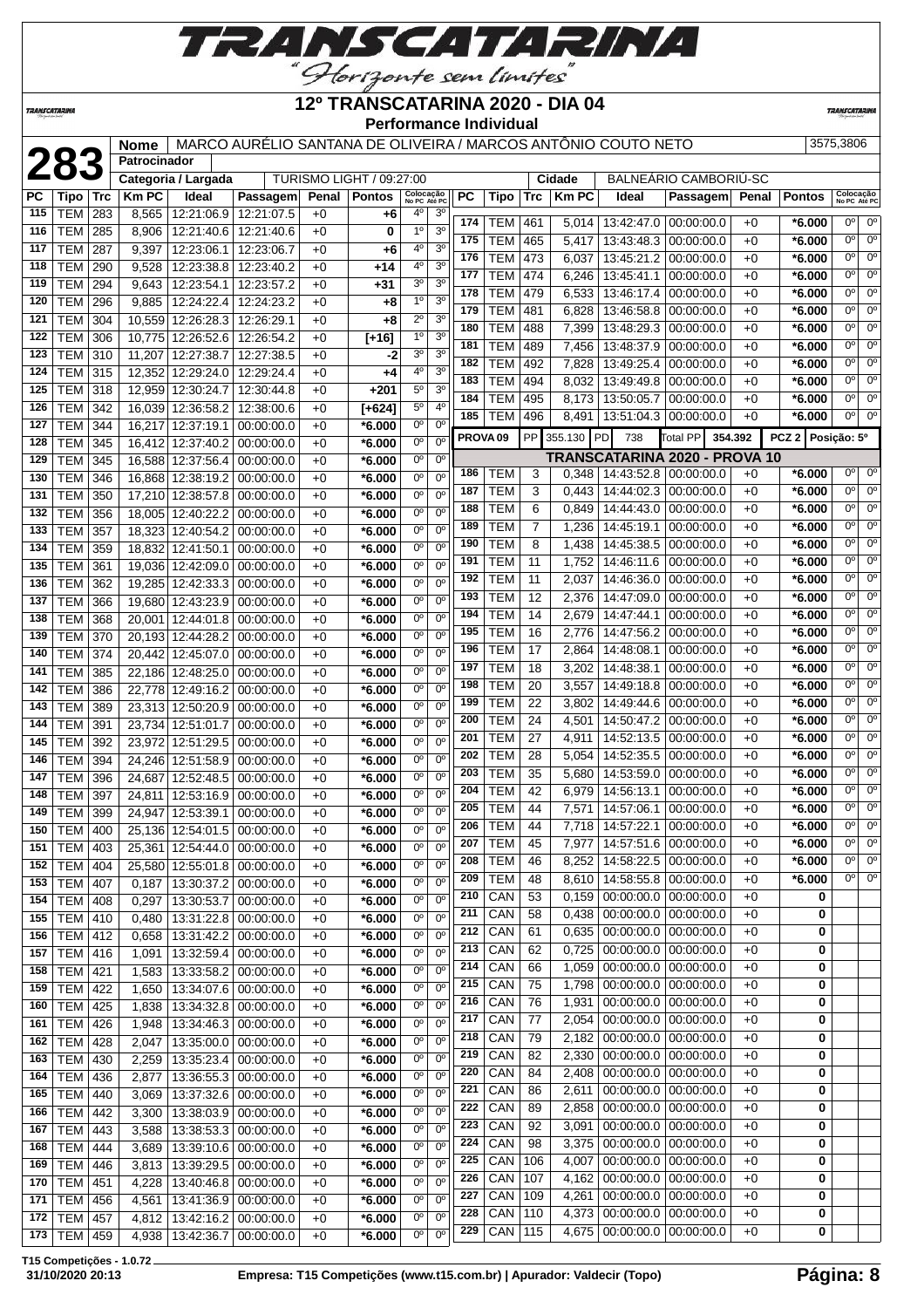

**TRANSCATARINA** 

### **12º TRANSCATARINA 2020 - DIA 04 Performance Individual**

|                     |            |            | <b>Nome</b>  | MARCO AURÉLIO SANTANA DE OLIVEIRA / MARCOS ANTÔNIO COUTO NETO |                 |                          |                  |        |                           |           | <b>I GIVINGHUG HUIVIUUAI</b> |                 |       |                       |               | 3575,3806                 |
|---------------------|------------|------------|--------------|---------------------------------------------------------------|-----------------|--------------------------|------------------|--------|---------------------------|-----------|------------------------------|-----------------|-------|-----------------------|---------------|---------------------------|
|                     |            |            | Patrocinador |                                                               |                 |                          |                  |        |                           |           |                              |                 |       |                       |               |                           |
|                     | 283        |            |              | Categoria / Largada                                           |                 | TURISMO LIGHT / 09:27:00 |                  |        |                           |           |                              | Cidade          |       | BALNEÁRIO CAMBORIÚ-SC |               |                           |
| РC                  | Tipo   Trc |            | <b>KmPC</b>  | Ideal                                                         | Passagem        | Penal                    | <b>Pontos</b>    |        | Colocação<br>No PC Até PC | <b>PC</b> | Tipo                         | $Trc$   $Km$ PC | Ideal | Passagem Penal        | <b>Pontos</b> | Colocação<br>No PC Até PC |
| 230                 | CAN        | 119        | 5,052        | 00:00:00.0 00:00:00.0                                         |                 | $+0$                     |                  | 0      |                           |           |                              |                 |       |                       |               |                           |
| 231                 | <b>CAN</b> | 123        |              | $0,454$   00:00:00.0   00:00:00.0                             |                 | $+0$                     |                  | 0      |                           |           |                              |                 |       |                       |               |                           |
| 232                 | CAN        | 125        | 0,751        | 00:00:00.0                                                    | 00:00:00.0      | $+0$                     |                  | 0      |                           |           |                              |                 |       |                       |               |                           |
| 233                 | CAN        | 127        | 1,010        | 00:00:00.0 00:00:00.0                                         |                 | $+0$                     |                  | 0      |                           |           |                              |                 |       |                       |               |                           |
| 234                 | CAN        | 130        | 1,239        | 00:00:00.0 00:00:00.0                                         |                 | $+0$                     |                  | 0      |                           |           |                              |                 |       |                       |               |                           |
| 235                 | <b>CAN</b> | 133        |              | 1,513 00:00:00.0 00:00:00.0                                   |                 | $+0$                     |                  | 0      |                           |           |                              |                 |       |                       |               |                           |
| 236                 | CAN        | 136        | 1,807        | $00:00:00.0$ 00:00:00.0                                       |                 | $+0$                     |                  | 0      |                           |           |                              |                 |       |                       |               |                           |
| 237                 | CAN        | 140        | 2,228        | $00:00:00.0$ 00:00:00.0                                       |                 | $+0$                     |                  | 0      |                           |           |                              |                 |       |                       |               |                           |
| 238                 | CAN        | 142        | 2,497        | $00:00:00.0$   $00:00:00.0$                                   |                 | $+0$                     |                  | 0      |                           |           |                              |                 |       |                       |               |                           |
| 239                 | CAN        | 142        | 2,581        | $00:00:00.0$ 00:00:00.0                                       |                 | $+0$                     |                  | 0      |                           |           |                              |                 |       |                       |               |                           |
| 240                 | CAN        | 143        | 2,694        | $00:00:00.0$ 00:00:00.0                                       |                 | $+0$                     |                  | 0      |                           |           |                              |                 |       |                       |               |                           |
| 241                 | CAN        | 145        | 2,961        | $00:00:00.0$ 00:00:00.0                                       |                 | $+0$                     |                  | 0      |                           |           |                              |                 |       |                       |               |                           |
| 242                 | CAN        | 147        | 3,456        | $00:00:00.0$   $00:00:00.0$                                   |                 | $+0$                     |                  | 0      |                           |           |                              |                 |       |                       |               |                           |
| 243                 | <b>CAN</b> | 149        | 3,630        | $00:00:00.0$   $00:00:00.0$                                   |                 | $+0$                     |                  | 0      |                           |           |                              |                 |       |                       |               |                           |
| 244                 | <b>CAN</b> | 151        | 3,802        | $00:00:00.0$ 00:00:00.0                                       |                 | $+0$                     |                  | 0      |                           |           |                              |                 |       |                       |               |                           |
| 245                 | CAN        | 151        | 3,898        | $00:00:00.0$   $00:00:00.0$                                   |                 | $+0$                     |                  | 0      |                           |           |                              |                 |       |                       |               |                           |
| 246                 | <b>CAN</b> | 153        | 4,050        | $00:00:00.0$ 00:00:00.0                                       |                 | $+0$                     |                  | 0      |                           |           |                              |                 |       |                       |               |                           |
| 247                 | CAN        | 154        | 4,110        | $00:00:00.0$   $00:00:00.0$                                   |                 | $+0$                     |                  | 0      |                           |           |                              |                 |       |                       |               |                           |
| 248                 | CAN        | 159        | 4,809        | $00:00:00.0$   $00:00:00.0$                                   |                 | $+0$                     |                  | 0      |                           |           |                              |                 |       |                       |               |                           |
| 249                 | CAN        | 162        | 5,019        | 00:00:00.0 00:00:00.0                                         |                 | $+0$                     |                  | 0      |                           |           |                              |                 |       |                       |               |                           |
| 250                 | CAN        | 165        | 5,260        | $00:00:00.0$ 00:00:00.0                                       |                 | $+0$                     |                  | 0      |                           |           |                              |                 |       |                       |               |                           |
| 251                 | CAN        | 166        | 5,428        | $00:00:00.0$   $00:00:00.0$                                   |                 | $+0$                     |                  | 0      |                           |           |                              |                 |       |                       |               |                           |
| 252                 | CAN        | 168        | 5,504        | $00:00:00.0$   $00:00:00.0$                                   |                 | $+0$                     |                  | 0      |                           |           |                              |                 |       |                       |               |                           |
| 253                 | CAN        | 172        | 5,854        | $00:00:00.0$   $00:00:00.0$                                   |                 | $+0$                     |                  | 0      |                           |           |                              |                 |       |                       |               |                           |
| 254                 | <b>CAN</b> | 174        | 6,160        | $00:00:00.0$   $00:00:00.0$                                   |                 | $+0$                     |                  | 0      |                           |           |                              |                 |       |                       |               |                           |
| 255                 | CAN        | 175        | 6,392        | $00:00:00.0$ 00:00:00.0                                       |                 | $+0$                     |                  | 0      |                           |           |                              |                 |       |                       |               |                           |
| 256                 | CAN        | 179        | 6,745        | $00:00:00.0$ 00:00:00.0                                       |                 | $+0$                     |                  | 0      |                           |           |                              |                 |       |                       |               |                           |
| 257                 | CAN        | 180        | 6,952        | 00:00:00.0 00:00:00.0                                         |                 | $+0$                     |                  | 0      |                           |           |                              |                 |       |                       |               |                           |
| 258                 | CAN        | 186        | 7,740        | $00:00:00.0$ 00:00:00.0                                       |                 | $+0$                     |                  | 0      |                           |           |                              |                 |       |                       |               |                           |
| 259                 | CAN        | 188        | 7,889        | $00:00:00.0$ 00:00:00.0                                       |                 | $+0$                     |                  | 0      |                           |           |                              |                 |       |                       |               |                           |
| 260                 | CAN        | 194        | 8,294        | $00:00:00.0$ 00:00:00.0                                       |                 | $+0$                     |                  | 0      |                           |           |                              |                 |       |                       |               |                           |
| 261                 | CAN        | 197        | 8,460        | $00:00:00.0$   $00:00:00.0$                                   |                 | $+0$                     |                  | 0      |                           |           |                              |                 |       |                       |               |                           |
| 262                 | CAN        | 201        | 8,779        | $00:00:00.0$   $00:00:00.0$                                   |                 | $+0$                     |                  | 0      |                           |           |                              |                 |       |                       |               |                           |
| 263                 | <b>CAN</b> | 203        | 8,938        | $00:00:00.0$ 00:00:00.0                                       |                 | $+0$                     |                  | 0      |                           |           |                              |                 |       |                       |               |                           |
| 264                 | $CAN$ 207  |            | 9.426        | $00:00:00.0$ 00:00:00.0                                       |                 | $+0$                     |                  | 0      |                           |           |                              |                 |       |                       |               |                           |
| 265                 | $CAN$ 209  |            | 9,671        | $00:00:00.0$   $00:00:00.0$                                   |                 | $+0$                     |                  | 0      |                           |           |                              |                 |       |                       |               |                           |
| 266                 | CAN        | 209        | 9,706        | 00:00:00.0                                                    | 00:00:00.0      | $+0$                     |                  | 0      |                           |           |                              |                 |       |                       |               |                           |
| 267                 | CAN 210    |            | 9,750        | $00:00:00.0$ 00:00:00.0                                       |                 | $+0$                     |                  | 0      |                           |           |                              |                 |       |                       |               |                           |
| 268                 | <b>CAN</b> | 215        |              | 10,162 00:00:00.0 00:00:00.0                                  |                 | $+0$                     |                  | 0      |                           |           |                              |                 |       |                       |               |                           |
| 269                 | CAN        | 219        |              | 10,304 00:00:00.0                                             | 00:00:00.0      | $+0$                     |                  | 0      |                           |           |                              |                 |       |                       |               |                           |
| 270<br>271          | CAN<br>CAN | 220<br>222 |              | 10,450 00:00:00.0 00:00:00.0<br>10,633 00:00:00.0 00:00:00.0  |                 | $+0$<br>$+0$             |                  | 0<br>0 |                           |           |                              |                 |       |                       |               |                           |
| 272                 | CAN        | 232        |              | 11,512 00:00:00.0 00:00:00.0                                  |                 | $+0$                     |                  | 0      |                           |           |                              |                 |       |                       |               |                           |
| 273                 | CAN        | 234        | 11,798       | 00:00:00.0                                                    | 00:00:00.0      | $+0$                     |                  | 0      |                           |           |                              |                 |       |                       |               |                           |
| 274                 | CAN        | 236        | 11,929       | 00:00:00.0                                                    | 00:00:00.0      | $+0$                     |                  | 0      |                           |           |                              |                 |       |                       |               |                           |
| 275                 | CAN        | 237        |              | 12,046 00:00:00.0                                             | 00:00:00.0      | $+0$                     |                  | 0      |                           |           |                              |                 |       |                       |               |                           |
| 276                 | CAN        | 240        |              | 12,455 00:00:00.0 00:00:00.0                                  |                 | $+0$                     |                  | 0      |                           |           |                              |                 |       |                       |               |                           |
| PROVA <sub>10</sub> |            | PP         | 144.000 PD   | $\mathbf 0$                                                   | <b>Total PP</b> | 144.000                  | PCZ <sub>0</sub> |        | Posição: NC               |           |                              |                 |       |                       |               |                           |
|                     |            |            |              |                                                               |                 |                          |                  |        |                           |           |                              |                 |       |                       |               |                           |
| <b>TOTAL</b>        |            |            | PP 500.013   | PD<br>1.006                                                   | <b>Total PP</b> | 499.007                  | <b>PCZ 10</b>    |        |                           |           |                              |                 |       |                       |               |                           |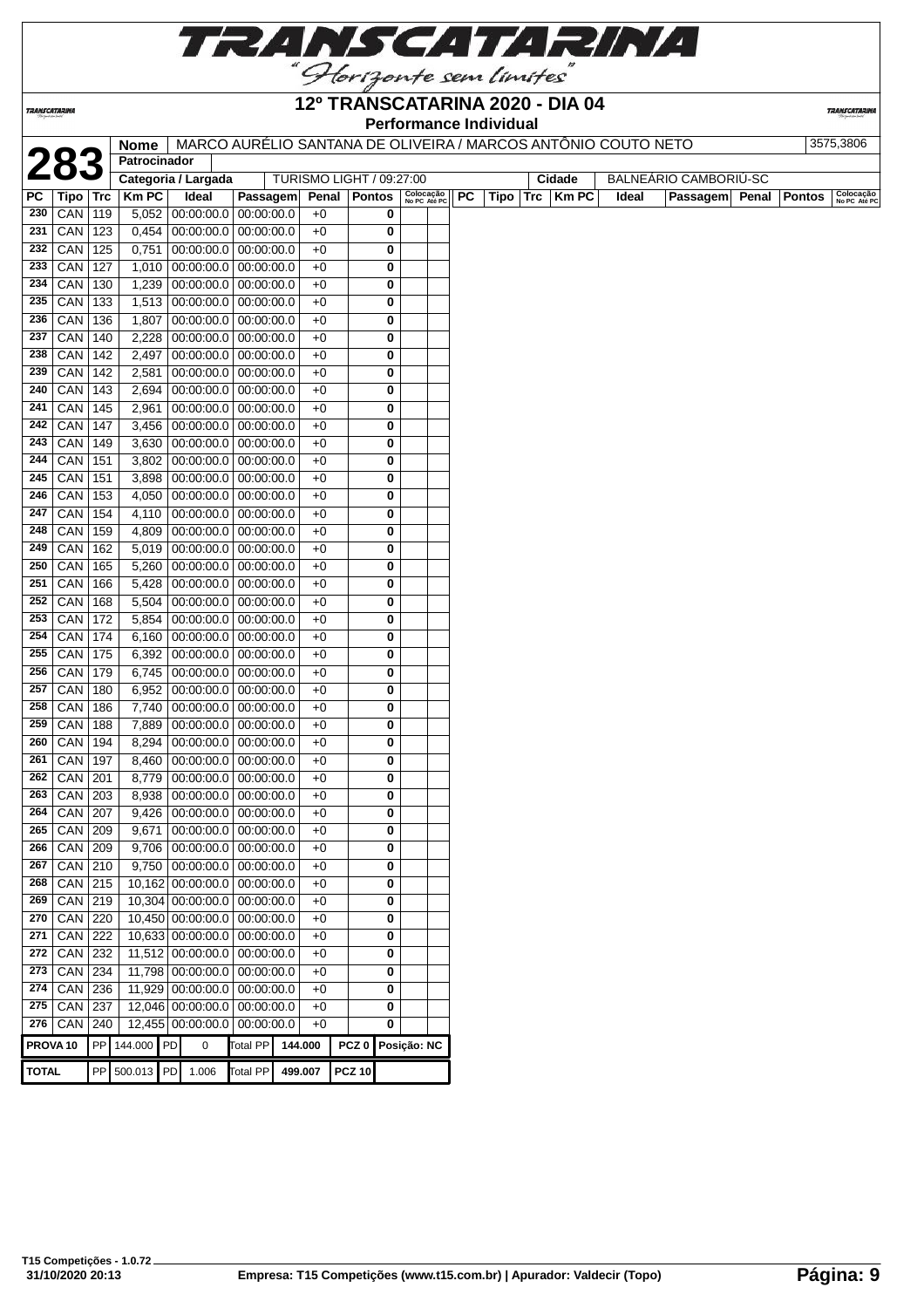

### **12º TRANSCATARINA 2020 - DIA 04**

**Performance Individual**

**TRANSCATARINI** 

**TRANSCATARINA** 

|              |                  |                | <b>Nome</b>  |                                     | VINICIUS PARIZOTTO GUSTAMAN / FELIPE TAVARES |       |                          |                           |                                  |     |                     |            |                |                                   |                                                    |              |                  | 3518,3753                 |                  |
|--------------|------------------|----------------|--------------|-------------------------------------|----------------------------------------------|-------|--------------------------|---------------------------|----------------------------------|-----|---------------------|------------|----------------|-----------------------------------|----------------------------------------------------|--------------|------------------|---------------------------|------------------|
|              | 284              |                | Patrocinador |                                     |                                              |       |                          |                           |                                  |     |                     |            |                |                                   |                                                    |              |                  |                           |                  |
|              |                  |                |              | Categoria / Largada                 |                                              |       | TURISMO LIGHT / 09:25:00 |                           |                                  |     |                     |            | Cidade         | CASTRO-PR                         |                                                    |              |                  |                           |                  |
| <b>PC</b>    | Tipo   Trc       |                | <b>Km PC</b> | Ideal                               | Passagem                                     | Penal | Pontos                   | Colocação<br>No PC Até PC |                                  | PC  | Tipo                | <b>Trc</b> | <b>Km PC</b>   | Ideal                             | Passagem                                           | Penal        | <b>Pontos</b>    | Colocação<br>No PC Até PC |                  |
|              |                  |                |              | TRANSCATARINA 2020 - PROVA 08       |                                              |       |                          |                           |                                  | 59  | TEM   139           |            | 4,677          | 11:16:30.8 11:16:32.1             |                                                    | $+0$         | $+13$            | $5^{\circ}$               | $1^{\circ}$      |
| 1            | TEM              | 5              | 0,458        | 10:12:42.1 10:12:43.1               |                                              | $+0$  | $+10$                    | $5^{\circ}$               | $5^{\circ}$                      | 60  | ROT                 | 149        | 5,386          |                                   | 11:18:17.2   11:18:17.2                            | $+0$         | 0                | 0°                        | $0^{\circ}$      |
| $\mathbf{2}$ | <b>TEM</b>       | 5              | 0,614        | 10:12:59.1                          | 10:13:00.1                                   | $+0$  | $+10$                    | 4°                        | $5^{\circ}$                      | 61  | <b>TEM</b>          | 152        | 5,708          | 11:19:11.7                        | 11:19:12.3                                         | $+0$         | +6               | 40                        | 1 <sup>0</sup>   |
| 3            | <b>TEM</b>       | $\overline{7}$ | 0,793        |                                     | 10:13:22.5   10:13:23.5                      | $+0$  | $+10$                    | 4º                        | $5^{\circ}$                      | 62  | <b>TEM</b>          | 154        | 5,898          | 11:19:36.6                        | 11:19:37.5                                         | $+0$         | $+9$             | 30                        | 1 <sup>0</sup>   |
| 4            | <b>TEM</b>       | 10             | 1,469        | 10:14:25.6   10:14:26.0             |                                              | $+0$  | +4                       | 3 <sup>o</sup>            | $5^{\circ}$                      | 63  | <b>TEM</b>          | 158        | 6,444          | 11:20:51.6                        | 11:20:52.4                                         | $+0$         | $+8$             | 3 <sup>0</sup>            | 1 <sup>0</sup>   |
| 5            | TEM              | 13             | 2,122        | 10:15:35.2                          | 10:15:36.5                                   | $+0$  | $+13$                    | 3 <sup>o</sup>            | 5 <sup>0</sup>                   | 64  | TEM                 | 163        | 6,838          | 11:21:57.2                        | 11:21:58.5                                         | $+0$         | $+13$            | 3 <sup>0</sup>            | 1 <sup>0</sup>   |
| 6            | <b>TEM</b>       | 16             | 3,228        | 10:17:31.8                          | 10:17:32.8                                   | $+0$  | $+10$                    | $5^{\circ}$               | 5 <sup>0</sup>                   | 65  | <b>TEM</b>          | 163        | 7,005          | 11:22:17.3                        | 11:22:19.4                                         | $+0$         | $[+21]$          | 3 <sup>o</sup>            | 1 <sup>0</sup>   |
| 7            | <b>TEM</b>       | 16             | 3,321        | 10:17:42.9                          | 10:17:43.7                                   | $+0$  | $+8$                     | 3 <sup>0</sup>            | 4 <sup>0</sup>                   | 66  | <b>TEM</b>          | 165        | 7,221          | 11:22:43.5                        | 11:22:44.9                                         | $+0$         | +14              | $4^{\circ}$               | 1 <sup>0</sup>   |
| 8            | <b>TEM</b>       | 17             | 3,393        |                                     | 10:17:50.0   10:17:51.4                      | $+0$  | $+14$                    | $2^{\circ}$               | 3 <sup>o</sup>                   | 67  | <b>TEM</b>          | 169        | 7,558          | 11:23:40.3                        | 11:23:42.7                                         | $+0$         | $[+24]$          | $2^{\circ}$               | 1 <sup>0</sup>   |
| 9            | <b>TEM</b>       | 18             | 3,661        |                                     | 10:18:14.0   10:18:14.4                      | $+0$  | +4                       | $2^{\circ}$               | 3 <sup>0</sup>                   | 68  | <b>TEM</b>          | 171        | 7,835          | 11:24:11.0                        | 11:24:11.9                                         | $+0$         | $+9$             | 4 <sup>0</sup>            | 1 <sup>0</sup>   |
| 10           | <b>TEM</b>       | 20             | 4,006        | 10:18:43.3 10:18:43.6               |                                              | $+0$  | $+3$                     | $2^{\circ}$               | $\overline{3^0}$                 | 69  | TEM                 | 173        | 8,122          | 11:24:45.3                        | 11:24:45.4                                         | $+0$         | $+1$             | 30                        | 1 <sup>0</sup>   |
| 11           | <b>TEM</b>       | 21             | 4,508        | 10:19:24.3 10:19:24.9               |                                              | $+0$  | $+6$                     | $2^{\circ}$               | $2^{\circ}$                      | 70  | <b>TEM</b>          | 178        | 0,195          | 11:29:19.0                        | 11:29:19.2                                         | $+0$         | +2               | 1 <sup>0</sup>            | 1 <sup>0</sup>   |
| 12           | <b>TEM</b>       | 27             | 5,022        |                                     | 10:20:28.0   10:20:27.9                      | $+0$  | $-1$                     | 30                        | 3 <sup>o</sup>                   | 71  | <b>TEM</b>          | 182        | 0,837          | 11:30:37.1                        | 11:30:37.5                                         | $+0$         | +4               | $1^{\circ}$               | 1 <sup>0</sup>   |
| 13           | <b>TEM</b>       | 28             | 5,292        | 10:21:05.4                          | 10:21:05.6                                   | $+0$  | $+2$                     | $2^{\circ}$               | $2^{\circ}$                      | 72  | <b>TEM</b>          | 184        | 1,518          | 11:31:49.6                        | 11:31:50.9                                         | $+0$         | $+13$            | 1 <sup>0</sup>            | $\overline{1^0}$ |
| 14           | <b>TEM</b>       | 29             | 5,537        | 10:21:33.3                          | 10:21:33.4                                   | $+0$  | +1                       | 1 <sup>0</sup>            | $2^{\circ}$                      | 73  | <b>TEM</b>          | 185        | 1,841          | 11:32:20.8                        | 11:32:21.1                                         | $+0$         | $+3$             | $2^{\circ}$               | 1 <sup>0</sup>   |
| 15           | <b>TEM</b>       | 32             | 5,984        | 10:22:33.7                          | 10:22:34.4                                   | $+0$  | +7                       | $2^{\circ}$               | $2^{\circ}$                      | 74  | <b>TEM</b>          | 187        | 2,220          | 11:33:06.2                        | 11:33:07.0                                         | $+0$         | +8               | $1^{\circ}$               | 1 <sup>0</sup>   |
| 16           | <b>TEM</b>       | 32             | 6,171        | 10:22:54.1                          | 10:22:55.3                                   | $+0$  | $+12$                    | $2^{\circ}$               | $2^{\circ}$                      | 75  | <b>TEM</b>          | 188        | 2,385          | 11:33:20.6                        | 11:33:20.7                                         | $+0$         | +1               | 1 <sup>0</sup>            | 1 <sup>0</sup>   |
| 17           | <b>TEM</b>       | 37             | 6,638        | 10:24:26.4                          | 10:24:28.4                                   | $+0$  | $[+20]$                  | 3 <sup>o</sup>            | 3 <sup>o</sup>                   | 76  | <b>TEM</b>          | 189        | 2,663          | 11:33:49.1                        | 11:33:48.8                                         | $+0$         | -3               | $2^{\circ}$               | 1 <sup>0</sup>   |
| 18           | <b>TEM</b>       | 39             | 6,747        | 10:24:40.2                          | 10:24:40.9                                   | $+0$  | $+7$                     | $2^{\circ}$               | $2^{\circ}$                      | 77  | <b>TEM</b>          | 192        | 3,284          | 11:34:59.0                        | 11:35:01.3                                         | $+0$         | $[+23]$          | $4^{\circ}$               | 1 <sup>0</sup>   |
| 19           | <b>TEM</b>       | 43             | 7,375        | 10:25:59.7                          | 10:26:00.7                                   | $+0$  | $+10$                    | $2^{\circ}$               | $2^{\circ}$                      | 78  | <b>TEM</b>          | 193        | 3,477          |                                   | 11:35:15.6   11:35:16.5                            | $+0$         | $+9$             | 30                        | 1 <sup>0</sup>   |
| 20           | <b>TEM</b>       | 47             | 8,108        | 10:27:22.4                          | 10:27:23.9                                   | $+0$  | $[t+15]$                 | 4°                        | $2^{\circ}$                      | 79  | <b>TEM</b>          | 195        | 3,857          | 11:36:05.0                        | 11:36:06.1                                         | $+0$         | $+11$            | 3 <sup>o</sup>            | 1 <sup>0</sup>   |
| 21           | <b>TEM</b>       | 48             | 8,203        | 10:27:32.2 10:27:34.1               |                                              | $+0$  | $[+19]$                  | 4 <sup>0</sup>            | $2^{\circ}$                      | 80  | <b>TEM</b>          | 196        | 3,950          | 11:36:16.8                        | 11:36:17.3                                         | $+0$         | $+5$             | $1^{\circ}$               | 1 <sup>0</sup>   |
| 22           | <b>TEM</b>       | 49             | 8,442        | 10:27:54.0   10:27:54.5             |                                              | $+0$  | $+5$                     | 4 <sup>0</sup>            | $2^{\circ}$                      | 81  | <b>TEM</b>          | 198        | 4,141          | 11:36:44.4                        | 11:36:46.8                                         | $+0$         | $[+24]$          | $2^{\circ}$               | 1 <sup>0</sup>   |
| 23           | <b>TEM</b>       | 50             | 8,670        | 10:28:18.6   10:28:19.1             |                                              | $+0$  | $+5$                     | $2^{\circ}$               | $2^{\circ}$                      | 82  | <b>TEM</b>          | 198        | 4,345          | 11:37:08.9                        | 11:37:10.0                                         | $+0$         | +11              | 3 <sup>0</sup>            | 1 <sup>0</sup>   |
| 24           | <b>TEM</b>       | 54             | 9,038        | 10:28:57.9 10:28:58.8               |                                              | $+0$  | $+9$                     | 3 <sup>o</sup>            | $2^{\circ}$                      | 83  | <b>TEM</b>          | 200        | 4,730          | 11:37:56.2                        | 11:37:56.3                                         | $+0$         | $+1$             | 1 <sup>°</sup>            | 1 <sup>0</sup>   |
| 25           | <b>TEM</b>       | 57             | 10,040       |                                     | 10:30:32.5   10:30:32.8                      | $+0$  | $+3$                     | $1^{\circ}$               | $2^{\circ}$                      | 84  | <b>TEM</b>          | 200        | 5,055          | 11:38:31.7                        | 11:38:32.8                                         | $+0$         | +11              | 3 <sup>0</sup>            | 1 <sup>0</sup>   |
| 26           | <b>TEM</b>       | 58             | 10,246       | 10:30:50.1                          | 10:30:50.6                                   | $+0$  | $+5$                     | $1^{\circ}$               | $2^{\circ}$                      | 85  | <b>TEM</b>          | 202        | 5,376          | 11:39:41.3                        | 11:39:41.3                                         | $+0$         | 0                | 1 <sup>0</sup>            | 1 <sup>0</sup>   |
| 27           | <b>TEM</b>       | 58             | 10,522       | 10:31:15.6   10:31:17.1             |                                              | $+0$  | $+15$                    | $1^{\circ}$               | $\overline{2^0}$                 | 86  | <b>TEM</b>          | 209        | 6,443          | 11:42:03.6                        | 11:42:04.0                                         | $+0$         | $+4$             | 3 <sup>0</sup>            | 1 <sup>0</sup>   |
| 28           | <b>TEM</b>       | 59             | 10,587       | 10:31:22.7                          | 10:31:22.8                                   | $+0$  | $^{+1}$                  | $1^{\circ}$               | 2 <sup>0</sup>                   | 87  | TEM                 | 213        | 7,113          | 11:43:33.4                        | 11:43:33.6                                         | $+0$         | +2               | $1^{\circ}$               | 1 <sup>0</sup>   |
| 29           | <b>TEM</b>       | 62             | 11,405       | 10:33:18.8 10:33:18.8               |                                              | $+0$  | 0                        | 1 <sup>o</sup>            | $2^{\circ}$                      | 88  | TEM                 | 214        | 7,209          | 11:43:45.1                        | 11:43:45.3                                         | $+0$         | $+2$             | $2^{\circ}$               | 1 <sup>0</sup>   |
| 30           | <b>TEM</b>       | 68             | 11,987       | 10:34:16.2 10:34:16.1               |                                              | $+0$  | $-1$                     | $1^{\circ}$               | $2^{\circ}$                      | 89  | TEM                 | 224        | 8,502          | 11:46:48.0                        | 11:46:48.1                                         | $+0$         | +1               | $2^{\circ}$               | $1^{\circ}$      |
| 31           | <b>TEM</b>       | 69             | 12.415       | 10:34:51.4                          | 10:34:51.4                                   | $+0$  | 0                        | $1^{\circ}$               | $2^{\circ}$                      |     | PROVA <sub>08</sub> | PP         | 594            | <b>PD</b><br>146                  | <b>Total PP</b>                                    | 448          | PCZ <sub>9</sub> | Posição: 1º               |                  |
| 32           | <b>TEM</b>       | 72             | 12,866       | 10:35:35.9 10:35:36.6               |                                              | $+0$  | $+7$                     | $2^{\circ}$               | 2 <sup>0</sup>                   |     |                     |            |                |                                   |                                                    |              |                  |                           |                  |
| 33           | <b>TEM</b>       | 76             | 13,674       | 10:36:50.6                          | 10:36:50.8                                   | $+0$  | $+2$                     | $1^{\circ}$               | 1 <sup>0</sup>                   | 90  | TEM                 | 232        |                | $0,276$   12:04:14.4   12:04:16.0 | TRANSCATARINA 2020 - PROVA 09                      | $+0$         | $[+16]$          | $2^{\circ}$               | $2^{\circ}$      |
| 34           | <b>TEM</b>       | 77             | 14.146       | 10:37:33.5 10:37:34.8               |                                              | $+0$  | $+13$                    | 3 <sup>o</sup>            | 1 <sup>0</sup>                   | 91  | TEM   234           |            |                | $0,421$   12:04:31.4   12:04:32.0 |                                                    | $+0$         | $+6$             | 4 <sup>o</sup>            | 3 <sup>o</sup>   |
| 35           | <b>TEM</b>       | 77             |              | 14,354 10:37:51.4 10:37:52.0        |                                              | $+0$  | $+6$                     | $2^{\circ}$               | 10                               | 92  | <b>TEM 238</b>      |            |                | $0,770$   12:05:23.7   12:05:24.8 |                                                    | $+0$         | +11              | $2^{\circ}$               | $2^{\circ}$      |
| 36           | <b>TEM</b>       | 78             |              | 14,591 10:38:14.9 10:38:15.2        |                                              | $+0$  | $+3$                     | $\frac{1}{\circ}$         | 1 <sup>0</sup>                   | 93  | TEM                 | 240        | 1,115          |                                   | 12:05:59.0   12:05:59.2                            | $+0$         | $+2$             | $1^{\circ}$               | $\overline{2^0}$ |
| 37           | <b>TEM</b>       | 80             |              | 15,089 10:39:56.0 10:39:56.3        |                                              | $+0$  | $+3$                     | 3 <sup>0</sup>            | 1 <sup>0</sup>                   | 94  | <b>TEM 242</b>      |            | 1,438          |                                   | 12:06:30.9   12:06:31.9                            | $+0$         | +10              | 3 <sup>o</sup>            | $2^{\circ}$      |
| 38           | <b>TEM</b>       | 83             |              | 15,461 10:40:38.4 10:40:38.7        |                                              | $+0$  | $+3$                     | $2^{\circ}$               | 1 <sup>o</sup>                   | 95  | TEM                 | 244        | 2,001          |                                   | 12:07:20.0   12:07:20.3                            | $+0$         | $+3$             | $3^{\circ}$               | $2^{\circ}$      |
| 39           | <b>TEM</b>       | 85             |              | 15,795 10:41:11.7 10:41:12.5        |                                              | $+0$  | $+8$                     | $2^{\circ}$               | $1^{\circ}$                      | 96  | <b>TEM</b>          | 246        | 2,095          |                                   | 12:07:29.3   12:07:29.9                            | $+0$         | +6               | 1 <sup>0</sup>            | $2^{\circ}$      |
| 40           | <b>TEM</b>       | 86             |              | 15,915 10:41:23.3 10:41:23.4        |                                              | $+0$  | $+1$                     | $2^{\circ}$               | 1 <sup>0</sup>                   | 97  | <b>TEM 246</b>      |            | 2,419          |                                   | 12:07:59.2   12:07:59.3                            | $+0$         | +1               | $2^{\circ}$               | $\overline{2^0}$ |
| 41           | <b>TEM</b>       | 87             |              | 16, 142 10: 41: 44. 1 10: 41: 44. 2 |                                              | $+0$  | $+1$                     | 1 <sup>0</sup>            | 1 <sup>0</sup>                   | 98  | <b>TEM 249</b>      |            | 3,147          |                                   | 12:09:12.9   12:09:13.7                            | $+0$         | $+8$             | $2^{\circ}$               | $2^{\circ}$      |
| 42           | <b>TEM</b>       | 88             |              | 16,453 10:42:10.5 10:42:10.5        |                                              | $+0$  | 0                        | 1 <sup>0</sup>            | 1 <sup>0</sup>                   | 99  | <b>TEM 251</b>      |            | 3,348          |                                   | 12:09:36.2   12:09:37.0                            | $+0$         | +8               | $2^{\circ}$               | $2^{\circ}$      |
| 43           | <b>TEM</b>       | 90             |              | 16,937 10:42:56.5 10:42:56.5        |                                              | $+0$  | 0                        | $2^{\circ}$               | $1^{\circ}$                      | 100 | <b>TEM 254</b>      |            | 3,679          |                                   | 12:10:14.3 12:10:14.3                              | $+0$         | 0                | 1 <sup>0</sup>            | $2^{\circ}$      |
| 44           | <b>TEM</b>       | 91             |              | 17,125 10:43:18.6 10:43:18.2        |                                              | $+0$  | -4                       | $2^{\circ}$               | 1 <sup>0</sup>                   | 101 | <b>TEM</b>          | 255        | 3,981          |                                   | 12:10:45.9   12:10:45.8                            | $+0$         | -1               | $1^{\circ}$               | $2^{\circ}$      |
| 45           | <b>TEM</b>       | 96             | 0,314        | 11:07:59.7   11:08:00.5             |                                              | $+0$  | $+8$                     | 3 <sup>o</sup>            | 1 <sup>0</sup><br>1 <sup>0</sup> | 102 | <b>TEM</b>          | 256        | 4,214          | 12:11:06.1                        | 12:11:06.3                                         | $+0$         | $+2$             | $2^{\circ}$               | $\overline{2^0}$ |
| 46           | TEM              | 102            | 0,819        | 11:08:52.2   11:08:52.0             |                                              | $+0$  | $-2$                     | 3 <sup>o</sup>            |                                  | 103 | <b>TEM</b>          | 258        | 4,330          |                                   | 12:11:18.4   12:11:19.4                            | $+0$         | +10              | $3^{\circ}$               | $2^{\circ}$      |
| 47           | <b>TEM 104</b>   |                | 0,902        | 11:09:02.7   11:09:01.9             |                                              | $+0$  | -8                       | 3 <sup>o</sup>            | 1 <sup>0</sup>                   | 104 | <b>TEM</b>          | 259        | 4,660          |                                   | 12:11:50.0   12:11:50.0                            | $+0$         | 0                | $1^{\circ}$               | $2^{\circ}$      |
| 48           | <b>TEM 106</b>   |                | 1,020        | 11:09:23.5   11:09:23.3             |                                              | $+0$  | $-2$                     | $2^{\circ}$               | 1 <sup>0</sup>                   | 105 | <b>TEM 260</b>      |            | 4,758          |                                   | 12:12:00.4   12:12:01.4                            | $+0$         | +10              | $1^{\circ}$               | $\overline{2^0}$ |
| 49           | <b>TEM   108</b> |                | 1,110        | 11:09:35.5   11:09:35.7             |                                              | $+0$  | $+2$                     | $2^{\circ}$               | 1 <sup>0</sup>                   | 106 | <b>TEM 262</b>      |            | 4,966          |                                   | 12:12:25.8   12:12:28.3                            | $+0$         | $[+25]$          | $5^\circ$                 | $\overline{2^0}$ |
| 50           | <b>TEM 110</b>   |                | 1,219        | 11:09:55.8   11:09:55.2             |                                              | $+0$  | -6                       | $2^{\circ}$               | 1 <sup>0</sup>                   | 107 | <b>TEM 271</b>      |            | 6,349          |                                   | 12:15:04.7   12:15:05.1                            | $+0$         |                  | $3^{\circ}$               | $2^{\circ}$      |
| 51           | <b>TEM 112</b>   |                | 1,316        | 11:10:08.7 11:10:08.6               |                                              | $+0$  | $-1$                     | 1 <sup>0</sup>            | 1 <sup>0</sup>                   | 108 | <b>TEM 272</b>      |            | 6,544          |                                   |                                                    | $+0$         | +4               | $3^{\circ}$               | $2^{\circ}$      |
| 52           | <b>TEM 113</b>   |                | 1,425        | 11:10:20.3   11:10:20.3             |                                              | $+0$  | 0                        | 1 <sup>o</sup>            | 1 <sup>0</sup>                   | 109 | <b>TEM 274</b>      |            | 6,796          |                                   | 12:15:25.4   12:15:25.0<br>12:15:49.1   12:15:49.1 | $+0$         | -4 <br>0         | $1^{\circ}$               | $2^{\circ}$      |
| 53           | <b>TEM 115</b>   |                | 1,806        | 11:10:57.8   11:10:57.8             |                                              | $+0$  | 0                        | 1 <sup>°</sup>            | 1 <sup>0</sup>                   | 110 | <b>TEM 275</b>      |            | 7,019          |                                   | 12:16:08.6   12:16:08.6                            | $+0$         | 0                | 1 <sup>0</sup>            | $2^{\circ}$      |
| 54           | <b>TEM 118</b>   |                | 2,133        | 11:11:41.3   11:11:42.5             |                                              | $+0$  | $+12$                    | $3^{\circ}$               | 1 <sup>0</sup>                   | 111 | TEM                 | 276        | 7,284          |                                   | 12:16:53.3 12:16:53.7                              |              | $+4$             | 3 <sup>0</sup>            | $2^{\circ}$      |
| 55           | $ROT$ 122        |                | 2,730        | 11:12:35.6   11:12:35.6             |                                              | $+0$  | 0                        | 0 <sup>o</sup>            | $0^{\circ}$                      | 112 | TEM                 |            |                |                                   |                                                    | $+0$         |                  | 3 <sup>o</sup>            | $2^{\circ}$      |
| 56           | $TEM$ 122        |                | 2,987        |                                     | 11:13:01.3 11:13:01.6                        | $+0$  | $+3$                     | 1 <sup>0</sup>            | 1 <sup>0</sup>                   | 113 | <b>TEM</b>          | 280<br>281 | 7,688<br>7,817 |                                   | 12:17:33.6   12:17:34.2<br>12:17:48.3 12:17:48.2   | $+0$<br>$+0$ | +6<br>$-1$       | $2^{\circ}$               | $2^{\circ}$      |
| 57           | <b>TEM 132</b>   |                | 3,749        |                                     | 11:14:35.6   11:14:36.3                      | $+0$  | $+7$                     | 3 <sup>o</sup>            | 1 <sup>0</sup>                   | 114 | <b>TEM 283</b>      |            | 8,249          |                                   | 12:18:37.7   12:18:38.2                            | $+0$         | +5               | 3 <sup>o</sup>            | $2^{\circ}$      |
| 58           | TEM   136        |                | 4,237        | 11:15:38.1   11:15:38.7             |                                              | $+0$  | $+6$                     | $5^{\circ}$               | 1 <sup>0</sup>                   |     |                     |            |                |                                   |                                                    |              |                  |                           |                  |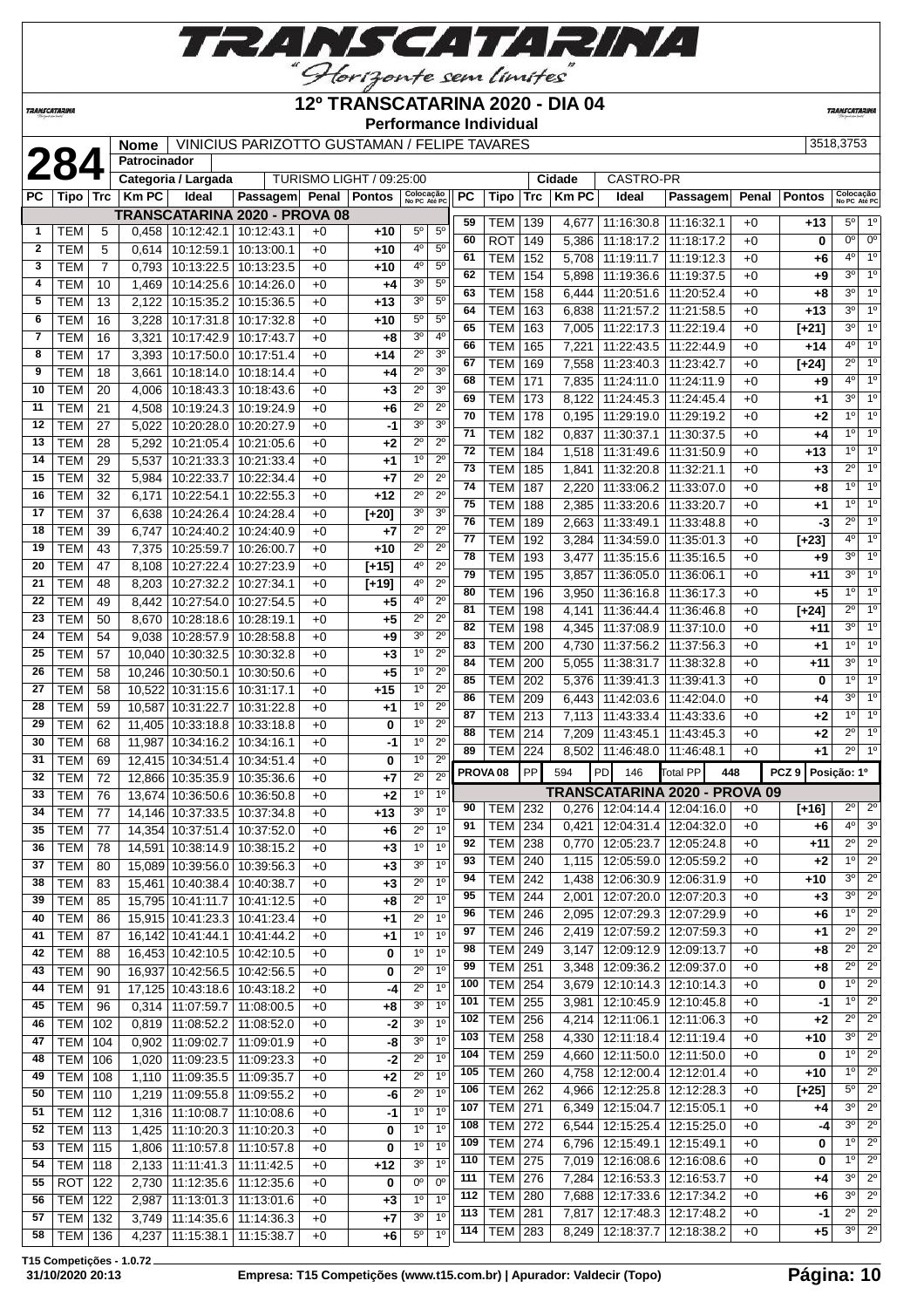

### **12º TRANSCATARINA 2020 - DIA 04**

**Performance Individual**

**TRANSCATARIN** 

**TRANSCATARINA** 

### **Nome** VINICIUS PARIZOTTO GUSTAMAN / FELIPE TAVARES 3518,3753 **Patrocinador**

|            |                          |            | Categoria / Largada                          |                          |              | TURISMO LIGHT / 09:25:00 |                                                               |                     |            |                | Cidade       | CASTRO-PR                             |                               |        |                     |                           |                  |
|------------|--------------------------|------------|----------------------------------------------|--------------------------|--------------|--------------------------|---------------------------------------------------------------|---------------------|------------|----------------|--------------|---------------------------------------|-------------------------------|--------|---------------------|---------------------------|------------------|
| РC         | Tipo                     | Trc        | <b>Km PC</b><br>Ideal                        | Passagem                 | Penal        | <b>Pontos</b>            | Colocação<br>No PC Até PC                                     | РC                  | Tipo       | Trc            | <b>Km PC</b> | Ideal                                 | Passagem                      | Penal  | <b>Pontos</b>       | Colocação<br>No PC Até PC |                  |
| 115        | <b>TEM</b>               | 283        | 12:19:06.9<br>8,565                          | 12:19:07.1               | $+0$         | +2                       | $1^{\circ}$<br>$2^{\circ}$                                    | 174                 | <b>TEM</b> | 461            | 5,014        | 13:40:47.0   13:43:26.3               |                               | $+0$   | $+1.593$            | $2^{\circ}$               | 1 <sup>0</sup>   |
| 116        | <b>TEM</b>               | 285        | 8,906<br>12:19:40.6                          | 12:19:40.8               | $+0$         | +2                       | 3 <sup>o</sup><br>$2^{\circ}$                                 | 175                 | <b>TEM</b> | 465            | 5,417        | 13:41:48.3                            | 13:44:45.3                    | $+0$   | $+1.770$            | $2^{\circ}$               | $\overline{1^0}$ |
| 117        | <b>TEM</b>               | 287        | 9,397<br>12:21:06.1                          | 12:21:06.7               | $+0$         | +6                       | $5^{\circ}$<br>$\overline{2^0}$                               | 176                 | <b>TEM</b> | 473            | 6,037        | 13:43:21.2                            | 13:47:03.4                    | $+0$   | $+2.222$            | $2^{\circ}$               | 1 <sup>0</sup>   |
| 118        | <b>TEM</b>               | 290        | 9,528<br>12:21:38.8                          | 12:21:38.9               | $+0$         | $+1$                     | $2^{\circ}$<br>$2^{\circ}$                                    | 177                 | <b>TEM</b> | 474            | 6,246        | 13:43:41.1                            | 13:47:31.1                    | $+0$   | $+2.300$            | $2^{\circ}$               | 1 <sup>0</sup>   |
| 119        | <b>TEM</b>               | 294        | 9,643<br>12:21:54.1                          | 12:21:55.1               | $+0$         | $+10$                    | $2^{\circ}$<br>$2^{\circ}$                                    | 178                 | <b>TEM</b> | 479            | 6,533        | 13:44:17.4                            | 13:48:31.9                    | $+0$   | $+2.545$            | $\overline{2^0}$          | 10               |
| 120        | <b>TEM</b>               | 296        | 9,885<br>12:22:22.4                          | 12:22:23.4               | $+0$         | $+10$                    | 3 <sup>o</sup><br>$2^{\circ}$                                 | 179                 | <b>TEM</b> | 481            | 6,828        | 13:44:58.8                            | 13:49:20.1                    | $+0$   | $+2.613$            | $2^{\circ}$               | 1 <sup>0</sup>   |
| 121        | <b>TEM</b>               | 304        | 10,559<br>12:24:28.3                         | 12:24:28.7               | $+0$         | $+4$                     | 1 <sup>0</sup><br>$2^{\circ}$                                 | 180                 | <b>TEM</b> | 488            | 7,399        | 13:46:29.3                            | 13:50:56.0                    | $+0$   | $+2.667$            | $2^{\circ}$               | 1 <sup>0</sup>   |
| 122        | <b>TEM</b>               | 306        | 10,775<br>12:24:52.6                         | 12:24:56.2               | $+0$         | $+36$                    | $2^{\circ}$<br>$4^{\rm o}$                                    | 181                 | <b>TEM</b> | 489            | 7,456        | 13:46:37.9                            | 13:51:07.4                    | $+0$   | $+2.695$            | $2^{\circ}$               | 1 <sup>0</sup>   |
| 123        | <b>TEM</b>               | 310        | 11,207<br>12:25:38.7                         | 12:25:39.2               | $+0$         | $+5$                     | $2^{\circ}$<br>$4^{\rm o}$                                    | 182                 | <b>TEM</b> | 492            | 7,828        | 13:47:25.4                            | 13:52:23.5                    | $+0$   | $+2.981$            | $2^{\circ}$               | 1 <sup>0</sup>   |
| 124        | <b>TEM</b>               | 315        | 12,352<br>12:27:24.0                         | 12:27:24.6               | $+0$         | +6                       | $2^{\circ}$<br>$5^{\circ}$                                    | 183                 | <b>TEM</b> | 494            | 8,032        | 13:47:49.8                            | 13:52:55.5                    | $+0$   | $+3.057$            | $\overline{2^0}$          | 1 <sup>0</sup>   |
| 125        | <b>TEM</b>               | 318        | 12,959<br>12:28:24.7                         | 12:28:25.7               | $+0$         | $+10$                    | 30<br>$2^{\circ}$                                             | 184                 | <b>TEM</b> | 495            | 8,173        | 13:48:05.7                            | 13:53:14.3                    | $+0$   | $+3.086$            | $2^{\circ}$               | $\overline{1^0}$ |
| 126        | <b>TEM</b>               | 342        | 16,039 12:34:58.2                            | 12:34:58.9               | $+0$         | $+7$                     | 4 <sup>0</sup><br>$2^{\circ}$                                 | 185                 | <b>TEM</b> | 496            | 8,491        |                                       | 13:49:04.3   13:54:36.6       | $+0$   | $[-3.323]$          | $2^{\circ}$               | 1 <sup>0</sup>   |
| 127        | TEM                      | 344        | 16,217<br>12:35:19.1                         | 12:35:18.9               | $+0$         | -2                       | 2 <sup>0</sup><br>1 <sup>0</sup>                              | PROVA <sub>09</sub> |            | <b>PP</b>      | 41.831       | PD<br>3.434                           | <b>Total PP</b>               | 38.397 | PCZ 4   Posição: 1º |                           |                  |
| 128        | <b>TEM</b>               | 345        | 16,412<br>12:35:40.2                         | 12:35:41.4               | $+0$         | $+12$                    | 3 <sup>o</sup><br>$2^{\circ}$<br>$2^{\circ}$                  |                     |            |                |              |                                       | TRANSCATARINA 2020 - PROVA 10 |        |                     |                           |                  |
| 129        | <b>TEM</b>               | 345        | 16,588 12:35:56.4                            | 12:35:56.3               | $+0$         | -1                       | $2^{\circ}$                                                   | 186                 | TEM        | 3              | 0,348        | 14:41:52.8                            | 14:41:54.7                    | $+0$   | $+19$               | 30                        | 3 <sup>o</sup>   |
| 130        | <b>TEM</b>               | 346        | 12:36:19.2<br>16,868                         | 12:36:19.4               | $+0$         | $+2$                     | 1 <sup>0</sup><br>$2^{\circ}$<br>$2^{\circ}$                  | 187                 | <b>TEM</b> | 3              | 0.443        | 14:42:02.3                            | 14:42:03.6                    | $+0$   | $+13$               | $2^{\circ}$               | $2^{\circ}$      |
| 131        | <b>TEM</b>               | 350        | 17,210<br>12:36:57.8                         | 12:36:58.0               | $+0$         | $+2$                     | 1 <sup>0</sup>                                                | 188                 | <b>TEM</b> | 6              | 0,849        | 14:42:43.0                            | 14:42:44.7                    | $+0$   | $+17$               | $\overline{2^0}$          | $2^{\circ}$      |
| 132        | <b>TEM</b>               | 356        | 12:38:22.2<br>18,005                         | 12:38:22.9               | $+0$         | +7                       | $2^{\circ}$<br>$2^{\circ}$<br>$2^{\circ}$<br>$\overline{2^0}$ | 189                 | <b>TEM</b> | $\overline{7}$ | 1,236        | 14:43:19.1                            | 14:43:21.3                    | $+0$   | $+22$               | $\overline{2^{\circ}}$    | 2 <sup>o</sup>   |
| 133        | <b>TEM</b>               | 357        | 18,323<br>12:38:54.2                         | 12:38:54.5               | $+0$         | $+3$                     | $2^{\circ}$                                                   | 190                 | <b>TEM</b> | 8              | 1,438        | 14:43:38.5                            | 14:43:40.5                    | $+0$   | $+20$               | $2^{\circ}$               | $2^{\circ}$      |
| 134        | <b>TEM</b>               | 359        | 18,832<br>12:39:50.1                         | 12:39:50.3               | $+0$         | +2                       | 1 <sup>0</sup><br>1 <sup>0</sup><br>$2^{\circ}$               | 191                 | <b>TEM</b> | 11             | 1,752        | 14:44:11.6                            | 14:44:14.6                    | $+0$   | $[+30]$             | $2^{\circ}$               | $\overline{2^0}$ |
| 135<br>136 | <b>TEM</b>               | 361        | 19,036<br>12:40:09.0                         | 12:40:09.3               | $+0$<br>$+0$ | $+3$<br>$+3$             | $2^{\circ}$<br>$2^{\circ}$                                    | 192                 | TEM        | 11             | 2.037        | 14:44:36.0                            | 14:44:37.6                    | $+0$   | $+16$               | 3 <sup>0</sup>            | $\overline{2^0}$ |
|            | TEM                      | 362        | 12:40:33.3<br>19,285                         | 12:40:33.6               |              |                          | 30<br>$2^{\circ}$                                             | 193                 | <b>TEM</b> | 12             | 2,376        | 14:45:09.0                            | 14:45:12.1                    | $+0$   | $+31$               | 3 <sup>0</sup>            | $2^{\circ}$      |
| 137        | <b>TEM</b><br><b>TEM</b> | 366        | 19,680<br>12:41:23.9                         | 12:41:25.3               | $+0$<br>$+0$ | $+14$<br>$+3$            | $2^{\circ}$<br>1 <sup>0</sup>                                 | 194                 | <b>TEM</b> | 14             | 2,679        | 14:45:44.1                            | 14:45:45.6                    | $+0$   | $+15$               | $2^{\circ}$               | $2^{\circ}$      |
| 138<br>139 | <b>TEM</b>               | 368<br>370 | 20,001<br>12:42:01.8                         | 12:42:02.1               |              | $+11$                    | 1 <sup>0</sup><br>$2^{\circ}$                                 | 195                 | <b>TEM</b> | 16             | 2,776        | 14:45:56.2                            | 14:45:56.3                    | $+0$   | $+1$                | 1 <sup>0</sup>            | $2^{\circ}$      |
| 140        | <b>TEM</b>               | 374        | 20,193<br>12:42:28.2<br>20,442<br>12:43:07.0 | 12:42:29.3<br>12:43:08.0 | $+0$<br>$+0$ | $+10$                    | $2^{\circ}$<br>$2^{\circ}$                                    | 196                 | <b>TEM</b> | 17             | 2,864        | 14:46:08.1                            | 14:46:12.2                    | $+0$   | $+41$               | 3 <sup>0</sup>            | $\overline{2^0}$ |
| 141        |                          |            |                                              |                          |              |                          | $2^{\circ}$<br>$2^{\circ}$                                    | 197                 | <b>TEM</b> | 18             | 3,202        | 14:46:38.1                            | 14:46:38.2                    | $+0$   | $+1$                | 1 <sup>0</sup>            | $2^{\circ}$      |
|            | <b>TEM</b>               | 385        | 12:46:25.0<br>22,186                         | 12:46:25.8               | $+0$         | $+8$                     | 1 <sup>0</sup><br>$2^{\circ}$                                 | 198                 | <b>TEM</b> | 20             | 3,557        | 14:47:18.8                            | 14:47:18.9                    | $+0$   | +1                  | $2^{\circ}$               | $2^{\circ}$      |
| 142<br>143 | <b>TEM</b><br><b>TEM</b> | 386<br>389 | 22,778<br>12:47:16.2<br>23,313 12:48:20.9    | 12:47:16.3<br>12:48:22.4 | $+0$<br>$+0$ | +1<br>$[+15]$            | 30<br>$2^{\circ}$                                             | 199                 | <b>TEM</b> | 22             | 3,802        | 14:47:44.6                            | 14:47:44.9                    | $+0$   | $+3$                | 1 <sup>0</sup>            | $2^{\circ}$      |
| 144        | <b>TEM</b>               | 391        | 23,734<br>12:49:01.7                         | 12:49:02.6               | $+0$         | $+9$                     | $2^{\circ}$<br>$2^{\circ}$                                    | 200                 | <b>TEM</b> | 24             | 4,501        | 14:48:47.2                            | 14:48:48.0                    | $+0$   | $+8$                | 1 <sup>0</sup>            | $\overline{2^0}$ |
| 145        | <b>TEM</b>               | 392        | 12:49:29.5<br>23,972                         | 12:49:30.1               | $+0$         | +6                       | $\overline{2^0}$<br>$4^{\rm o}$                               | 201                 | <b>TEM</b> | 27             | 4,911        | 14:50:13.5                            | 14:50:13.6                    | $+0$   | $+1$                | 1 <sup>0</sup>            | $2^{\circ}$      |
| 146        | <b>TEM</b>               | 394        | 12:49:58.9<br>24,246                         | 12:49:58.8               | $+0$         | -1                       | 1 <sup>0</sup><br>$2^{\circ}$                                 | 202                 | <b>TEM</b> | 28             | 5,054        | 14:50:35.5                            | 14:51:18.5                    | $+0$   | $[+430]$            | 3 <sup>0</sup>            | $2^{\circ}$      |
| 147        | <b>TEM</b>               | 396        | 24,687<br>12:50:48.5                         | 12:50:49.8               | $+0$         | $+13$                    | $2^{\circ}$<br>3 <sup>0</sup>                                 | 203                 | <b>TEM</b> | 35             | 5,680        | 14:51:59.0                            | 14:52:25.4                    | $+0$   | +264                | 3 <sup>0</sup>            | 3 <sup>o</sup>   |
| 148        | <b>TEM</b>               | 397        | 24,811<br>12:51:16.9                         | 12:51:18.5               | $+0$         | $[t+16]$                 | 1 <sup>0</sup><br>1 <sup>0</sup>                              | 204                 | <b>TEM</b> | 42             | 6,979        | 14:54:13.1                            | 14:54:13.1                    | $+0$   | 0                   | 1 <sup>0</sup>            | 3 <sup>0</sup>   |
| 149        | <b>TEM</b>               | 399        | 12:51:39.1<br>24,947                         | 12:51:40.1               | $+0$         | $+10$                    | 10<br>1 <sup>0</sup>                                          | 205                 | <b>TEM</b> | 44             | 7,571        | 14:55:06.1                            | 14:55:07.1                    | $+0$   | $+10$               | 3 <sup>0</sup>            | 3 <sup>o</sup>   |
| 150        | TEM                      | 400        | 12:52:01.5<br>25,136                         | 12:52:02.4               | $+0$         | $+9$                     | $1^{\circ}$<br>1 <sup>0</sup>                                 | 206                 | TEM        | 44             | 7,718        | 14:55:22.1                            | 14:55:23.6                    | $+0$   | $+15$               | 3 <sup>0</sup>            | 3 <sup>0</sup>   |
| 151        | <b>TEM</b>               | 403        | 25,361<br>12:52:44.0                         | 12:52:47.5               | $+0$         | $+35$                    | 1 <sup>0</sup><br>1 <sup>0</sup>                              | 207                 | <b>TEM</b> | 45             | 7,977        | 14:55:51.6                            | 14:55:52.4                    | $+0$   | $+8$                | $\overline{2^0}$          | 3 <sup>o</sup>   |
| 152        | <b>TEM</b>               | 404        | 25,580 12:53:01.8                            | 12:53:03.4               | $+0$         | $[+16]$                  | 1 <sup>0</sup><br>1 <sup>0</sup>                              | 208                 | <b>TEM</b> | 46             | 8,252        | 14:56:22.5                            | 14:56:22.7                    | $+0$   | $+2$                | $\overline{2^0}$          | 3 <sup>o</sup>   |
|            | 153 TEM 407              |            | 13:28:37.2<br>0,187                          | 13:28:41.0               | $+0$         | $+38$                    | $2^{\circ}$<br>1 <sup>0</sup>                                 | 209                 | TEM        | 48             |              | 8,610   14:56:55.8                    | 14:56:56.9                    | $+0$   | +11                 | $3^{\circ}$               | 3 <sup>o</sup>   |
| 154        | TEM                      | 408        | 13:28:53.7<br>0.297                          | 13:28:57.7               | $+0$         | $+40$                    | 1 <sup>0</sup><br>1 <sup>0</sup>                              | 210                 | CAN        | 53             | 0,159        | $00:00:00.0$   $00:00:00.0$           |                               | $+0$   | 0                   |                           |                  |
| 155        | TEM 410                  |            | 0,480                                        | 13:29:22.8 13:29:24.1    | $+0$         | $+13$                    | 1 <sup>0</sup><br>1 <sup>0</sup>                              | 211                 | CAN        | 58             | 0,438        | $00:00:00.0$ 00:00:00.0               |                               | $+0$   | 0                   |                           |                  |
| 156        | TEM                      | 412        | 0,658<br>13:29:42.2                          | 13:29:46.5               | $+0$         | +43                      | 1 <sup>o</sup><br>1 <sup>0</sup>                              | 212                 | CAN        | 61             | 0,635        | $00:00:00.0$ 00:00:00.0               |                               | $+0$   | 0                   |                           |                  |
| 157        | <b>TEM</b>               | 416        | 13:30:59.4<br>1,091                          | 13:30:59.9               | $+0$         | $+5$                     | $1^{\circ}$<br>1 <sup>0</sup>                                 | 213                 | CAN        | 62             | 0,725        | 00:00:00.0 00:00:00.0                 |                               | $+0$   | 0                   |                           |                  |
| 158        | <b>TEM</b>               | 421        | 1,583<br>13:31:58.2                          | 13:31:59.7               | $+0$         | $+15$                    | $1^{\circ}$<br>1 <sup>0</sup>                                 | 214                 | CAN        | 66             | 1,059        | $00:00:00.0$ 00:00:00.0               |                               | $+0$   | 0                   |                           |                  |
| 159        | <b>TEM</b>               | 422        | 13:32:07.6<br>1,650                          | 13:32:09.9               | $+0$         | $[+23]$                  | $1^{\circ}$<br>1 <sup>0</sup>                                 | 215                 | CAN        | 75             | 1,798        | $\vert$ 00:00:00.0 $\vert$ 00:00:00.0 |                               | $+0$   | 0                   |                           |                  |
| 160        | <b>TEM</b>               | 425        | 13:32:32.8<br>1,838                          | 13:32:37.8               | $+0$         | +50                      | 1 <sup>0</sup><br>1 <sup>0</sup>                              | 216                 | CAN        | 76             | 1,931        | $00:00:00.0$ 00:00:00.0               |                               | $+0$   | 0                   |                           |                  |
| 161        | <b>TEM</b>               | 426        | 1,948<br>13:32:46.3                          | 13:32:52.9               | $+0$         | +66                      | 1 <sup>0</sup><br>1 <sup>0</sup>                              | 217                 | CAN        | 77             | 2,054        | $00:00:00.0$   $00:00:00.0$           |                               | $+0$   | 0                   |                           |                  |
| 162        | <b>TEM</b>               | 428        | 2,047<br>13:33:00.0                          | 13:33:19.9               | $+0$         | $+199$                   | $2^{\circ}$<br>1 <sup>0</sup>                                 | 218                 | CAN        | 79             | 2,182        | $00:00:00.0$ 00:00:00.0               |                               | $+0$   | 0                   |                           |                  |
| 163        | <b>TEM</b>               | 430        | 13:33:23.4<br>2,259                          | 13:33:44.5               | $+0$         | +211                     | $2^{\circ}$<br>1 <sup>0</sup>                                 | 219                 | CAN        | 82             | 2,330        | $00:00:00.0$   $00:00:00.0$           |                               | $+0$   | 0                   |                           |                  |
| 164        | TEM                      | 436        | 13:34:55.3<br>2,877                          | 13:35:44.5               | $+0$         | $+492$                   | $2^{\circ}$<br>1 <sup>0</sup>                                 | 220                 | CAN        | 84             | 2,408        | $\vert$ 00:00:00.0 $\vert$ 00:00:00.0 |                               | $+0$   | 0                   |                           |                  |
| 165        | <b>TEM</b>               | 440        | 3,069<br>13:35:32.6                          | 13:36:25.6               | $+0$         | +530                     | $2^{\circ}$<br>1 <sup>o</sup>                                 | 221                 | CAN        | 86             | 2,611        | $00:00:00.0$   $00:00:00.0$           |                               | $+0$   | 0                   |                           |                  |
| 166        | <b>TEM</b>               | 442        | 3,300<br>13:36:03.9                          | 13:37:09.2               | $+0$         | $+653$                   | $2^{\circ}$<br>1 <sup>0</sup>                                 | 222                 | CAN        | 89             | 2,858        | $00:00:00.0$ 00:00:00:00.0            |                               | $+0$   | 0                   |                           |                  |
| 167        | <b>TEM</b>               | 443        | 13:36:53.3<br>3,588                          | 13:38:12.2               | $+0$         | +789                     | $2^{\circ}$<br>1 <sup>0</sup>                                 | 223                 | CAN        | 92             | 3,091        | $00:00:00.0$ 00:00:00.0               |                               | $+0$   | 0                   |                           |                  |
| 168        | <b>TEM</b>               | 444        | 13:37:10.6<br>3,689                          | 13:38:30.0               | $+0$         | $+794$                   | $2^{\circ}$<br>1 <sup>0</sup>                                 | 224                 | CAN        | 98             | 3,375        | $\vert$ 00:00:00.0 $\vert$ 00:00:00.0 |                               | $+0$   | 0                   |                           |                  |
| 169        | <b>TEM</b>               | 446        | 3,813<br>13:37:29.5                          | 13:38:51.4               | $+0$         | $+819$                   | $2^{\circ}$<br>1 <sup>0</sup>                                 | 225                 | CAN        | 106            | 4,007        | $00:00:00.0$ 00:00:00.0               |                               | $+0$   | 0                   |                           |                  |
| 170        | <b>TEM</b>               | 451        | 4,228<br>13:38:46.8                          | 13:40:50.4               | $+0$         | $+1.236$                 | $2^{\circ}$<br>1 <sup>0</sup>                                 | 226                 | CAN        | 107            | 4,162        | 00:00:00.0 00:00:00.0                 |                               | $+0$   | 0                   |                           |                  |
| 171        | <b>TEM</b>               | 456        | 4,561<br>13:39:36.9                          | 13:42:03.6               | $+0$         | $+1.467$                 | $2^{\circ}$<br>1 <sup>0</sup>                                 | 227                 | CAN        | 109            | 4,261        | $00:00:00.0$ 00:00:00.0               |                               | $+0$   | 0                   |                           |                  |
|            | 172   TEM $ $            | 457        | 4,812                                        | 13:40:16.2 13:42:45.0    | $+0$         | $+1.488$                 | $2^{\circ}$<br>1 <sup>0</sup>                                 | 228                 | CAN        | 110            | 4,373        |                                       | $00:00:00.0$   00:00:00.0     | $+0$   | 0                   |                           |                  |
|            | 173   TEM   459          |            | 4,938   13:40:36.7   13:43:11.9              |                          | $+0$         | $+1.552$                 | $2^{\circ}$<br>$1^{\circ}$                                    | 229                 | CAN        | 115            | 4,675        | 00:00:00.0 00:00:00.0                 |                               | $+0$   | 0                   |                           |                  |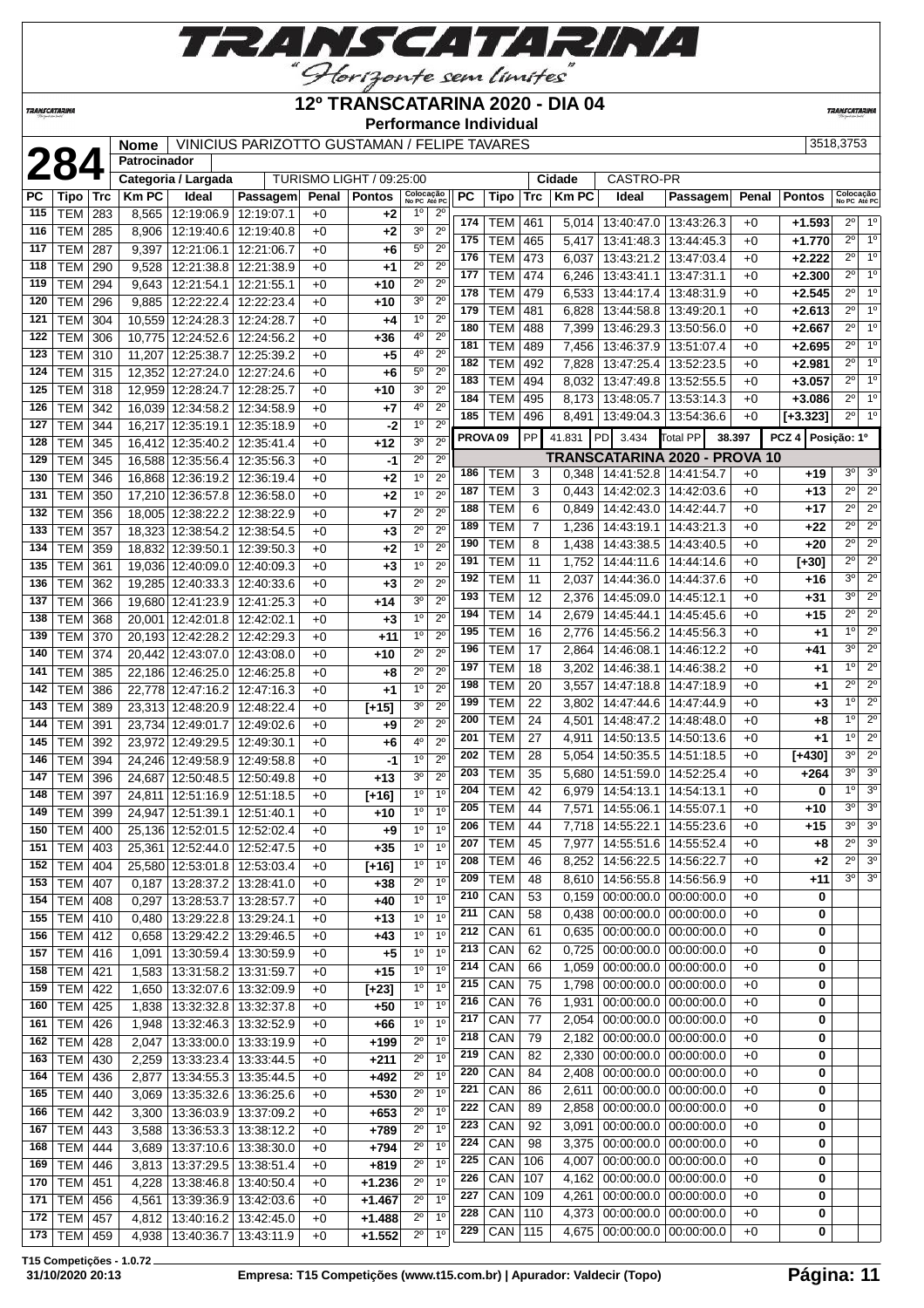

### **12º TRANSCATARINA 2020 - DIA 04**

**Performance Individual**

**TRANSCATARIN** 

| 1 |  |
|---|--|

**TRANSCATARINA** 

**TOTAL** PP 43.404 PD 4.040 Total PP **39.364 PCZ 14**

| <b>Nome</b>         | VINICIUS PARIZOTTO GUSTAMAN / FELIPE TAVARES |        |           | 3518.3753 |
|---------------------|----------------------------------------------|--------|-----------|-----------|
| <b>Patrocinador</b> |                                              |        |           |           |
| Categoria / Largada | TURISMO LIGHT / 09:25:00                     | Cidade | CASTRO-PR |           |

| LV                  |               |     |             | Categoria / Largada           |                 | TURISMO LIGHT / 09:25:00 |                   |   |                           |    |      | Cidade      | CASTRO-PR |          |       |               |                           |
|---------------------|---------------|-----|-------------|-------------------------------|-----------------|--------------------------|-------------------|---|---------------------------|----|------|-------------|-----------|----------|-------|---------------|---------------------------|
| РC                  | Tipo          | Trc | <b>KmPC</b> | Ideal                         | Passagem        | Penal                    | Pontos            |   | Colocação<br>No PC Até PC | PC | Tipo | Trc   Km PC | Ideal     | Passagem | Penal | <b>Pontos</b> | Colocação<br>No PC Até PC |
| 230                 | CAN           | 119 | 5,052       | 00:00:00.0                    | 00:00:00.0      | $+0$                     |                   | 0 |                           |    |      |             |           |          |       |               |                           |
| 231                 | CAN           | 123 | 0,454       | 00:00:00.0                    | 00:00:00.0      | $+0$                     |                   | 0 |                           |    |      |             |           |          |       |               |                           |
| 232                 | CAN           | 125 | 0,751       | $00:00:00.0$   $00:00:00.0$   |                 | $+0$                     |                   | 0 |                           |    |      |             |           |          |       |               |                           |
| 233                 | CAN           | 127 | 1,010       | $00:00:00.0$ 00:00:00.0       |                 | $+0$                     |                   | 0 |                           |    |      |             |           |          |       |               |                           |
| 234                 | CAN           | 130 | 1,239       | $00:00:00.0$   $00:00:00.0$   |                 | $+0$                     |                   | 0 |                           |    |      |             |           |          |       |               |                           |
| 235                 | CAN           | 133 | 1,513       | 00:00:00.0 00:00:00.0         |                 | $+0$                     |                   | 0 |                           |    |      |             |           |          |       |               |                           |
|                     | $236$ CAN     | 136 | 1,807       | $00:00:00.0$ 00:00:00.0       |                 | $+0$                     |                   | 0 |                           |    |      |             |           |          |       |               |                           |
| 237                 | CAN           | 140 | 2,228       | $00:00:00.0$   $00:00:00.0$   |                 | $+0$                     |                   | 0 |                           |    |      |             |           |          |       |               |                           |
| 238                 | CAN           | 142 | 2,497       | $00:00:00.0$ 00:00:00.0       |                 | $+0$                     |                   | 0 |                           |    |      |             |           |          |       |               |                           |
| 239                 | CAN           | 142 | 2,581       | 00:00:00.0 00:00:00.0         |                 | $+0$                     |                   | 0 |                           |    |      |             |           |          |       |               |                           |
| 240                 | CAN           | 143 | 2,694       | $00:00:00.0$   $00:00:00.0$   |                 | $+0$                     |                   | 0 |                           |    |      |             |           |          |       |               |                           |
| 241                 | CAN           | 145 | 2,961       | $00:00:00.0$   $00:00:00.0$   |                 | $+0$                     |                   | 0 |                           |    |      |             |           |          |       |               |                           |
| 242                 | CAN           | 147 | 3,456       | $00:00:00.0$ 00:00:00.0       |                 | $+0$                     |                   | 0 |                           |    |      |             |           |          |       |               |                           |
| 243                 | CAN           | 149 | 3,630       | $00:00:00.0$   $00:00:00.0$   |                 | $+0$                     |                   | 0 |                           |    |      |             |           |          |       |               |                           |
| 244                 | CAN           | 151 | 3,802       | 00:00:00.0 00:00:00.0         |                 | $+0$                     |                   | 0 |                           |    |      |             |           |          |       |               |                           |
|                     | $245$ CAN     | 151 | 3,898       | $00:00:00.0$ 00:00:00.0       |                 | $+0$                     |                   | 0 |                           |    |      |             |           |          |       |               |                           |
| 246                 | CAN           | 153 | 4,050       | $00:00:00.0$ 00:00:00.0       |                 | $+0$                     |                   | 0 |                           |    |      |             |           |          |       |               |                           |
| 247                 | CAN           | 154 | 4,110       | $00:00:00.0$ 00:00:00.0       |                 | $+0$                     |                   | 0 |                           |    |      |             |           |          |       |               |                           |
| 248                 | CAN           | 159 | 4,809       | $00:00:00.0$ 00:00:00.0       |                 | $+0$                     |                   | 0 |                           |    |      |             |           |          |       |               |                           |
| 249                 | CAN           | 162 | 5,019       | $00:00:00.0$ 00:00:00.0       |                 | $+0$                     |                   | 0 |                           |    |      |             |           |          |       |               |                           |
| 250                 | CAN           | 165 | 5,260       | $00:00:00.0$ 00:00:00.0       |                 | $+0$                     |                   | 0 |                           |    |      |             |           |          |       |               |                           |
| 251                 | CAN           | 166 | 5,428       | $00:00:00.0$ 00:00:00.0       |                 | $+0$                     |                   | 0 |                           |    |      |             |           |          |       |               |                           |
| 252                 | CAN           | 168 | 5,504       | $00:00:00.0$ 00:00:00.0       |                 | $+0$                     |                   | 0 |                           |    |      |             |           |          |       |               |                           |
| 253                 | CAN           | 172 | 5,854       | $00:00:00.0$ 00:00:00.0       |                 | $+0$                     |                   | 0 |                           |    |      |             |           |          |       |               |                           |
| 254                 | CAN           | 174 | 6,160       | $00:00:00.0$ 00:00:00.0       |                 | $+0$                     |                   | 0 |                           |    |      |             |           |          |       |               |                           |
| 255                 | CAN           | 175 | 6,392       | $00:00:00.0$   $00:00:00.0$   |                 | $+0$                     |                   | 0 |                           |    |      |             |           |          |       |               |                           |
| 256                 | CAN           | 179 | 6,745       | $00:00:00.0$ 00:00:00.0       |                 | $+0$                     |                   | 0 |                           |    |      |             |           |          |       |               |                           |
| 257                 | CAN           | 180 | 6,952       | $00:00:00.0$ 00:00:00.0       |                 | $+0$                     |                   | 0 |                           |    |      |             |           |          |       |               |                           |
| 258                 | CAN           | 186 | 7,740       | $00:00:00.0$   $00:00:00.0$   |                 | $+0$                     |                   | 0 |                           |    |      |             |           |          |       |               |                           |
| 259                 | CAN           | 188 | 7,889       | $00:00:00.0$ 00:00:00.0       |                 | $+0$                     |                   | 0 |                           |    |      |             |           |          |       |               |                           |
| 260                 | CAN           | 194 | 8,294       | $00:00:00.0$ 00:00:00.0       |                 | $+0$                     |                   | 0 |                           |    |      |             |           |          |       |               |                           |
| 261                 | CAN           | 197 | 8,460       | 00:00:00.0 00:00:00.0         |                 | $+0$                     |                   | 0 |                           |    |      |             |           |          |       |               |                           |
| 262                 | CAN           | 201 | 8,779       | $00:00:00.0$ 00:00:00.0       |                 | $+0$                     |                   | 0 |                           |    |      |             |           |          |       |               |                           |
|                     | $263$ CAN     | 203 | 8,938       | $00:00:00.0$ 00:00:00.0       |                 | $+0$                     |                   | 0 |                           |    |      |             |           |          |       |               |                           |
| 264                 | CAN           | 207 | 9,426       | $00:00:00.0$ 00:00:00.0       |                 | $+0$                     |                   | 0 |                           |    |      |             |           |          |       |               |                           |
| 265                 | CAN           | 209 | 9,671       | 00:00:00.0 00:00:00.0         |                 | $+0$                     |                   | 0 |                           |    |      |             |           |          |       |               |                           |
|                     | $266$ CAN 209 |     |             | $9,706$ 00:00:00.0 00:00:00.0 |                 | $+0$                     |                   | 0 |                           |    |      |             |           |          |       |               |                           |
|                     | $267$ CAN 210 |     |             | $9,750$ 00:00:00.0 00:00:00.0 |                 | $+0$                     |                   | 0 |                           |    |      |             |           |          |       |               |                           |
| 268                 | $CAN$ 215     |     |             | 10,162 00:00:00.0 00:00:00.0  |                 | $+0$                     |                   | 0 |                           |    |      |             |           |          |       |               |                           |
| 269                 | CAN           | 219 |             | 10,304 00:00:00.0 00:00:00.0  |                 | $+0$                     |                   | 0 |                           |    |      |             |           |          |       |               |                           |
|                     | $270$ CAN     | 220 |             | 10,450 00:00:00.0 00:00:00.0  |                 | $+0$                     |                   | 0 |                           |    |      |             |           |          |       |               |                           |
| 271                 | CAN           | 222 |             | 10,633 00:00:00.0 00:00:00.0  |                 | $+0$                     |                   | 0 |                           |    |      |             |           |          |       |               |                           |
|                     | $272$ CAN     | 232 |             | 11,512 00:00:00.0 00:00:00.0  |                 | $+0$                     |                   | 0 |                           |    |      |             |           |          |       |               |                           |
|                     | $273$ CAN     | 234 |             | 11,798 00:00:00.0 00:00:00.0  |                 | $+0$                     |                   | 0 |                           |    |      |             |           |          |       |               |                           |
| 274                 | CAN           | 236 |             | 11,929 00:00:00.0 00:00:00.0  |                 | $+0$                     |                   | 0 |                           |    |      |             |           |          |       |               |                           |
|                     | 275 CAN 237   |     |             | 12,046 00:00:00.0 00:00:00.0  |                 | $+0$                     |                   | 0 |                           |    |      |             |           |          |       |               |                           |
|                     | $276$ CAN     | 240 |             | 12,455 00:00:00.0 00:00:00.0  |                 | $+0$                     |                   | 0 |                           |    |      |             |           |          |       |               |                           |
| PROVA <sub>10</sub> |               | PP  | 979         | PD<br>460                     | <b>Total PP</b> | 519                      | PCZ 1 Posição: 2º |   |                           |    |      |             |           |          |       |               |                           |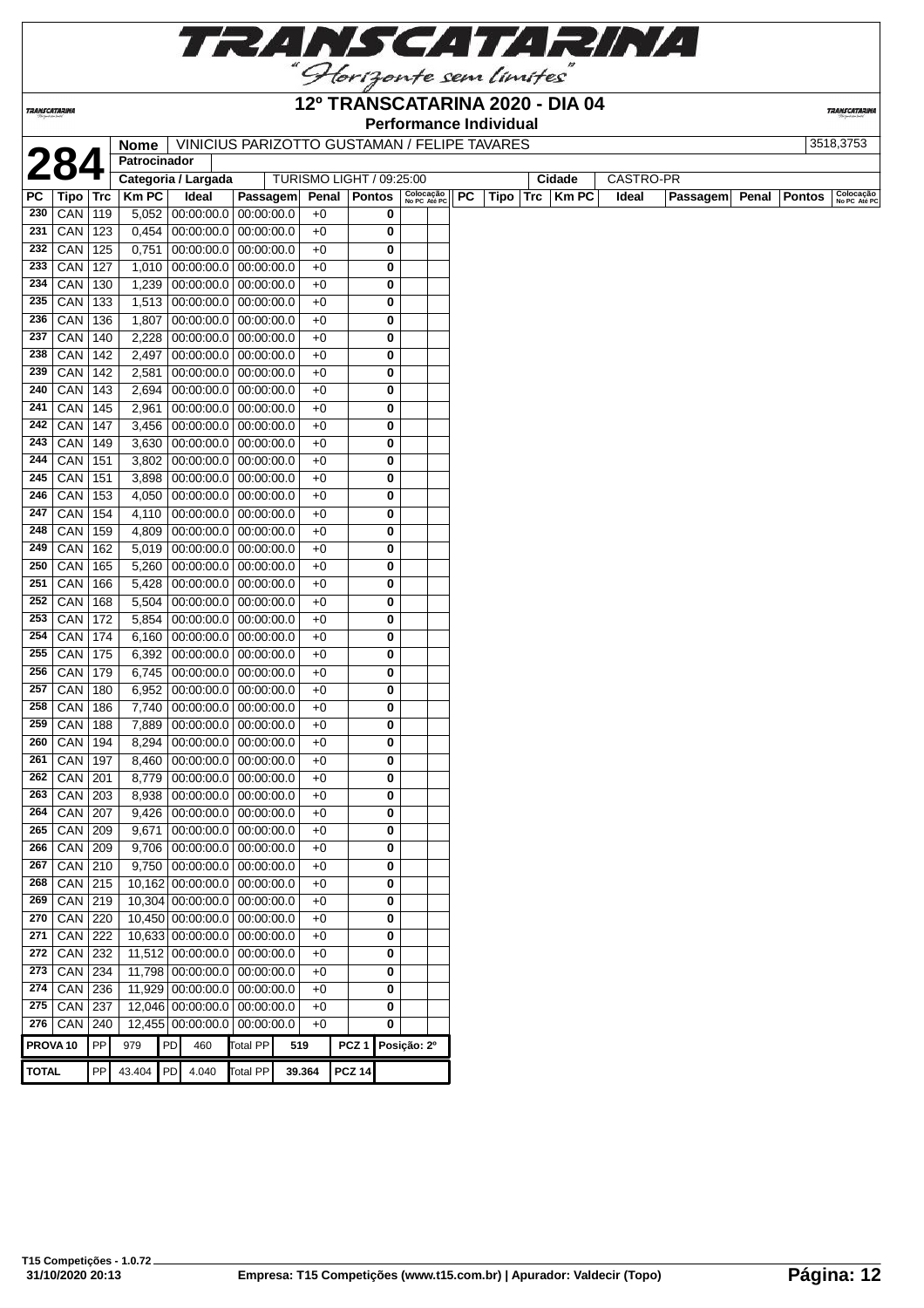

## 'Horizonte sem limites<sup>"</sup>

**12º TRANSCATARINA 2020 - DIA 04**

**TRANSCATARI** 

| "Photograph sea linetes" |                          |                 |                |                          |                                         |              | <b>Performance Individual</b> |                               |                                  |           |                                  |            |                |                                                            |                          |              |                  |                            |                                    |
|--------------------------|--------------------------|-----------------|----------------|--------------------------|-----------------------------------------|--------------|-------------------------------|-------------------------------|----------------------------------|-----------|----------------------------------|------------|----------------|------------------------------------------------------------|--------------------------|--------------|------------------|----------------------------|------------------------------------|
|                          |                          |                 | <b>Nome</b>    |                          | ANTONIO C. BECCHI / CEZAR MARIANI CERON |              |                               |                               |                                  |           |                                  |            |                |                                                            |                          |              |                  | 3533,3846                  |                                    |
|                          | 285                      |                 | Patrocinador   |                          |                                         |              |                               |                               |                                  |           |                                  |            |                |                                                            |                          |              |                  |                            |                                    |
|                          |                          |                 |                | Categoria / Largada      |                                         |              | TURISMO LIGHT / 09:28:00      |                               |                                  |           |                                  |            | Cidade         | CASCAVEL-PR                                                |                          |              |                  |                            |                                    |
| PC                       | Tipo                     | Trc             | <b>KmPC</b>    | Ideal                    | Passagem Penal Pontos                   |              |                               | Colocação<br>No PC Até PC     |                                  | <b>PC</b> | Tipo                             | <b>Trc</b> | <b>Km PC</b>   | Ideal                                                      | Passagem                 | Penal        | <b>Pontos</b>    | Colocação<br>No PC Até PC  |                                    |
|                          |                          |                 |                |                          | TRANSCATARINA 2020 - PROVA 08           |              |                               |                               |                                  | 59        | <b>TEM   139</b>                 |            | 4,677          | 11:19:30.8                                                 | 11:19:31.0               | $+0$         | +2               | $1^{\circ}$                | $4^{\circ}$                        |
| $\mathbf{1}$             | TEM                      | 5               | 0,458          | 10:15:42.1               | 10:15:42.3                              | $+0$         | $+2$                          | 4°                            | $4^{\circ}$                      | 60        | <b>ROT</b>                       | 149        | 5,386          | 11:21:17.2                                                 | 11:21:16.4               | $+0$         | 0                | $0^{\circ}$                | $0^{\circ}$                        |
| $\mathbf{2}$             | <b>TEM</b>               | 5               | 0,614          | 10:15:59.1               | 10:16:00.5                              | $+0$         | $+14$                         | $5^{\circ}$<br>3 <sup>0</sup> | 4 <sup>0</sup><br>3 <sup>0</sup> | 61        | <b>TEM</b>                       | 152        | 5,708          | 11:22:11.7                                                 | 11:22:11.4               | $+0$         | -3               | $2^{\circ}$                | 4 <sup>0</sup>                     |
| 3                        | <b>TEM</b><br><b>TEM</b> | $\overline{7}$  | 0,793          | 10:16:22.5               | 10:16:23.0                              | $+0$<br>$+0$ | $+5$                          | $5^{\circ}$                   | 3 <sup>0</sup>                   | 62        | <b>TEM</b>                       | 154        | 5,898          | 11:22:36.6                                                 | 11:22:35.4               | $+0$         | -12              | $5^{\circ}$                | 4 <sup>0</sup>                     |
| 4<br>5                   | <b>TEM</b>               | 10<br>13        | 1,469<br>2,122 | 10:17:25.6<br>10:18:35.2 | 10:17:26.1<br>10:18:36.8                | $+0$         | $+5$<br>$+16$                 | 40                            | 4 <sup>0</sup>                   | 63        | <b>TEM</b>                       | 158        | 6,444          | 11:23:51.6                                                 | 11:23:52.4               | $+0$         | +8               | $4^{\circ}$                | 4 <sup>0</sup>                     |
| 6                        | <b>TEM</b>               | 16              | 3,228          | 10:20:31.8               | 10:20:32.7                              | $+0$         | $+9$                          | 4 <sup>0</sup>                | 4 <sup>0</sup>                   | 64        | <b>TEM</b>                       | 163        | 6,838          | 11:24:57.2                                                 | 11:24:57.2               | $+0$         | 0                | $1^\circ$                  | $\overline{4^0}$                   |
| $\overline{7}$           | <b>TEM</b>               | 16              | 3,321          | 10:20:42.9               | 10:20:44.3                              | $+0$         | $+14$                         | 4 <sup>o</sup>                | $5^{\rm o}$                      | 65        | TEM                              | 163        | 7,005          | 11:25:17.3                                                 | 11:25:19.6               | $+0$         | $+23$            | $5^{\circ}$                | 4 <sup>0</sup>                     |
| 8                        | <b>TEM</b>               | 17              | 3,393          | 10:20:50.0               | 10:20:52.0                              | $+0$         | $+20$                         | 3 <sup>o</sup>                | $4^{\rm o}$                      | 66        | <b>TEM</b>                       | 165        | 7,221          | 11:25:43.5                                                 | 11:25:44.4               | $+0$         | $+9$             | $2^{\circ}$                | 4 <sup>0</sup>                     |
| 9                        | <b>TEM</b>               | 18              | 3,661          | 10:21:14.0               | 10:21:15.1                              | $+0$         | $+11$                         | 4 <sup>o</sup>                | 4 <sup>0</sup>                   | 67        | <b>TEM</b>                       | 169        | 7,558          | 11:26:40.3                                                 | 11:26:43.5               | $+0$         | $+32$            | $4^{\circ}$                | 4 <sup>0</sup>                     |
| 10                       | <b>TEM</b>               | 20              | 4,006          | 10:21:43.3               | 10:21:44.7                              | $+0$         | $+14$                         | $5^{\circ}$                   | $4^{\rm o}$                      | 68        | <b>TEM</b>                       | 171        | 7,835          | 11:27:11.0                                                 | 11:27:11.3               | $+0$         | $+3$             | 3 <sup>0</sup>             | 3 <sup>o</sup>                     |
| 11                       | <b>TEM</b>               | 21              | 4,508          | 10:22:24.3               | 10:22:26.1                              | $+0$         | $+18$                         | $5^{\circ}$                   | 4 <sup>0</sup>                   | 69        | <b>TEM 173</b>                   |            | 8,122          | 11:27:45.3                                                 | 11:27:45.8               | $+0$         | $+5$             | $4^{\circ}$                | $\overline{3^0}$                   |
| 12                       | <b>TEM</b>               | 27              | 5,022          | 10:23:28.0               | 10:23:28.5                              | $+0$         | $+5$                          | 4°                            | 4°                               | 70        | <b>TEM</b>                       | 178        | 0,195          | 11:32:19.0                                                 | 11:32:20.9               | $+0$         | $+19$            | $5^{\circ}$                | 3 <sup>o</sup>                     |
| 13                       | <b>TEM</b>               | 28              | 5,292          | 10:24:05.4               | 10:24:08.0                              | $+0$         | +26                           | 40                            | 4 <sup>0</sup>                   | 71        | <b>TEM</b>                       | 182        | 0,837          | 11:33:37.1                                                 | 11:33:38.5               | $+0$         | +14              | $5^{\circ}$                | 4 <sup>0</sup>                     |
| 14                       | <b>TEM</b>               | 29              | 5,537          | 10:24:33.3               | 10:24:37.2                              | $+0$         | $+39$                         | $5^{\circ}$                   | $5^{\circ}$                      | 72        | TEM                              | 184        | 1,518          | 11:34:49.6                                                 | 11:34:51.7               | $+0$         | +21              | 40                         | 3 <sup>o</sup>                     |
| 15                       | <b>TEM</b>               | 32              | 5,984          | 10:25:33.7               | 10:25:36.2                              | $+0$         | $+25$                         | $5^{\circ}$                   | 5 <sup>o</sup>                   | 73        | <b>TEM</b>                       | 185        | 1,841          | 11:35:20.8                                                 | 11:35:21.9               | $+0$         | $+11$            | 3 <sup>0</sup>             | $\overline{3^0}$                   |
| 16                       | <b>TEM</b>               | 32              | 6,171          | 10:25:54.1               | 10:25:56.0                              | $+0$         | $+19$                         | 4 <sup>o</sup>                | $5^{\rm o}$                      | 74        | TEM                              | 187        | 2,220          | 11:36:06.2                                                 | 11:36:07.8               | $+0$         | +16              | 3 <sup>0</sup>             | $\overline{3^0}$                   |
| 17                       | <b>TEM</b>               | 37              | 6,638          | 10:27:26.4               | 10:27:29.1                              | $+0$         | $[+27]$                       | 40                            | $4^{\circ}$                      | 75        | <b>TEM</b>                       | 188        | 2,385          | 11:36:20.6                                                 | 11:36:22.0               | $+0$         | $+14$            | 40                         | 3 <sup>o</sup>                     |
| 18                       | <b>TEM</b>               | 39              | 6,747          | 10:27:40.2               | 10:27:42.1                              | $+0$         | +19                           | 3 <sup>o</sup>                | $4^{\circ}$                      | 76        | <b>TEM</b>                       | 189        | 2,663          | 11:36:49.1                                                 | 11:36:49.6               | $+0$         | $+5$             | 4 <sup>0</sup>             | 3 <sup>0</sup>                     |
| 19                       | <b>TEM</b>               | 43              | 7,375          | 10:28:59.7               | 10:29:01.6                              | $+0$         | $+19$                         | 4 <sup>0</sup>                | $4^{\rm o}$                      | 77        | <b>TEM</b>                       | 192        | 3,284          | 11:37:59.0                                                 | 11:38:00.3               | $+0$         | $+13$            | 1 <sup>0</sup>             | 3 <sup>o</sup>                     |
| 20                       | <b>TEM</b>               | 47              | 8,108          | 10:30:22.4               | 10:30:25.1                              | $+0$         | $[+27]$                       | $5^{\rm o}$                   | 5 <sup>0</sup>                   | 78        | <b>TEM</b>                       | 193        | 3,477          | 11:38:15.6                                                 | 11:38:17.0               | $+0$         | $+14$            | 4 <sup>o</sup>             | 3 <sup>o</sup>                     |
| 21                       | <b>TEM</b>               | 48              | 8,203          | 10:30:32.2               | 10:30:34.2                              | $+0$         | $+20$                         | $5^{\circ}$                   | $5^{\circ}$                      | 79        | <b>TEM</b>                       | 195        | 3,857          | 11:39:05.0                                                 | 11:39:06.6               | $+0$         | +16              | $4^{\circ}$                | 3 <sup>o</sup>                     |
| 22                       | <b>TEM</b>               | 49              | 8,442          | 10:30:54.0               | 10:30:55.8                              | $+0$         | $+18$                         | $5^{\circ}$                   | $5^{\circ}$                      | 80        | <b>TEM</b>                       | 196        | 3,950          | 11:39:16.8                                                 | 11:39:17.7               | $+0$         | $+9$             | $4^{\circ}$                | 3 <sup>o</sup>                     |
| 23                       | <b>TEM</b>               | 50              | 8,670          | 10:31:18.6               | 10:31:21.3                              | $+0$         | $[+27]$                       | $5^{\circ}$                   | $5^{\rm o}$                      | 81        | <b>TEM</b>                       | 198        | 4,141          | 11:39:44.4                                                 | 11:39:47.5               | $+0$         | +31              | 40<br>4 <sup>0</sup>       | 3 <sup>o</sup><br>$\overline{3^0}$ |
| 24                       | <b>TEM</b>               | 54              | 9,038          | 10:31:57.9               | 10:31:59.4                              | $+0$         | $+15$                         | $5^{\circ}$                   | 5 <sup>0</sup>                   | 82        | <b>TEM</b>                       | 198        | 4,345          | 11:40:08.9                                                 | 11:40:10.6               | $+0$         | +17              |                            |                                    |
| 25                       | <b>TEM</b>               | 57              | 10,040         | 10:33:32.5               | 10:33:35.0                              | $+0$         | $+25$                         | $5^{\circ}$                   | $5^{\circ}$                      | 83        | TEM                              | 200        |                | 4,730   11:40:56.2                                         | 11:40:57.3               | $+0$         | $+11$            | $5^{\circ}$                | 3 <sup>o</sup><br>3 <sup>0</sup>   |
| 26                       | <b>TEM</b>               | 58              | 10,246         | 10:33:50.1               | 10:33:53.0                              | $+0$         | $[+29]$                       | $5^{\circ}$                   | $5^{\circ}$                      | 84        | <b>TEM</b>                       | 200        | 5,055          | 11:41:31.7                                                 | 11:41:34.5               | $+0$         | $[+28]$          | $5^{\circ}$<br>$5^{\circ}$ | 3 <sup>o</sup>                     |
| 27                       | <b>TEM</b>               | 58              | 10,522         | 10:34:15.6               | 10:34:20.2                              | $+0$         | $[+46]$                       | $5^{\circ}$                   | $5^{\rm o}$                      | 85<br>86  | <b>TEM</b><br>TEM                | 202        | 5,376          | 11:42:41.3                                                 | 11:42:42.9               | $+0$         | +16              | $5^{\circ}$                | 3 <sup>o</sup>                     |
| 28                       | <b>TEM</b>               | 59              | 10,587         | 10:34:22.7               | 10:34:26.4                              | $+0$         | $+37$                         | $5^{\circ}$                   | $5^{\circ}$                      | 87        | <b>TEM 213</b>                   | 209        | 6,443          | 11:45:03.6<br>11:46:33.4                                   | 11:45:06.3               | $+0$         | $[+27]$          | 3 <sup>0</sup>             | $\overline{3^0}$                   |
| 29                       | <b>TEM</b>               | 62              | 11,405         | 10:36:18.8               | 10:36:19.8                              | $+0$         | +10                           | $5^{\circ}$                   | 5 <sup>0</sup>                   | 88        |                                  |            | 7,113          |                                                            | 11:46:33.7               | $+0$         | $+3$             | 4 <sup>0</sup>             | 3 <sup>o</sup>                     |
| 30                       | <b>TEM</b>               | 68              | 11,987         | 10:37:16.2               | 10:37:17.6                              | $+0$         | $+14$                         | $5^{\circ}$                   | $5^{\rm o}$                      | 89        | <b>TEM   214</b><br>TEM          | 224        | 7,209          | 11:46:45.1<br>$8.502$   11:49:48.0                         | 11:46:46.1<br>11:49:47.7 | $+0$<br>$+0$ | +10<br>-3        | $3^{\circ}$                | $\overline{3^0}$                   |
| 31                       | <b>TEM</b>               | 69              | 12,415         | 10:37:51.4               | 10:37:53.0                              | $+0$         | $+16$                         | $5^{\circ}$                   | $5^{\rm o}$                      |           |                                  |            |                |                                                            |                          |              |                  |                            |                                    |
| 32                       | <b>TEM</b>               | 72              | 12,866         | 10:38:35.9               | 10:38:37.8                              | $+0$         | $+19$                         | $5^{\circ}$                   | 5 <sup>0</sup>                   |           | PROVA <sub>08</sub>              | <b>PP</b>  | 1.228          | PD<br>211                                                  | <b>Total PP</b>          | 1.017        | PCZ <sub>3</sub> | Posição: 3º                |                                    |
| 33                       | <b>TEM</b>               | 76              |                |                          | 13,674 10:39:50.6 10:39:52.8            | $+0$         | $+22$                         | 4 <sup>0</sup>                | 4 <sup>0</sup>                   |           |                                  |            |                | TRANSCATARINA 2020 - PROVA 09                              |                          |              |                  |                            |                                    |
| 34                       | <b>TEM</b>               | $\overline{77}$ |                |                          | 14,146 10:40:33.5 10:40:36.6            | $+0$         | $+31$                         | $4^{\circ}$                   | 4 <sup>0</sup>                   |           |                                  |            |                | 90   TEM   232   0,276   12:07:14.4   12:07:16.4   +0      |                          |              | $[+20]$          |                            | $3^0$ 3 <sup>0</sup>               |
| 35                       | <b>TEM</b>               | 77              |                |                          | 14,354 10:40:51.4 10:40:53.5            | $+0$         | +21                           | $4^{\circ}$                   | $4^{\circ}$                      | 91        | <b>TEM 234</b>                   |            | 0,421          | 12:07:31.4   12:07:31.6                                    |                          | $+0$         | $+2$             | $2^{\circ}$                | $2^{\circ}$<br>3 <sup>o</sup>      |
| 36                       | <b>TEM</b>               | 78              |                |                          | 14,591 10:41:14.9 10:41:16.3            | +0           | +14                           | 4°                            | 4°                               | 92        | <b>TEM 238</b>                   |            | 0,770          | 12:08:23.7                                                 | 12:08:25.2               | $+0$         | +15              | $3^{\circ}$<br>$3^{\circ}$ | 3 <sup>o</sup>                     |
| 37                       | <b>TEM</b>               | 80              |                |                          | 15,089 10:42:56.0 10:42:57.3            | $+0$         | $+13$                         | 4°                            | 4 <sup>0</sup>                   | 93        | <b>TEM 240</b>                   |            | 1,115          | $12:08:59.0$   12:08:59.7                                  |                          | $+0$         | +7               | $2^{\circ}$                | 3 <sup>o</sup>                     |
| 38                       | <b>TEM</b>               | 83              |                |                          | 15,461 10:43:38.4 10:43:38.8            | $+0$         | $+4$                          | 4 <sup>0</sup>                | 4 <sup>0</sup>                   | 94        | <b>TEM 242</b>                   |            |                | 1,438   12:09:30.9   12:09:31.6                            |                          | $+0$         | +7               | $4^{\circ}$                | 3 <sup>o</sup>                     |
| 39                       | <b>TEM</b>               | 85              |                | 15,795 10:44:11.7        | 10:44:11.9                              | $+0$         | $+2$                          | $1^{\circ}$                   | $4^{\circ}$                      | 95        | <b>TEM 244</b>                   |            | 2,001          | 12:10:20.0   12:10:20.4                                    |                          | $+0$         | +4               | $4^{\circ}$                | 3 <sup>o</sup>                     |
| 40                       | <b>TEM</b>               | 86              |                |                          | 15,915 10:44:23.3 10:44:23.4            | $+0$         | $+1$                          | $1^{\circ}$                   | $4^{\circ}$                      | 96        | <b>TEM 246</b>                   |            |                | 2,095   12:10:29.3   12:10:31.4                            |                          | $+0$         | $[+21]$          | $5^{\circ}$                | 3 <sup>o</sup>                     |
| 41                       | <b>TEM</b>               | 87              |                |                          | 16,142 10:44:44.1 10:44:45.4            | +0           | +13                           | 4°                            | $4^{\circ}$                      | 97        | <b>TEM 246</b>                   |            |                | 2,419   12:10:59.2   12:11:00.2                            |                          | $+0$         | +10              | $5^{\circ}$                | 3 <sup>o</sup>                     |
| 42                       | <b>TEM</b>               | 88              |                |                          | 16,453 10:45:10.5 10:45:11.1            | +0           | $+6$                          | 4 <sup>0</sup>                | 4 <sup>o</sup>                   | 98        | <b>TEM 249</b>                   |            |                | 3,147   12:12:12.9   12:12:14.6                            |                          | $+0$         | $+17$            | $5^{\circ}$                | 3 <sup>o</sup>                     |
| 43                       | <b>TEM</b>               | 90              |                |                          | 16,937 10:45:56.5 10:45:57.2            | $+0$         | $+7$                          | 4 <sup>0</sup>                | 4 <sup>0</sup>                   | 99<br>100 | <b>TEM 251</b>                   |            |                | 3,348   12:12:36.2   12:12:37.9                            |                          | $+0$         | $+17$            | $5^{\circ}$                | $4^{\circ}$                        |
| 44                       | TEM                      | 91              |                |                          | 17,125 10:46:18.6 10:46:18.4            | $+0$         | $-2$                          | 1 <sup>0</sup>                | $4^{\circ}$                      | 101       | <b>TEM 254</b><br><b>TEM 255</b> |            |                | 3,679   12:13:14.3   12:13:16.2                            | 12:13:45.9   12:13:47.4  | $+0$<br>$+0$ | $[+19]$          | $5^{\circ}$                | $4^{\circ}$                        |
| 45                       | <b>TEM</b>               | 96              |                |                          | $0,314$   11:10:59.7   11:11:01.0       | $+0$         | +13                           | $5^{\circ}$                   | 4 <sup>0</sup>                   | 102       | <b>TEM 256</b>                   |            | 3,981          |                                                            |                          |              | +15              | $5^{\circ}$                | $4^{\circ}$                        |
| 46                       | <b>TEM</b>               | 102             |                |                          | $0,819$ 11:11:52.2 11:11:53.0           | $+0$         | $+8$                          | $4^{\circ}$                   | 4 <sup>0</sup>                   | 103       | <b>TEM 258</b>                   |            | 4,214<br>4,330 | 12:14:06.1   12:14:07.4<br>12:14:18.4   12:14:20.0         |                          | $+0$<br>$+0$ | +13<br>+16       | $5^{\circ}$                | 4 <sup>0</sup>                     |
| 47                       | <b>TEM 104</b>           |                 |                | $0,902$ 11:12:02.7       | 11:12:03.1                              | +0           | $+4$                          | $2^{\circ}$                   | 4°                               | 104       |                                  |            |                |                                                            |                          |              |                  | $4^{\circ}$                | 4 <sup>0</sup>                     |
| 48                       | <b>TEM   106</b>         |                 |                |                          | 1,020   11:12:23.5   11:12:24.1         | $+0$         | $+6$                          | 3 <sup>o</sup>                | 4°                               | 105       | TEM 259<br><b>TEM 260</b>        |            | 4,660          | $12:14:50.0$ 12:14:50.9<br>4,758   12:15:00.4   12:15:01.8 |                          | $+0$<br>$+0$ | +9<br>+14        | $3^{\circ}$                | $4^{\circ}$                        |
| 49                       | <b>TEM</b>               | 108             |                |                          | 1,110   11:12:35.5   11:12:35.9         | $+0$         | +4                            | $4^{\circ}$                   | $4^{\circ}$                      | 106       | <b>TEM 262</b>                   |            |                | 4,966   12:15:25.8   12:15:27.5                            |                          | $+0$         | $+17$            | $4^{\circ}$                | $4^{\circ}$                        |
| 50                       | <b>TEM</b>               | 110             |                |                          | 1,219   11:12:55.8   11:12:57.0         | $+0$         | $+12$                         | $4^{\circ}$                   | $4^{\circ}$                      | 107       | <b>TEM 271</b>                   |            |                | $6,349$   12:18:04.7   12:18:05.1                          |                          |              | $+4$             | $4^{\circ}$                | 4 <sup>0</sup>                     |
| 51                       | <b>TEM</b>               | 112             |                | 1,316 11:13:08.7         | 11:13:09.2                              | $+0$         | $+5$                          | 3 <sup>o</sup>                | 4 <sup>0</sup>                   | 108       | <b>TEM 272</b>                   |            |                | 6,544   12:18:25.4   12:18:25.5                            |                          | $+0$<br>$+0$ | +1               | 10                         | 4 <sup>0</sup>                     |
| 52                       | <b>TEM 113</b>           |                 |                |                          | 1,425   11:13:20.3   11:13:20.6         | $+0$         | $+3$                          | 4 <sup>0</sup>                | 4 <sup>0</sup>                   | 109       | <b>TEM 274</b>                   |            |                | 6,796   12:18:49.1   12:18:49.9                            |                          | $+0$         | +8               | $4^{\circ}$                | $4^{\circ}$                        |
| 53                       | <b>TEM 115</b>           |                 |                |                          | 1,806 11:13:57.8 11:13:58.3             | $+0$         | $+5$                          | $2^{\circ}$                   | 4 <sup>0</sup>                   | 110       | <b>TEM 275</b>                   |            |                | 7,019   12:19:08.6   12:19:08.5                            |                          | $+0$         | $-1$             | $3^{\circ}$                | 4 <sup>0</sup>                     |
| 54                       | <b>TEM 118</b>           |                 |                |                          | 2,133   11:14:41.3   11:14:41.8         | $+0$         | $+5$                          | 1 <sup>o</sup>                | 4 <sup>o</sup>                   | 111       | <b>TEM 276</b>                   |            |                | 7,284   12:19:53.3   12:19:53.4                            |                          | $+0$         | $+1$             |                            | $2^0$ 4 <sup>0</sup>               |
|                          | $55$ ROT 122             |                 |                |                          | $2730$ $11.15356$ $11.15372$            | $+0$         | $\mathsf{O}$                  | 0 <sup>0</sup>                | 0 <sup>o</sup>                   |           |                                  |            |                |                                                            |                          |              |                  |                            |                                    |

 ROT 122 2,730 11:15:35.6 11:15:37.2 +0 **0** 0º 0º TEM 122 2,987 11:16:01.3 11:16:02.2 +0 **+9** 3º 4º TEM 132 3,749 11:17:35.6 11:17:36.6 +0 **+10** 4<sup>c</sup><br>**58** TEM 136 4.237 11:18:38.1 11:18:37.8 +0 -3 3<sup>9</sup> TEM 136 4,237 11:18:38.1 11:18:37.8 +0 **-3** 3º 4º

 TEM 280 7,688 12:20:33.6 12:20:33.1 +0 **-5** 2º 4º TEM 281 7,817 12:20:48.3 12:20:48.7 +0 **+4** 4º 4º TEM 283 8,249 12:21:37.7 12:21:38.8 +0 **+11** 5º 4º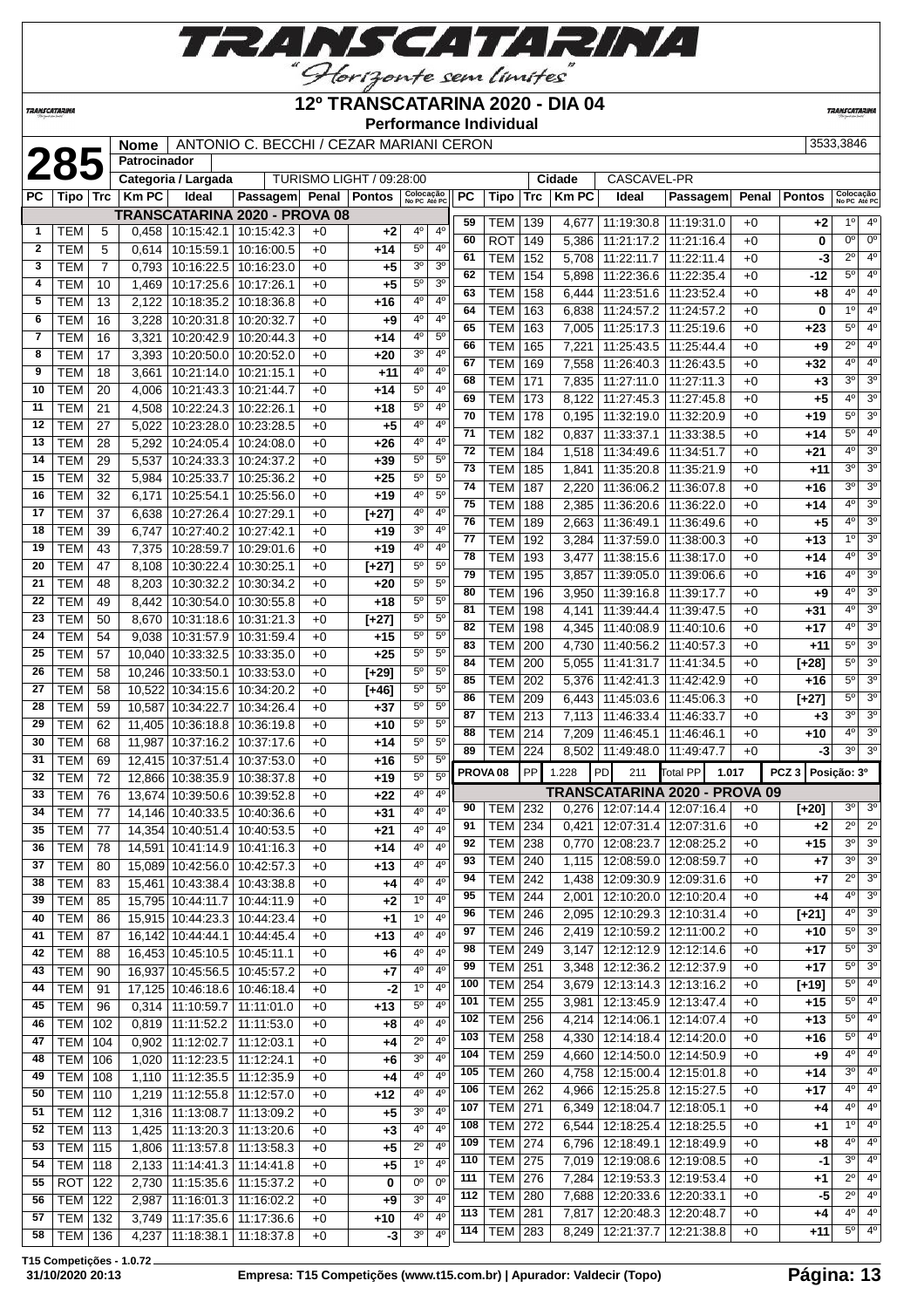

## <u>"Glorizonte sem limites"</u><br>12º TRANSCATARINA 2020 - DIA 04

| TRANSCATARINA |                 |     |                     |                   |                                         |       | I INAINUUMI AINIINA 4040        | <b>Performance Individual</b>    |     |                     |                 |                |                                   |                                                    |       |                  | <b>TRANSCATARINA</b>      |                             |
|---------------|-----------------|-----|---------------------|-------------------|-----------------------------------------|-------|---------------------------------|----------------------------------|-----|---------------------|-----------------|----------------|-----------------------------------|----------------------------------------------------|-------|------------------|---------------------------|-----------------------------|
|               |                 |     | <b>Nome</b>         |                   | ANTONIO C. BECCHI / CEZAR MARIANI CERON |       |                                 |                                  |     |                     |                 |                |                                   |                                                    |       |                  | 3533,3846                 |                             |
|               | 285             |     | <b>Patrocinador</b> |                   |                                         |       |                                 |                                  |     |                     |                 |                |                                   |                                                    |       |                  |                           |                             |
|               |                 |     | Categoria / Largada |                   |                                         |       | <b>TURISMO LIGHT / 09:28:00</b> |                                  |     |                     |                 | Cidade         | <b>CASCAVEL-PR</b>                |                                                    |       |                  |                           |                             |
| РC            | Tipo            | Trc | <b>Km PC</b>        | Ideal             | Passagem                                | Penal | <b>Pontos</b>                   | Colocação<br>No PC Até PC        | PC  | Tipo                | Trc             | <b>Km PC</b>   | Ideal                             | Passagem                                           | Penal | <b>Pontos</b>    | Colocação<br>No PC Até PO |                             |
| 115           | <b>TEM</b>      | 283 | 8,565               | 12:22:06.9        | 12:22:07.6                              | $+0$  | +7                              | 5°<br>$4^{\circ}$                | 174 | TEM                 | 461             | 5,014          | 13:43:47.0                        | 13:51:58.8                                         | $+0$  | +4.918           | 40                        | $4^\circ$                   |
| 116           | <b>TEM</b>      | 285 | 8,906               | 12:22:40.6        | 12:22:40.9                              | $+0$  | $+3$                            | 4 <sup>0</sup><br>4 <sup>0</sup> | 175 | TEM                 | 465             | 5,417          | 13:44:48.3                        | 13:53:06.9                                         | $+0$  | +4.986           | 4 <sup>0</sup>            | $4^\circ$                   |
| 117           | <b>TEM</b>      | 287 | 9,397               | 12:24:06.1        | 12:24:06.5                              | $+0$  | +4                              | 3 <sup>o</sup><br>$4^{\circ}$    | 176 | <b>TEM</b>          | 473             | 6,037          | 13:46:21.2                        | 13:54:52.9                                         | $+0$  | $+5.117$         | 40                        | $4^\circ$                   |
| 118           | TEM             | 290 | 9,528               | 12:24:38.8        | 12:26:06.9                              | $+0$  | +881                            | $5^{\circ}$<br>$5^{\circ}$       | 177 | <b>TEM</b>          | 474             | 6,246          | 13:46:41.1                        | 13:55:25.8                                         | $+0$  | $+5.247$         | 4 <sup>0</sup>            | $4^\circ$                   |
| 119           | TEM             | 294 | 9,643               | 12:24:54.1        | 12:26:23.1                              | $+0$  | +890                            | $5^{\circ}$<br>5 <sup>0</sup>    | 178 | <b>TEM</b>          | 479             | 6,533          | 13:47:17.4                        | 13:56:53.4                                         | $+0$  | $+5.760$         | 4 <sup>0</sup>            | $4^\circ$                   |
| 120           | TEM             | 296 | 9,885               | 12:25:22.4        | 12:26:42.4                              | $+0$  | +800                            | 5 <sup>0</sup><br>5 <sup>o</sup> | 179 | <b>TEM</b>          | 481             | 6,828          | 13:47:58.8                        | 13:57:50.8                                         | $+0$  | $+5.920$         | 4 <sup>0</sup>            | $4^\circ$                   |
| 121           | TEM             | 304 | 10,559              | 12:27:28.3        | 12:27:49.6                              | $+0$  | +213                            | $5^{\circ}$<br>$5^{\circ}$       | 180 | <b>TEM</b>          | 488             | 7,399          | 13:49:29.3                        | 13:38:14.4                                         | $+0$  | $-6.000$         | 4 <sup>0</sup>            | $4^\circ$                   |
| 122           | <b>TEM</b>      | 306 | 10,775              | 12:27:52.6        | 12:28:06.1                              | $+0$  | $+135$                          | 5 <sup>0</sup><br>$5^{\circ}$    | 181 | <b>TEM</b>          | 489             | 7,456          | 13:49:37.9                        | 13:59:37.1                                         | $+0$  | $[+5.992]$       | 4 <sup>0</sup>            | $4^\circ$                   |
| 123           | <b>TEM</b>      | 310 | 11,207              | 12:28:38.7        | 12:28:41.2                              | $+0$  | $[+25]$                         | $5^{\circ}$<br>$5^{\circ}$       | 182 | <b>TEM</b>          | 492             | 7,828          | 13:50:25.4                        | 14:00:40.2                                         | $+0$  | $+6.000$         | 4 <sup>0</sup>            | $4^\circ$                   |
| 124           | <b>TEM</b>      | 315 | 12,352              | 12:30:24.0        | 12:30:23.7                              | $+0$  | -3                              | 3 <sup>o</sup><br>$5^{\circ}$    | 183 | <b>TEM</b>          | 494             | 8,032          | 13:50:49.8                        | 14:01:10.0                                         | $+0$  | $+6.000$         | 4 <sup>0</sup>            | $4^\circ$                   |
| 125           | <b>TEM</b>      | 318 | 12,959              | 12:31:24.7        | 12:31:25.5                              | $+0$  | +8                              | $2^{\circ}$<br>$5^{\circ}$       | 184 | <b>TEM</b>          | 495             | 8,173          | 13:51:05.7                        | 14:01:29.2                                         | $+0$  | $+6.000$         | $4^{\circ}$               | $4^\circ$                   |
| 126           | TEM             | 342 | 16,039              | 12:37:58.2        | 12:37:58.1                              | $+0$  | -1                              | $5^{\circ}$<br>1 <sup>0</sup>    | 185 | <b>TEM</b>          | 496             | 8,491          | 13:52:04.3                        | 14:03:19.1                                         | $+0$  | $+6.000$         | $4^{\circ}$               | $4^\circ$                   |
| 127           | TEM             | 344 | 16,217              | 12:38:19.1        | 12:39:03.0                              | $+0$  | +439                            | 4 <sup>0</sup><br>4 <sup>0</sup> |     | PROVA <sub>09</sub> | PP              | 122.950        | 6.125<br><b>PD</b>                | <b>Total PP</b><br>116.825                         |       | PCZ <sub>1</sub> | Posição: 4º               |                             |
| 128           | TEM             | 345 | 16,412              | 12:38:40.2        | 12:39:18.3                              | $+0$  | +381                            | 4 <sup>0</sup><br>4°             |     |                     |                 |                |                                   |                                                    |       |                  |                           |                             |
| 129           | <b>TEM</b>      | 345 | 16,588              | 12:38:56.4        | 12:39:29.5                              | $+0$  | +331                            | 4 <sup>0</sup><br>4 <sup>0</sup> | 186 | <b>TEM</b>          | 3               | 0.348          | 14:44:52.8                        | <b>TRANSCATARINA 2020 - PROVA 10</b><br>00:00:00.0 | $+0$  | $*6.000$         | $0^{\circ}$               | 0 <sup>o</sup>              |
| 130           | TEM             | 346 | 16,868              | 12:39:19.2        | 12:39:48.8                              | $+0$  | +296                            | $4^{\circ}$<br>4 <sup>0</sup>    | 187 | <b>TEM</b>          | 3               | 0,443          | 14:45:02.3                        | 00:00:00.0                                         | $+0$  | *6.000           | 0°                        | $0^{\circ}$                 |
| 131           | <b>TEM</b>      | 350 | 17,210              | 12:39:57.8        | 12:40:18.8                              | $+0$  | $+210$                          | 4 <sup>0</sup><br>4 <sup>0</sup> | 188 | <b>TEM</b>          | 6               | 0,849          | 14:45:43.0                        | 00:00:00.0                                         | $+0$  | $*6.000$         | $0^{\circ}$               | 0 <sup>c</sup>              |
| 132           | <b>TEM</b>      | 356 | 18,005              | 12:41:22.2        | 12:41:27.6                              | $+0$  | $+54$                           | 4°<br>4 <sup>0</sup>             | 189 | <b>TEM</b>          | $\overline{7}$  | 1,236          | 14:46:19.1                        | 00:00:00.0                                         | $+0$  | *6.000           | $0^{\circ}$               | $0^{\circ}$                 |
| 133           | <b>TEM</b>      | 357 | 18,323              | 12:41:54.2        | 12:41:55.6                              | $+0$  | +14                             | 4 <sup>0</sup><br>3 <sup>o</sup> | 190 | <b>TEM</b>          | 8               | 1,438          | 14:46:38.5                        | 00:00:00.0                                         | $+0$  | $*6.000$         | $0^{\circ}$               | 0 <sup>c</sup>              |
| 134           | <b>TEM</b>      | 359 | 18,832              | 12:42:50.1        | 12:42:51.6                              | $+0$  | $+15$                           | $2^{\circ}$<br>4 <sup>0</sup>    | 191 | TEM                 | 11              | 1,752          | 14:47:11.6                        | 00:00:00.0                                         | $+0$  | *6.000           | $0^{\circ}$               | 0 <sup>c</sup>              |
| 135           | TEM             | 361 | 19,036 12:43:09.0   |                   | 12:43:10.6                              | $+0$  | +16                             | 3 <sup>o</sup><br>$4^{\circ}$    | 192 | <b>TEM</b>          | 11              | 2,037          | 14:47:36.0                        | 00:00:00.0                                         | $+0$  | *6.000           | $0^{\circ}$               | $0^{\circ}$                 |
| 136           | TEM             | 362 | 19,285              | 12:43:33.3        | 12:43:33.6                              | $+0$  | +3                              | 1 <sup>0</sup><br>$4^{\circ}$    | 193 | <b>TEM</b>          | 12              | 2,376          | 14:48:09.0                        | 00:00:00.0                                         | $+0$  | $*6.000$         | $0^{\circ}$               | 0 <sup>o</sup>              |
| 137           | <b>TEM</b>      | 366 |                     | 19,680 12:44:23.9 | 12:44:24.3                              | $+0$  | +4                              | 4 <sup>0</sup><br>1 <sup>0</sup> | 194 | <b>TEM</b>          | 14              | 2,679          | 14:48:44.1                        | 00:00:00.0                                         | $+0$  | $*6.000$         | $0^{\circ}$               | $0^{\circ}$                 |
| 138           | <b>TEM</b>      | 368 | 20,001              | 12:45:01.8        | 12:45:03.5                              | $+0$  | +17                             | 4 <sup>0</sup><br>3 <sup>0</sup> | 195 | <b>TEM</b>          | 16              | 2,776          | 14:48:56.2                        | 00:00:00.0                                         | $+0$  | $*6.000$         | $0^{\circ}$               | 0 <sup>c</sup>              |
| 139           | <b>TEM</b>      | 370 | 20,193              | 12:45:28.2        | 12:45:29.6                              | $+0$  | +14                             | 4 <sup>0</sup><br>3 <sup>o</sup> | 196 | <b>TEM</b>          | 17              | 2,864          | 14:49:08.1                        | 00:00:00.0                                         | $+0$  | *6.000           | $0^{\circ}$               | $0^{\circ}$                 |
| 140           | <b>TEM</b>      | 374 | 20,442              | 12:46:07.0        | 12:46:08.7                              | $+0$  | $+17$                           | 3 <sup>o</sup><br>4 <sup>0</sup> | 197 | <b>TEM</b>          | 18              | 3,202          | 14:49:38.1                        | 00:00:00.0                                         | $+0$  | *6.000           | $0^{\circ}$               | 0 <sup>c</sup>              |
| 141           | <b>TEM</b>      | 385 | 22,186 12:49:25.0   |                   | 12:49:25.0                              | $+0$  | 0                               | 1 <sup>0</sup><br>4 <sup>0</sup> | 198 | <b>TEM</b>          | 20              | 3,557          | 14:50:18.8                        | 00:00:00.0                                         | $+0$  | *6.000           | $0^{\circ}$               | $0^{\circ}$                 |
| 142           | <b>TEM</b>      | 386 | 22,778              | 12:50:16.2        | 12:50:17.4                              | $+0$  | $+12$                           | $4^{\circ}$<br>4 <sup>0</sup>    | 199 | <b>TEM</b>          | 22              | 3,802          | 14:50:44.6                        | 00:00:00.0                                         | $+0$  | $*6.000$         | $0^{\circ}$               | 0 <sup>c</sup>              |
| 143           | <b>TEM</b>      | 389 | 23,313              | 12:51:20.9        | 12:51:22.1                              | $+0$  | $+12$                           | 1 <sup>0</sup><br>4 <sup>0</sup> | 200 | <b>TEM</b>          | $\overline{24}$ | 4,501          | 14:51:47.2                        | 00:00:00.0                                         | $+0$  | *6.000           | $0^{\circ}$               | 0 <sup>c</sup>              |
| 144           | TEM             | 391 | 23,734              | 12:52:01.7        | 12:52:03.6                              | $+0$  | $[+19]$                         | 4°<br>$4^{\circ}$                | 201 | <b>TEM</b>          | 27              | 4,911          | 14:53:13.5                        | 00:00:00.0                                         | $+0$  | *6.000           | $0^{\circ}$               | $0^{\circ}$                 |
| 145           | TEM             | 392 | 23,972              | 12:52:29.5        | 12:52:30.0                              | $+0$  | +5                              | 3 <sup>o</sup><br>$4^{\circ}$    | 202 | <b>TEM</b>          | 28              |                | 14:53:35.5                        | 00:00:00.0                                         | $+0$  | $*6.000$         | $0^{\circ}$               | 0 <sup>o</sup>              |
| 146           | <b>TEM</b>      | 394 | 24,246              | 12:52:58.9        | 12:53:00.5                              | $+0$  | +16                             | 4 <sup>0</sup><br>4°             | 203 | <b>TEM</b>          | 35              | 5,054<br>5,680 | 14:54:59.0                        | 00:00:00.0                                         | $+0$  | $*6.000$         | $0^{\circ}$               | $0^{\circ}$                 |
| 147           | <b>TEM</b>      | 396 | 24,687              | 12:53:48.5        | 12:53:50.0                              | $+0$  | +15                             | 4 <sup>0</sup><br>4 <sup>0</sup> | 204 | <b>TEM</b>          | 42              | 6,979          | 14:57:13.1                        | 00:00:00.0                                         | $+0$  | $*6.000$         | $\overline{0^{\circ}}$    | $\overline{0}$ <sup>c</sup> |
| 148           | <b>TEM</b>      | 397 | 24,811              | 12:54:16.9        | 12:54:31.2                              | $+0$  | $+143$                          | 3 <sup>o</sup><br>3 <sup>o</sup> |     |                     |                 |                |                                   |                                                    |       |                  | $0^{\circ}$               | $0^{\circ}$                 |
|               | 149 TEM 399     |     |                     |                   | 24,947 12:54:39.1 12:54:48.1            | $+0$  | +90                             | 3 <sup>o</sup><br>3 <sup>o</sup> | 205 | TEM                 | 44              |                | 7,571   14:58:06.1   00:00:00.0   |                                                    | $+0$  | $*6.000$         | $0^{\circ}$               | $0^{\circ}$                 |
|               | 150   TEM   400 |     |                     |                   | 25,136 12:55:01.5 12:57:21.2            | $+0$  | $+1.397$                        | 4°<br>3 <sup>o</sup>             | 206 | <b>TEM</b>          | 44              |                | 7,718   14:58:22.1   00:00:00.0   |                                                    | $+0$  | $*6.000$         | 0°                        | $0^{\circ}$                 |
| 151           | TEM 403         |     |                     |                   | 25,361 12:55:44.0 12:57:51.0            | $+0$  | $+1.270$                        | $4^{\circ}$<br>4 <sup>0</sup>    | 207 | <b>TEM</b>          | 45              | 7,977          |                                   | 14:58:51.6 00:00:00.0                              | $+0$  | $*6.000$         | $0^{\circ}$               | $0^{\circ}$                 |
| 152           | TEM             | 404 |                     |                   | 25,580 12:56:01.8 12:58:05.8            | $+0$  | $+1.240$                        | $4^{\circ}$<br>4 <sup>0</sup>    | 208 | <b>TEM</b>          | 46              |                | 8,252   14:59:22.5   00:00:00.0   |                                                    | $+0$  | $*6.000$         |                           |                             |
| 153           | TEM             | 407 | 0,187               |                   | 13:31:37.2 13:31:40.9                   | $+0$  | +37                             | 1 <sup>0</sup><br>$4^{\circ}$    | 209 | <b>TEM</b>          | 48              |                | 8,610   14:59:55.8   00:00:00.0   |                                                    | $+0$  | $*6.000$         | $0^{\circ}$               | $0^{\circ}$                 |
|               | 154   TEM   408 |     | 0,297               |                   | 13:31:53.7   13:32:00.1                 | $+0$  | $+64$                           | 3 <sup>o</sup><br>$4^{\circ}$    | 210 | CAN                 | 53              |                | 0,159   00:00:00.0   00:00:00.0   |                                                    | $+0$  | 0                |                           |                             |
|               | 155   TEM   410 |     |                     |                   | 0,480   13:32:22.8   13:32:29.9         | $+0$  | $+71$                           | 3 <sup>o</sup><br>$4^{\circ}$    | 211 | CAN                 | 58              |                | $0,438$   00:00:00.0   00:00:00.0 |                                                    | $+0$  | 0                |                           |                             |
|               | 156   TEM   412 |     |                     |                   | 0,658   13:32:42.2   13:32:51.2         | $+0$  | $+90$                           | 3 <sup>o</sup><br>$4^{\circ}$    | 212 | CAN                 | 61              |                | 0,635   00:00:00.0   00:00:00.0   |                                                    | $+0$  | 0                |                           |                             |
|               | 157 TEM 416     |     |                     |                   | 1,091   13:33:59.4   13:34:02.3         | $+0$  | $[+29]$                         | 4 <sup>o</sup><br>4 <sup>0</sup> |     | $213$ CAN           | 62              |                | $0.725$ 00:00:00.0 00:00:00.0     |                                                    | $+0$  | 0                |                           |                             |

 $\vec{r}$ 

 TEM 421 1,583 13:34:58.2 13:35:05.3 +0 **+71** 4º 4º TEM 422 1,650 13:35:07.6 13:35:15.0 +0 **+74** 3º 4º TEM 425 1,838 13:35:32.8 13:38:50.6 +0 **+1.978** 4º 4º TEM 426 1,948 13:35:46.3 13:39:05.2 +0 **+1.989** 4º 4º TEM 428 2,047 13:36:00.0 13:39:30.5 +0 **+2.105** 4º 4º TEM 430 2,259 13:36:23.4 13:39:55.7 +0 **+2.123** 4º 4º TEM 436 2,877 13:37:55.3 13:40:18.8 +0 **+1.435** 4º 4º TEM 440 3,069 13:38:32.6 13:43:54.7 +0 **+3.221** 4º 4º TEM 442 3,300 13:39:03.9 13:44:38.8 +0 **+3.349** 4º 4º TEM 443 3,588 13:39:53.3 13:45:34.9 +0 **+3.416** 4º 4º TEM 444 3,689 13:40:10.6 13:45:51.6 +0 **+3.410** 4º 4º TEM 446 3,813 13:40:29.5 13:46:12.3 +0 **+3.428** 4º 4º TEM 451 4,228 13:41:46.8 13:49:09.9 +0 **+4.431** 4º 4º TEM 456 4,561 13:42:36.9 13:50:19.5 +0 **+4.626** 4º 4º TEM 457 4,812 13:43:16.2 13:51:28.7 +0 +4.925 4 TEM 459 4,938 13:43:36.7 13:51:44.7 +0 **+4.880** 4º 4º

 CAN 66 1,059 00:00:00.0 00:00:00.0 +0 **0** CAN 75 1,798 00:00:00.0 00:00:00.0 +0 **0** CAN 76 1,931 00:00:00.0 00:00:00.0 +0 **0** CAN 77 2,054 00:00:00.0 00:00:00.0 +0 **0** CAN 79 2,182 00:00:00.0 00:00:00.0 +0 **0** CAN 82 2,330 00:00:00.0 00:00:00.0 +0 **0** CAN 84 2,408 00:00:00.0 00:00:00.0 +0 **0**  CAN 86 2,611 00:00:00.0 00:00:00.0 +0 **0** CAN 89 2,858 00:00:00.0 00:00:00.0 +0 **0** CAN 92 3,091 00:00:00.0 00:00:00.0 +0 **0** CAN 98 3,375 00:00:00.0 00:00:00.0 +0 **0** CAN 106 4,007 00:00:00.0 00:00:00.0 +0 **0** CAN 107 4,162 00:00:00.0 00:00:00.0 +0 **0** CAN 109 4,261 00:00:00.0 00:00:00.0 +0 **0** CAN 110 4,373 00:00:00.0 00:00:00.0 +0 **0** CAN 115 4,675 00:00:00.0 00:00:00.0 +0 **0**